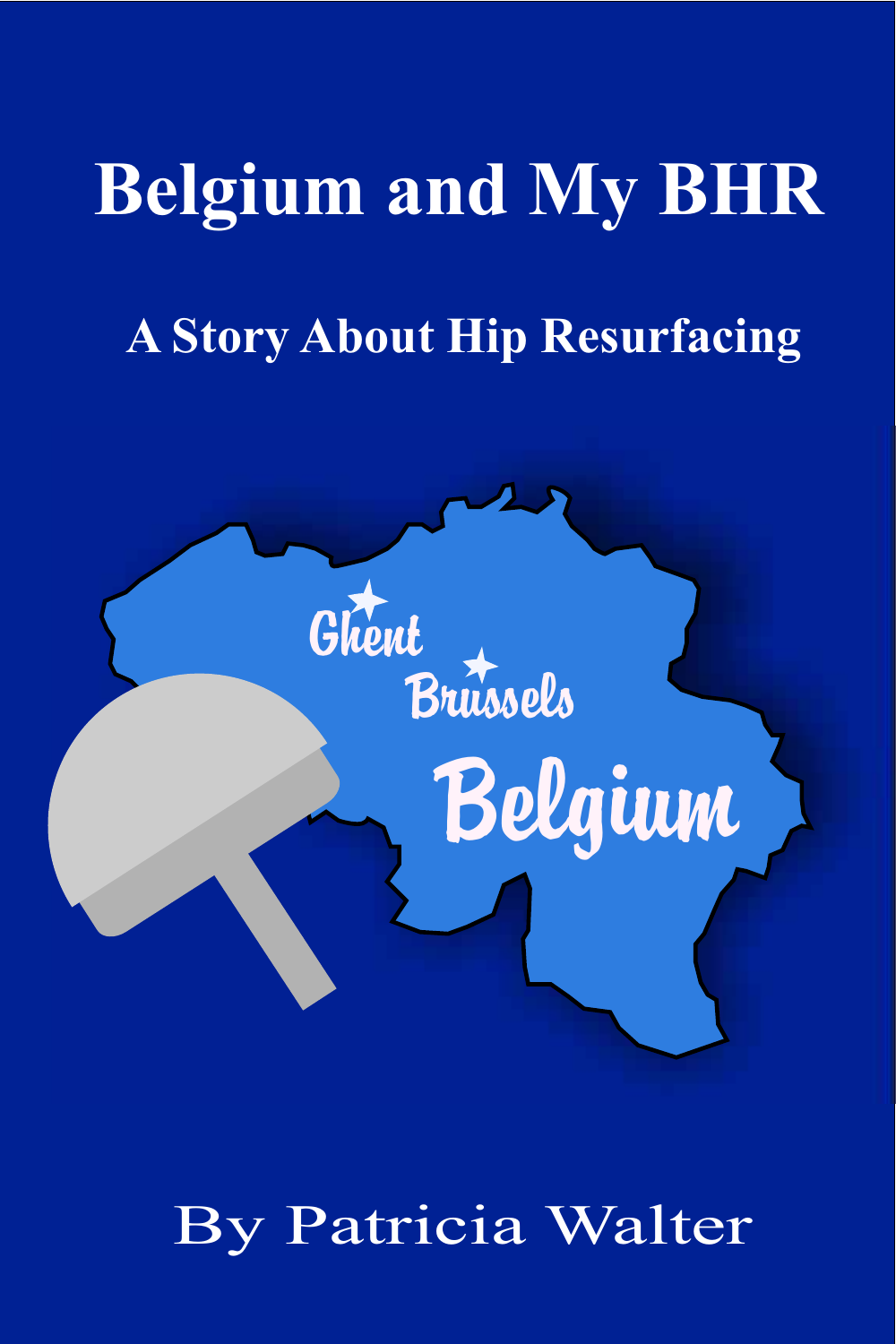# **Belgium and My BHR**

#### **A Story About Hip Resurfacing**

by Patricia Walter

Electronic book published by: [Six Dog Studio](http://www.sixdogstudio.com/)

All rights reserved

Text Copyright © 2006 by Patricia Ann Walter Illustrations Copyright © 2006 by Patricia Ann Walter

No part of this book may be reproduced or transmitted in any form or by any means, electronic or mechanical, including photocopying, recording, or by any information storage and retrieval system, without permission in writing from the publisher.

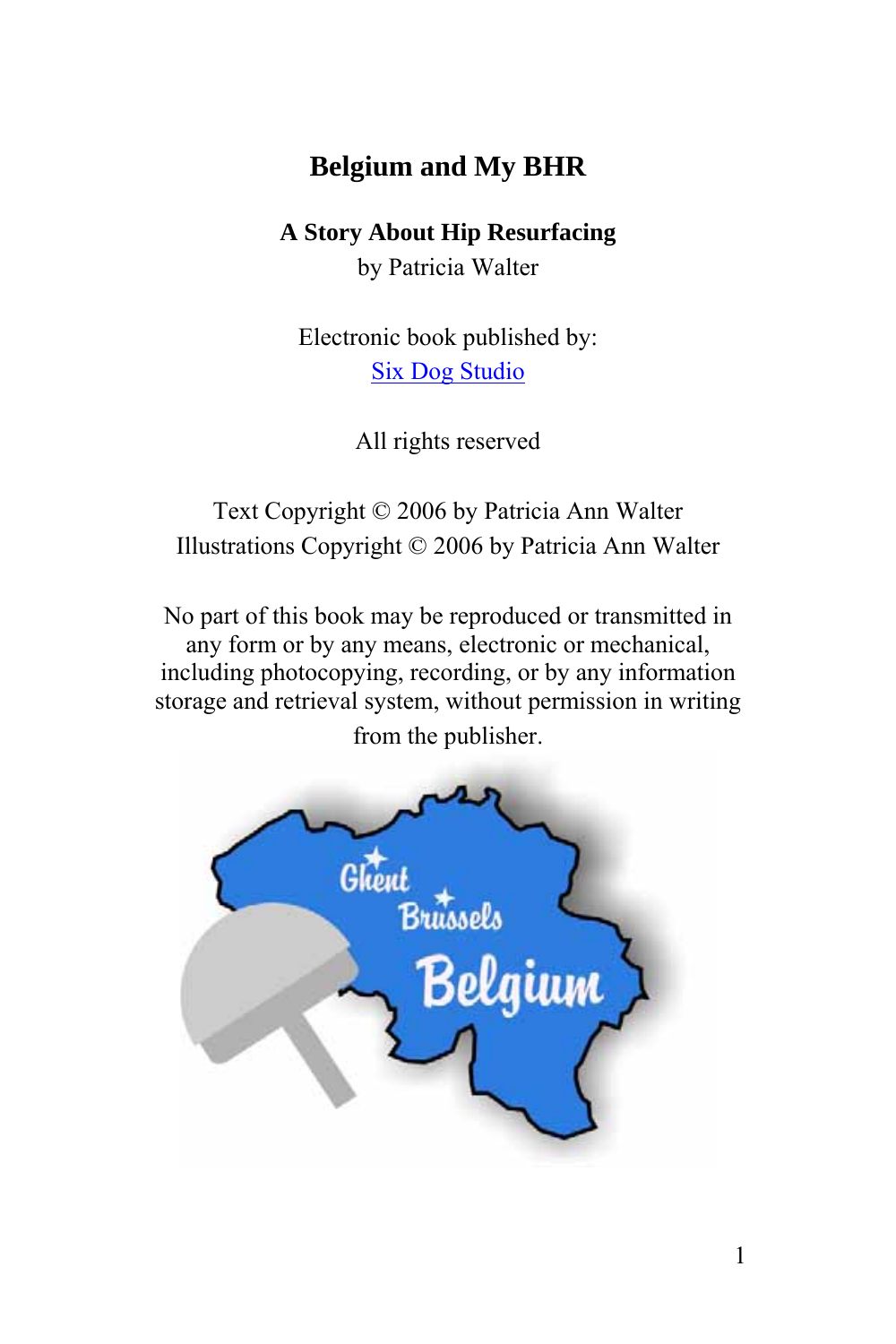### **Introduction**

Not every American has the opportunity to use one of the best hip surgeons in the world – especially a poor middle class American without health insurance. At the age of sixty-one, deep in debt and without a job, I was able to have a hip replacement by Dr. Koen De Smet of Belgium. Not only did I have a hip replacement, but received a Birmingham Hip Resurfacing called a BHR.

A BHR is one of the most modern hip prostheses available worldwide. It was approved in the United States by the FDA on May 9, 2006. Hip Surgeons world wide have been using the BHR since 1989. What makes a BHR so modern and wonderful? It is currently the gold standard, accepted "state of the art" hip prosthesis in Canada, Europe and Australia. A normal total hip replacement, called a THR, used in the US is an old-fashioned plastic/metal ball prosthesis. The top of your femur bone must be sawed off and a long hole is drilled into the remaining femur bone. The long spike of the femur portion of the hip prosthesis is then pounded down into the hollowed out canal. The top of the femur bone is not removed when a BHR is installed. The ball of the femur is reshaped to accept the cap portion of the BHR. A small hole is drilled into the ball to accept the pin of the femur cap. The cap then provides protection for the top of the femur bone that has been worn out. Since it is providing a new surface for the bone, it is called a resurfacing. An acetabular cup is also placed into the pelvis bone to provide a bearing surface for the cap on the femur. This cup is similar to the ones used for THR's. In fact, if there is ever a problem with a BHR, it can be revised into a THR by replacing the portion of the femur cup with a normal THR prosthesis. The acetabular cup can remain in place.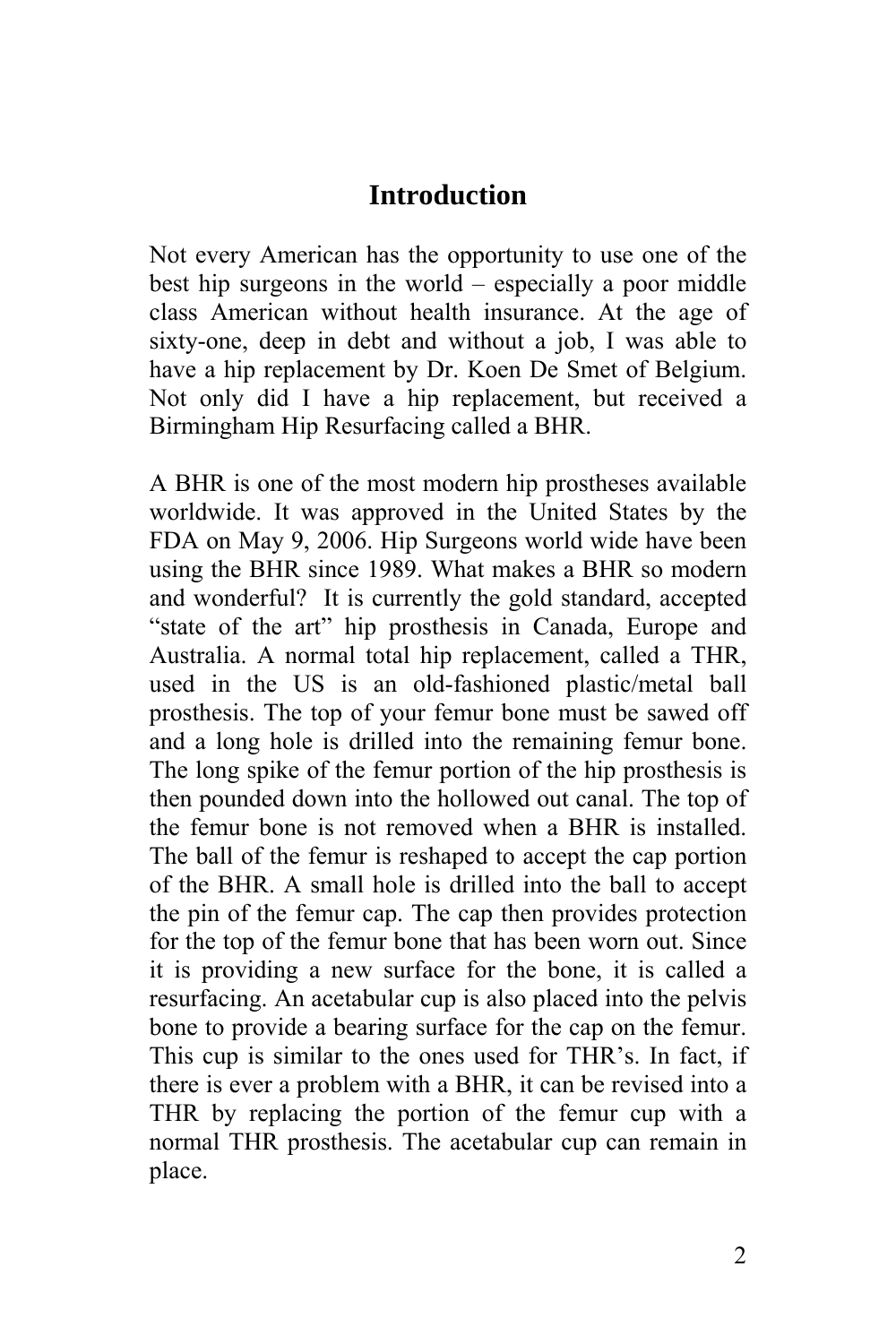

Birmingham Hip Replacement

I feel very lucky to have learned about hip resurfacing and been able to find enough money left on our credit cards to fly to Belgium to have my hip resurfaced. I simply could not afford surgery in the United States. This is my story about my new BHR that I received in Belgium in March of 2006.



Pat and Dr. De Smet March 23, 2006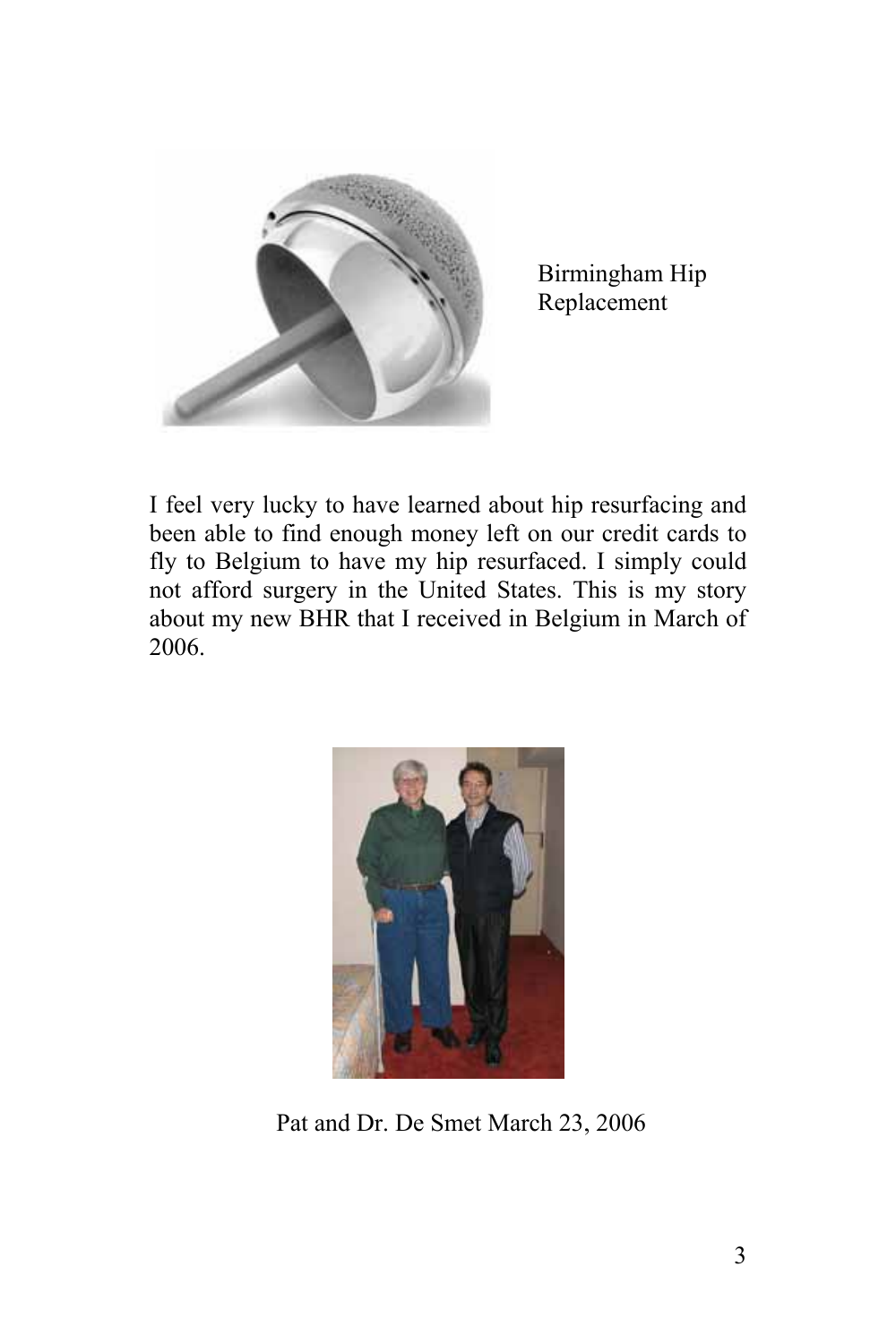### **Table of Contents**

**Why A BHR? Why I choose Dr. De Smet The Trip To Belgium My First Days in Ghent The Jan Palfijn Hospital Post Op at the Jan Palfijn Hospital Post Op at the Holiday Inn The Flight Home Home Again The Last Chapter Appendix - Hip Resurfacing Information** 

**Visit Patricia's Website** [http://www.surfacehippy.info](http://www.surfacehippy.info/)

**Email Patricia at:** [pwalter@surfacehippy.info](mailto:pwalter@surfacehippy.info)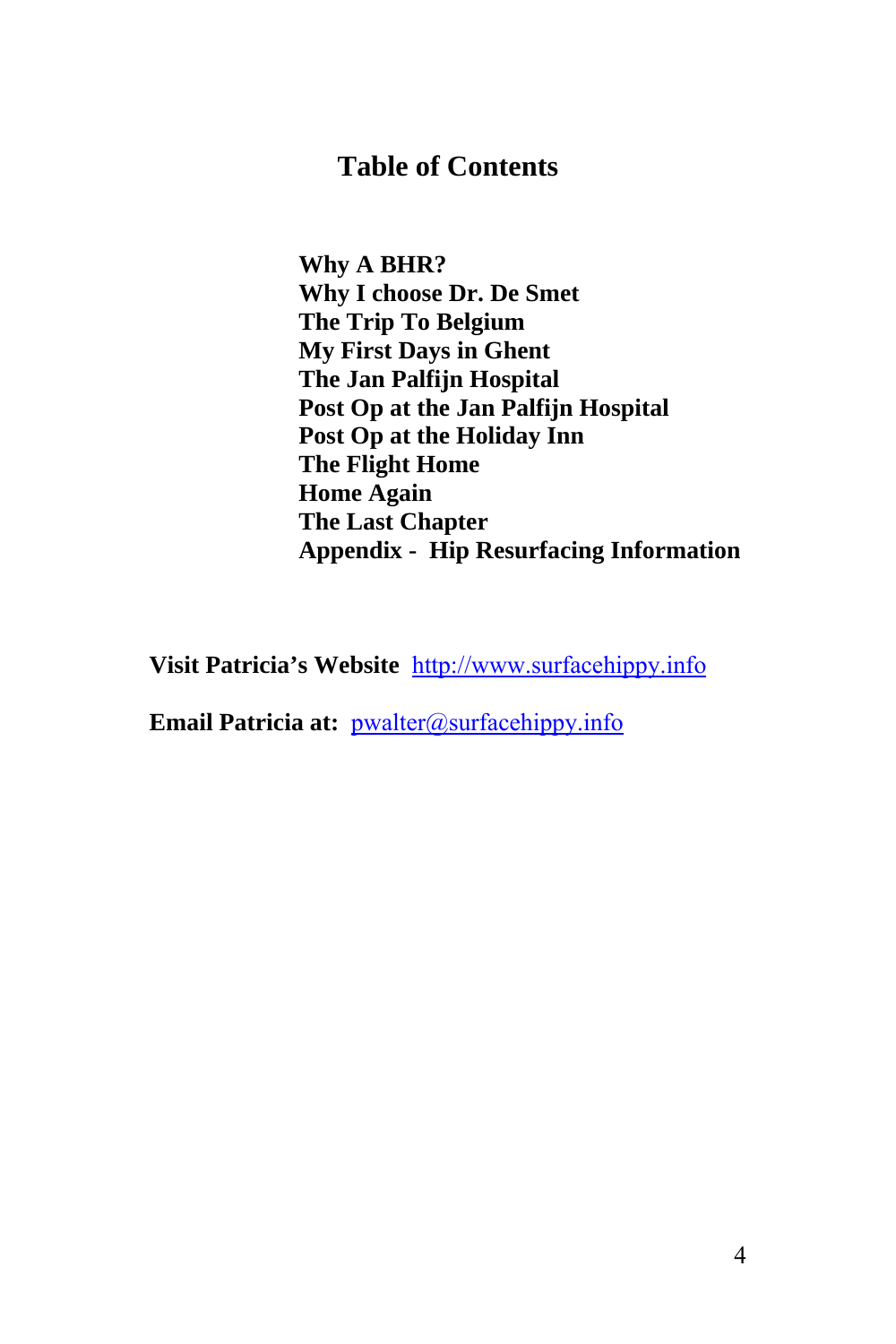# **Why a BHR?**

I had pain in my hip for almost 10 years. My old orthopedic surgeon wanted to give me a nice new hip "that would last for twenty-five years" back in 1995. I was only fifty one then and felt I was way too young to receive a hip replacement. I had a cortisone shot placed in the hip capsule, massage therapy and made many visits to the chiropractor. I also took a variety of pain killers. Everything helped in the beginning but slowly did less and less to stop pain over the years. In the last few years before my surgery, I was very inactive. I walked very little and finally was unable to ride my bicycle.

I was tired of sitting around in a chair all day and watching TV. Life was passing me by. I feel I even sank into somewhat of a depression. I stopped doing almost everything I had loved in my life – painting, writing, playing music and any kind of sports activity. My life had come to a stand still.

One night while my husband and I were at our local tavern, I met a man who told us about his life as a deep sea diver in the North Sea in the 70's. He was very interesting and told how the nitrogen from the many dives had settled into his right hip. It had caused him great pain and he finally had a hip resurfacing. I did not completely understand his story about how he had his hip repaired and was commenting on how terribly I thought the current modern medical treatment for a hip replacement was. I continued to remark about why in the world the doctors had to saw off your bones and "slice and dice" you in such a drastic manner to replace a hip. I felt that our current technology should be able to replace worn cartilage in some manner instead of just removing the whole hip. We are living in the twentyfirst century and men have traveled to the moon, yet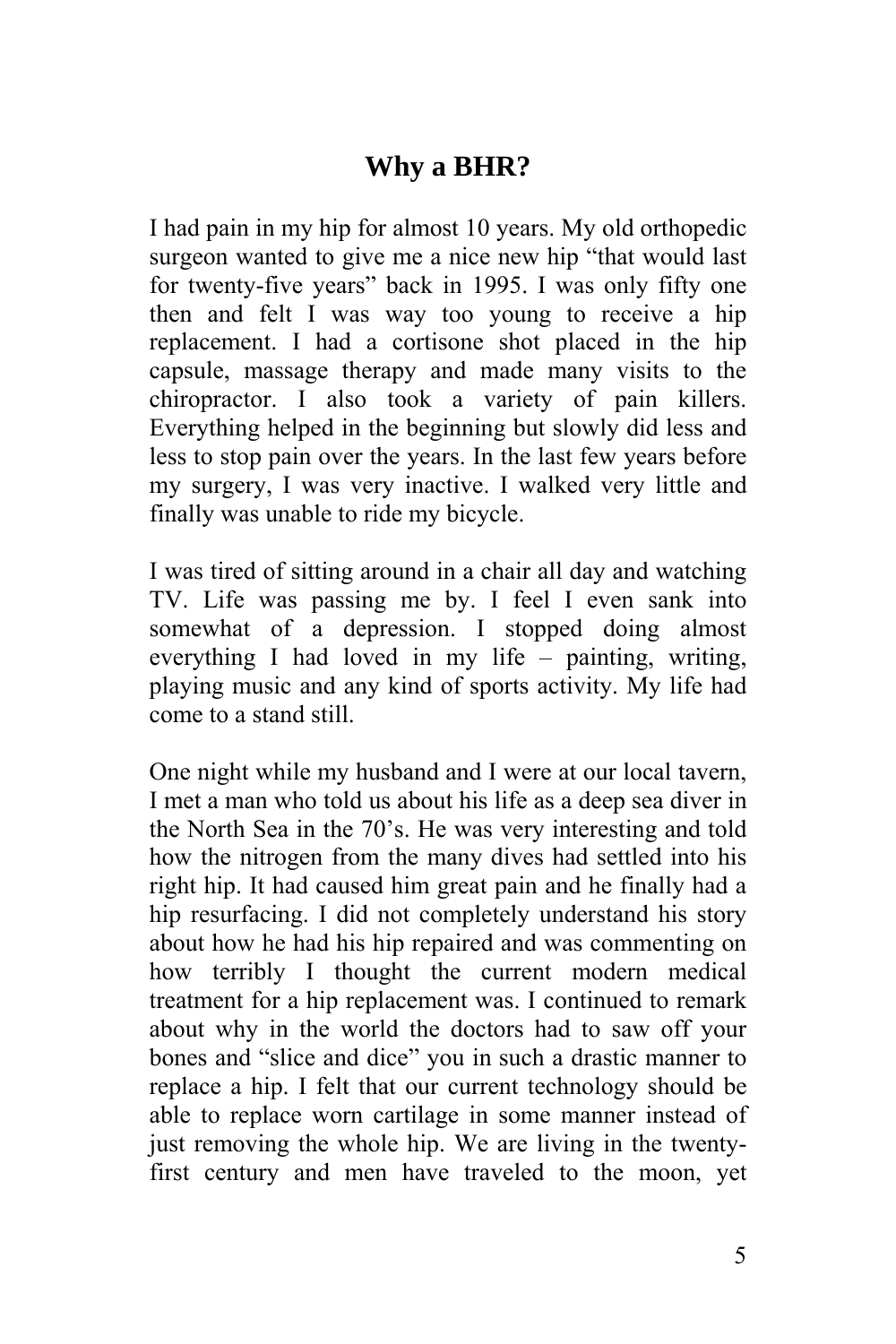surgeons use fancy versions of woodworking saws and drills to replace an old hip. He looked at me and said "They don't have to saw your bone off any more, they just resurface it." I looked at him in amazement and said "Really?" He told me he had traveled to CA to have his hip resurfaced in July of 2005 with Dr. Harlan Amstutz of the **Joint Replacement Institute** in Los Angeles. I was amazed and could hardly believe my ears. Was his story really true? Sometimes when you are at your favorite local tavern enjoying a drink or two, stories can get to be more fiction than fact. He told me about some discussion group called the "surface hippies."

As soon as we got home, my husband did a search on the internet and found a link to the Yahoo Discussion Group called **Surfacehippy · Hip Resurfacing Patients and Friends**. I immediately joined the group and started to read all the posts. This was a very large group of more than forty-two hundred members as of March 2006. I was amazed at what I read. All the stories about people that had their hips resurfaced by doctors in the US and abroad. Stories about their recoveries, their problems and their concerns for each other. It opened a door to a world of people that I never knew existed. I kept reading and I kept learning.

Meanwhile, I had appointments with three orthopedic surgeons in Ohio. One surgeon actually knew what the current modern hip resurfacing was, but said he would not recommend it to me since I was too old. Two other surgeons really did not know much about the hip resurfacing that was being used world wide and would not even discuss it with me. The BHR has been used since 1989 and more than 65,000 people have them. Of course, the FDA had not approved it for use in the US and few orthopedic doctors seemed to be keeping up with the trend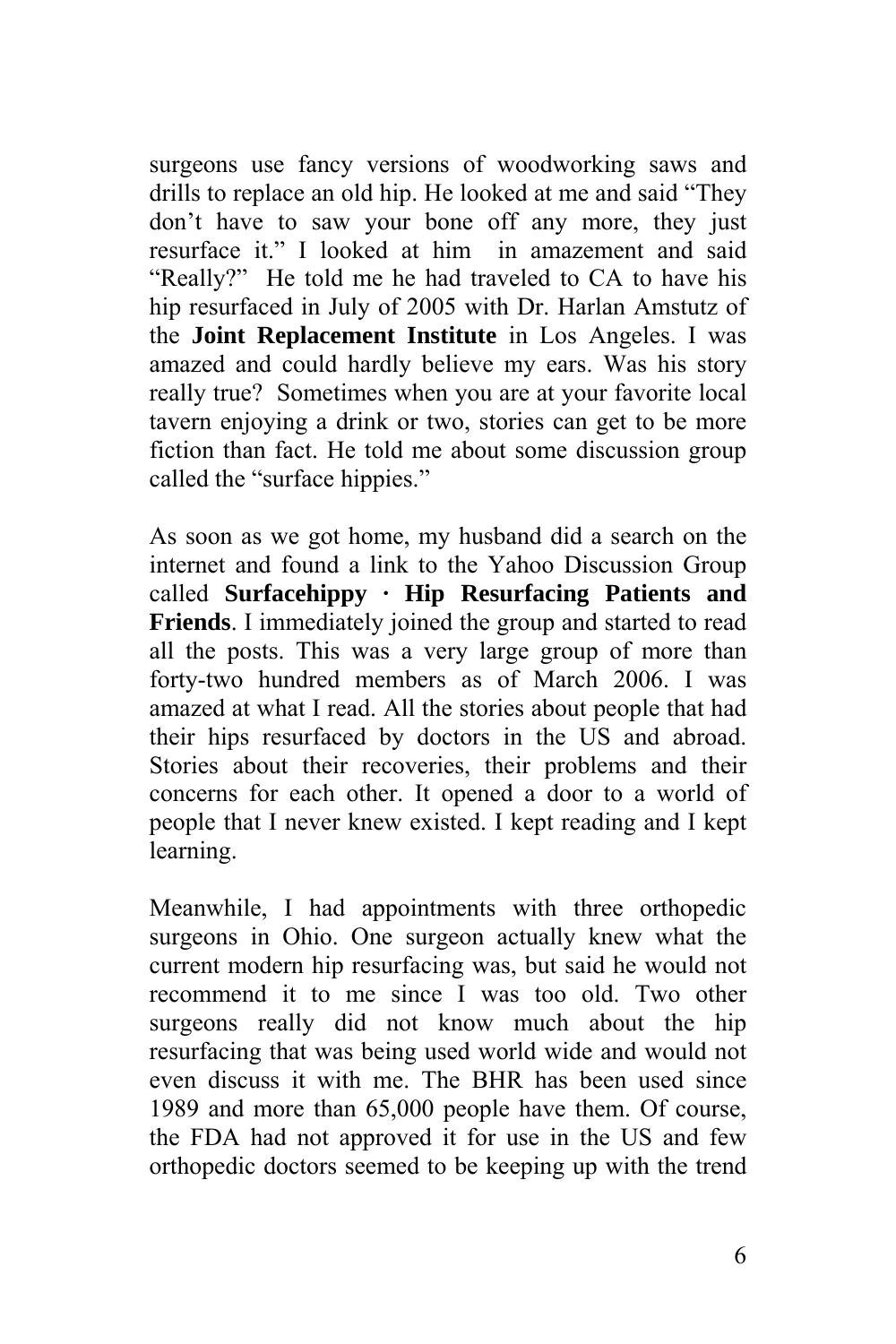in the rest of the world. In Canada, Europe and Australia, the BHR is normally offered to younger, active people instead of a THR. There were doctors performing hip resurfacing procedures for studies for the FDA in the US, but very few orthopedic surgeons seemed to know much about it according to my experience and the stories from hundreds of other "hippies" writing on the discussion group.

The typical responses from orthopedics were:

- I. You will be sorry
- II. It's old-fashioned technology<br>III. It has already come and gone<br>IV. The metal ions will harm you
- It has already come and gone
- IV. The metal ions will harm you<br>V. It has no track record
- It has no track record
- VI. It won't last

But from my reading, more than 65,000 people worldwide were not sorry that they had BHRs. It was the most modern, cutting edge technology currently available. There had been other forms of resurfacing that did fail in the past. Hemi-resurfacing was popular at one time. A cap was placed on the femur bone to protect it, but nothing was placed in the acetabular socket. So the result was metal on bone which did not last long and became very painful. There is a long history of different types of hip prostheses – some very successful and still used, while others were not reliable.

The most impressive evidence of the successful use of BHRs around the world was the wonderful record kept by the other countries. They have different health systems and require that hip operations and their outcomes be recorded. There are many studies available to the public to examine the records of many BHR implants world wide. The records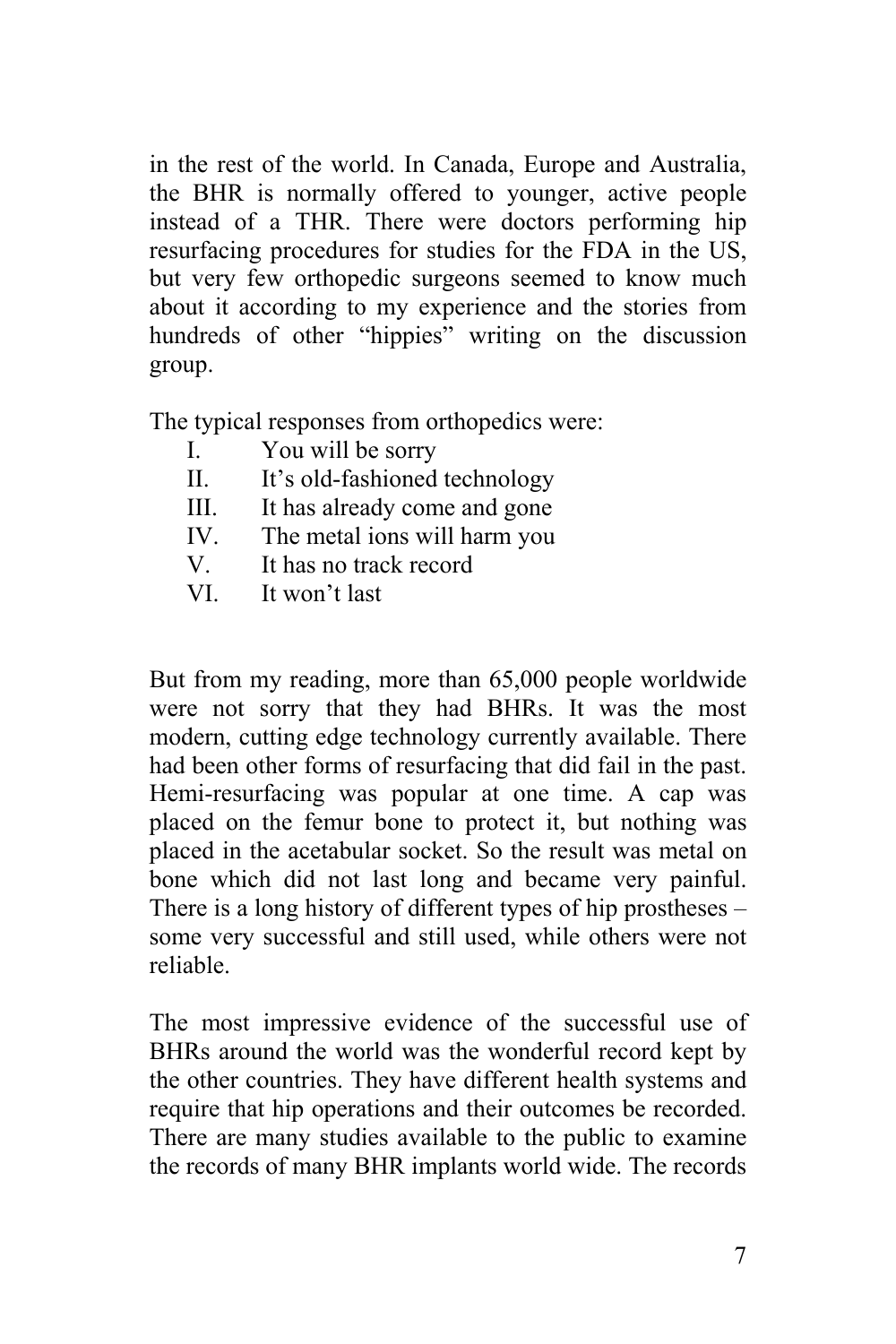seemed to be very good to me. On the average, about one and one half percent of the implanted BHRs required revisions resulting from femoral neck fractures, infections and lose components. A very good track record as compared to the number of revisions required for THRs in our country.

Armed with all this information and daily input from hundreds of hippies that had just received hip resurfacings or were about to, I made up my mind that I, too, wanted a hip resurfacing, not a THR. I wanted to remain active and return to the activities of tennis and biking that I loved. I wanted to be able to do gardening again and get on the floor with all our dogs. I did not want an old-fashioned hip and act like an old lady sitting around. I did not care about what was said by the FDA or by most of the orthopedic surgeons who were very ill-informed about what was currently used in the rest of the world.

I emailed Dr. De Smet my x-rays in digital format and he quickly answered with an evaluation of my hip problem. He explained to me that I was still an excellent candidate for hip resurfacing with a BHR. I also sent my x-rays to Dr. Bose in India and Dr. Gross in South Carolina. I wanted to get several opinions. I simply could not afford surgery in the United States and did not want to take the very long flight to India. So I choose to go to Belgium and have my hip resurfacing with Dr. De Smet. I found we had enough credit left on our credit cards to be able to have my hip resurfaced in Belgium. We spent about \$16,000 for all the medical services, plane tickets, lodging and food.

I am thankful that our world has become connected by the internet. It is a wonderful tool to learn about any subject matter you want to research. It is also, almost magic, to think you can talk to people all over the world via email. I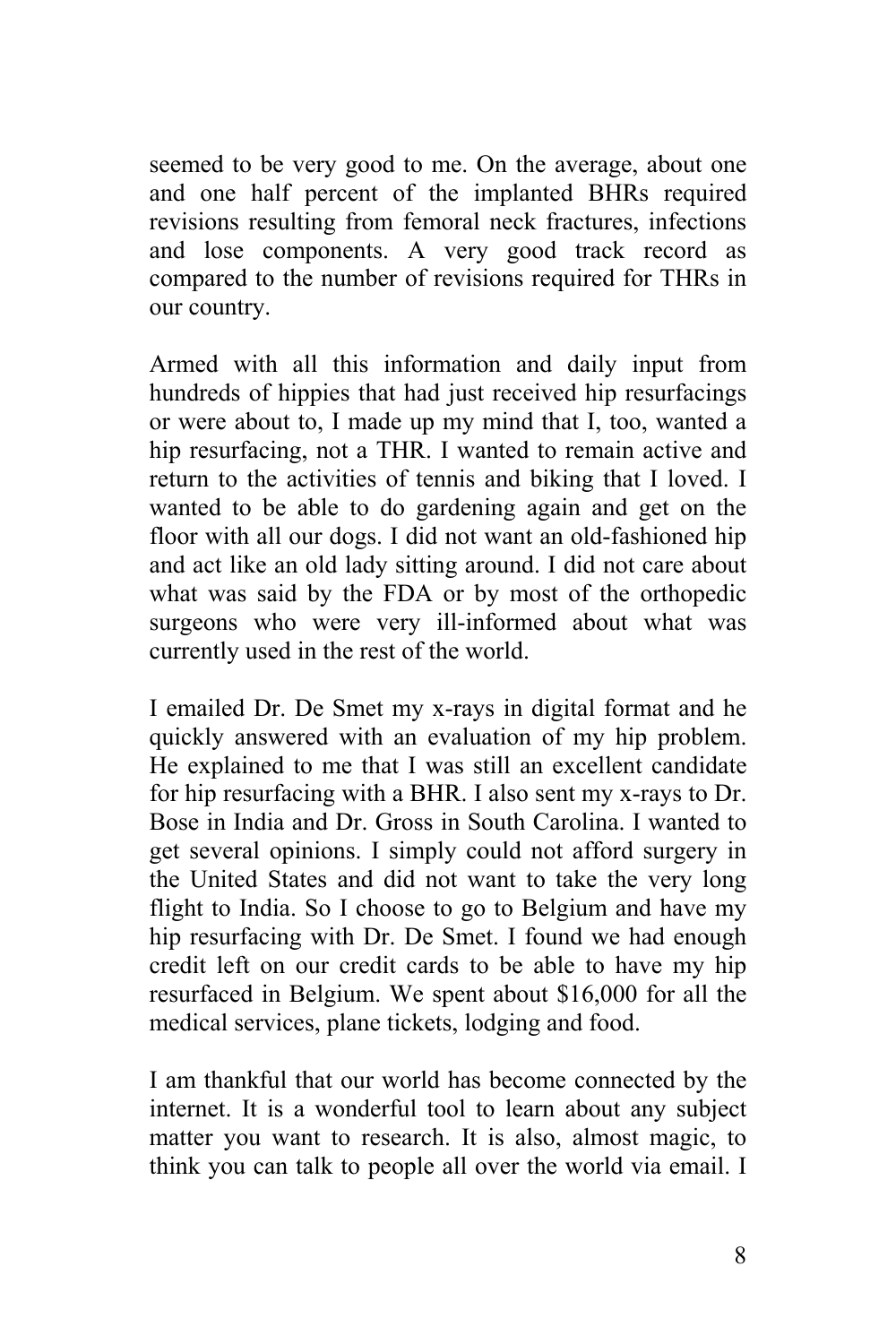have talked with so many people in many different countries that have had hip resurfacings. I learned from their surgeries and experiences. The discussion groups are, also, wonderful places to talk with people and share concerns about your health problems. Support and help are only a few keystrokes away.

It is also amazing to think you can talk directly with an orthopedic doctor like Dr. De Smet via email. You can send your x-rays in a digital format and have a very quick consultation. You can then schedule your surgery, hospital arrangements, hotel and airline tickets by the internet. The computer connects the world. I made all my surgery arrangements via internet – then hopped on a plane, flew to Belgium and checked into the hospital for surgery, all without ever talking to a real person before my arrival in Belgium. The world has changed and we should be grateful for the open communications that are available to us.

I felt like I already knew Dr. De Smet before I arrived in Belgium. I had read so many stories about other De Smet patients and looked at all their wonderful photos that I lived the experience in my mind before I ever left. I was very excited about having surgery in Belgium and made all the preparations for the trip. Only a passport is required to travel to Belgium. The currencies used in Belgium are Euros.

I had made my decision to have a hip resurfacing and receive a beautiful, brand-new BHR from Dr. De Smet. Life was going to be good once again.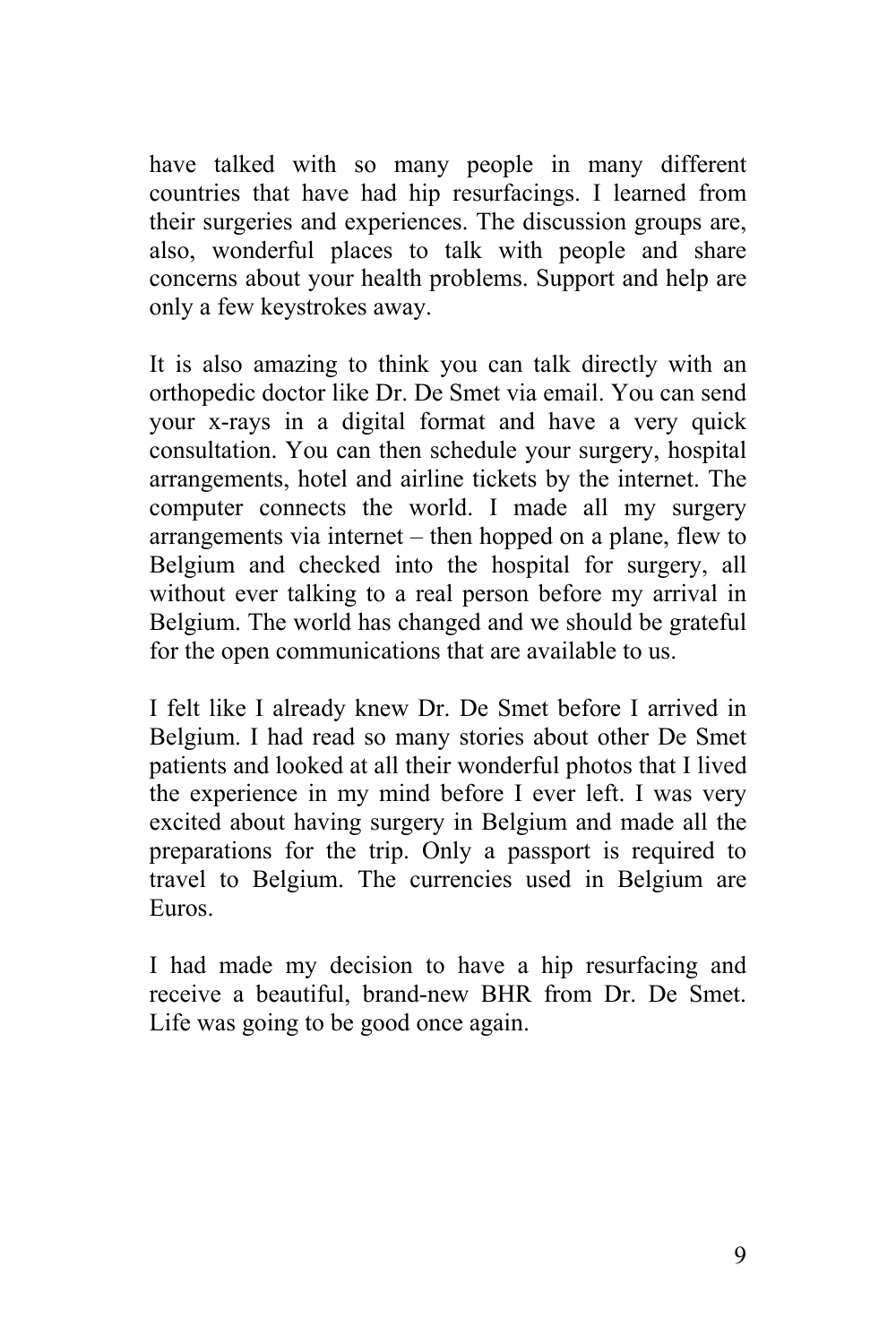# **Why I Choose Dr. De Smet**

There were a number of reasons that I choose Dr. De Smet as my doctor. I had been studying and reading about hip replacement. I learned a great deal from the Surface Hippy Yahoo Discussion group, but also read everything I could find on the internet.

I spent a lot of time reading all of the information about many of the surgeons that were mentioned by the Discussion Group. Most of the doctors have websites or at least have a web page about themselves. I read all of the Frequently Asked Questions pages, pages about their surgical techniques, pre op and post op procedures, possible complications, and stories about patients that had hip resurfacing. I was very interested in the stories telling how active these patients were and how they could do any activities that they wanted.

I did many internet searches and found a very large amount of information about hip replacement and hip resurfacing. I would read and read until my eyes would get blurry.

I learned quickly that our local surgeons were very oldfashioned and behind times in their knowledge about hip replacement. Some of them did not even offer any of the newer type of hips like the Metal on Metal, large ball hip replacement. They were still using the small diameter plastic/metal hips from years ago. The local surgeons warned me that I could not even mow the lawn if it was uneven due to the possibility of a dislocation of the oldfashioned hip. I knew that I could not learn anything from the local medical community.

I have always felt that experience is earned, not learned. People have to work very hard to become experienced and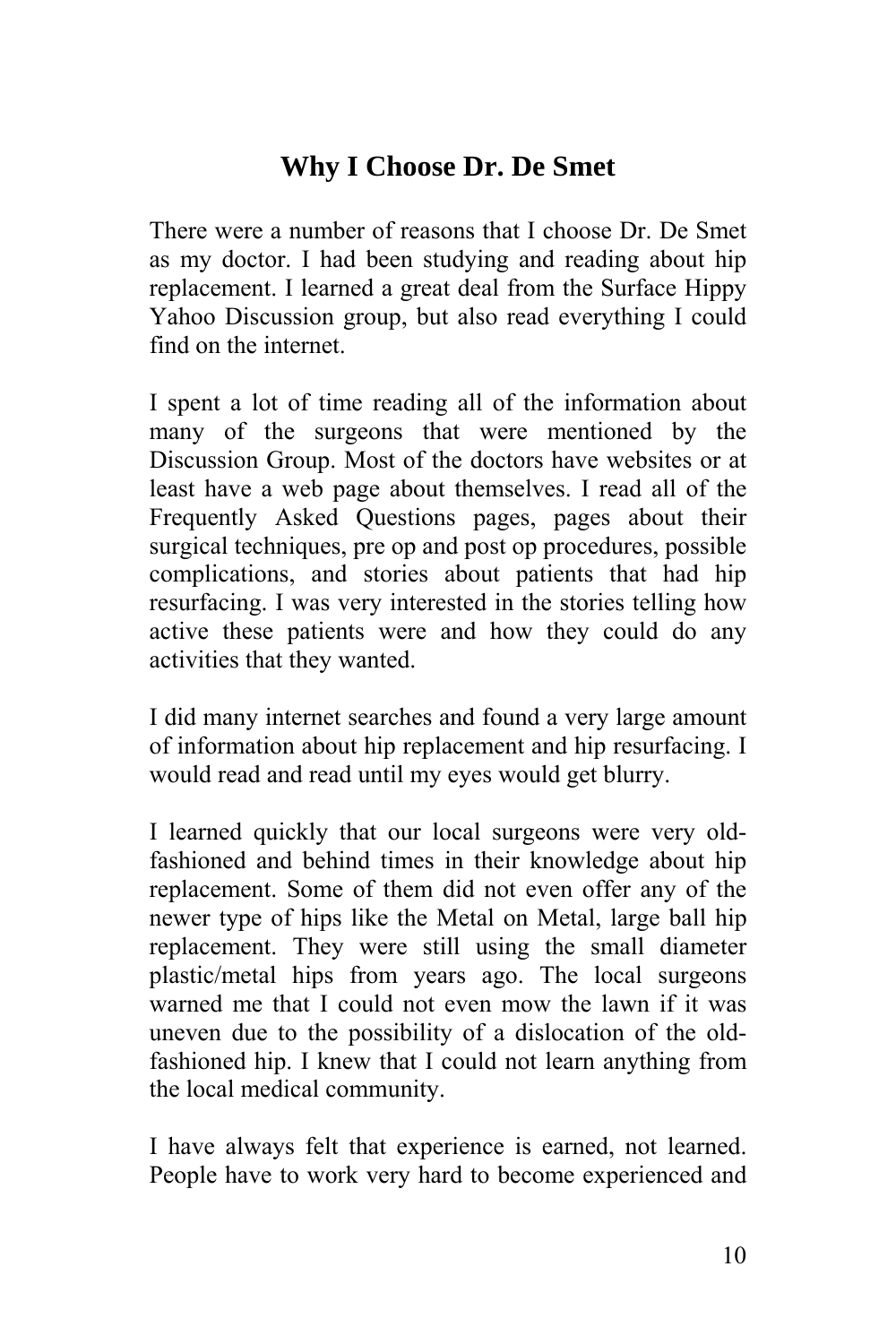need great dedication. Usually they are very single minded in what they are trying to perfect, it is their life. I don't think there is any other way that the great athletes, artists, musicians, dancers, etc. of the world have ever become so great except by dedication. Any time I tried to learn something, it always took a lot of time and repetition. You worked at it until it became second nature to you. You did not have to think about every move, you instinctively knew what to do. That is the kind of surgeon that I wanted to be operating on my hip. I know that I only have two hips and need them both to work correctly to walk properly. Surgery is always a risk and I felt I wanted the best surgeon that I could find to give me a new hip.

I had realized from reading that older ladies, in their sixties, were more susceptible to femur neck fractures. I learned that it is usually the result of postmenopausal effects on the body. Older ladies begin to lose bone density faster than older men. Therefore, older women have a slightly higher risk needing a revision after a hip resurfacing.

Knowing that I had a higher risk of problems, I wanted one of the best surgeons in the world to be operating on me. I wanted to know in my mind that if something went wrong, I could live with it. I would not always be second guessing myself or feeling guilty that I did not choose a good surgeon. I did not want to be thinking "If only I had chosen one of the best, I would have been OK." I was willing to accept a problem if it happened, but knew the odds of surgical problems would be reduced by using a very good doctor.

Dr. De Smet had performed over two-thousand hip resurfacings and over three-thousand total hip replacements. He was one of the most experienced hip surgeons in the world. His record was very impressive. He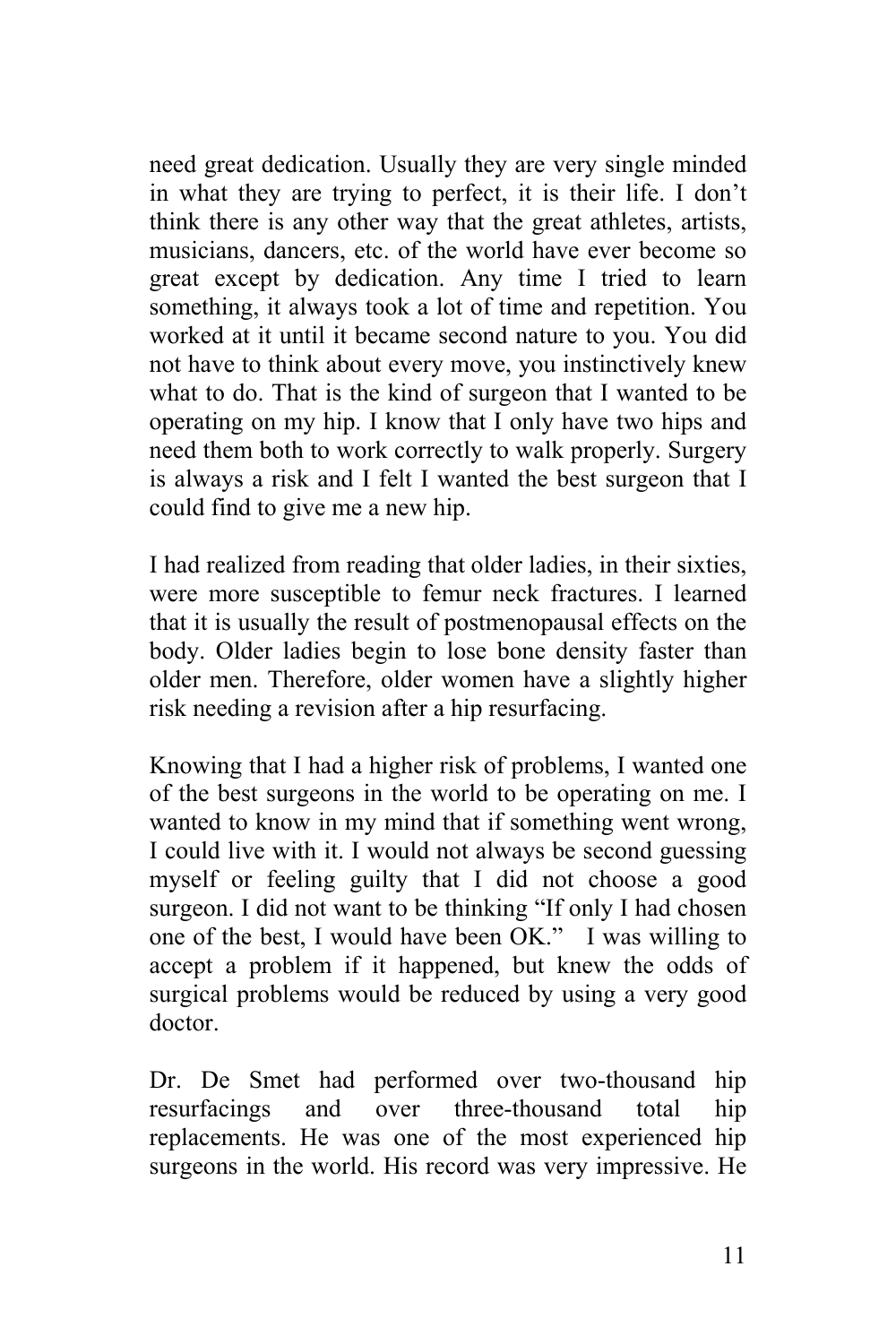actually had his record of surgeries posted on his website. In fact, it is easy to find out about any surgeon's record in Canada, Australia and Europe since they have national records available to the public. Unfortunately, there is not such a public record in the US and you can only find out about a doctor's record by asking him. It seemed to me that many doctors don't like to be asked such questions.

I felt Dr. De Smet was the doctor for me. I could afford his surgery, or at least I had enough credit left on my credit cards to pay for the surgery. He was very easy to talk with via email and he had answered all my questions quickly and fully. He was very different from the US doctors that would only spend a few minutes with me. I knew that he had a great surgery record and a great deal of experience. My mind would be at ease to have Dr. De Smet perform my hip resurfacing.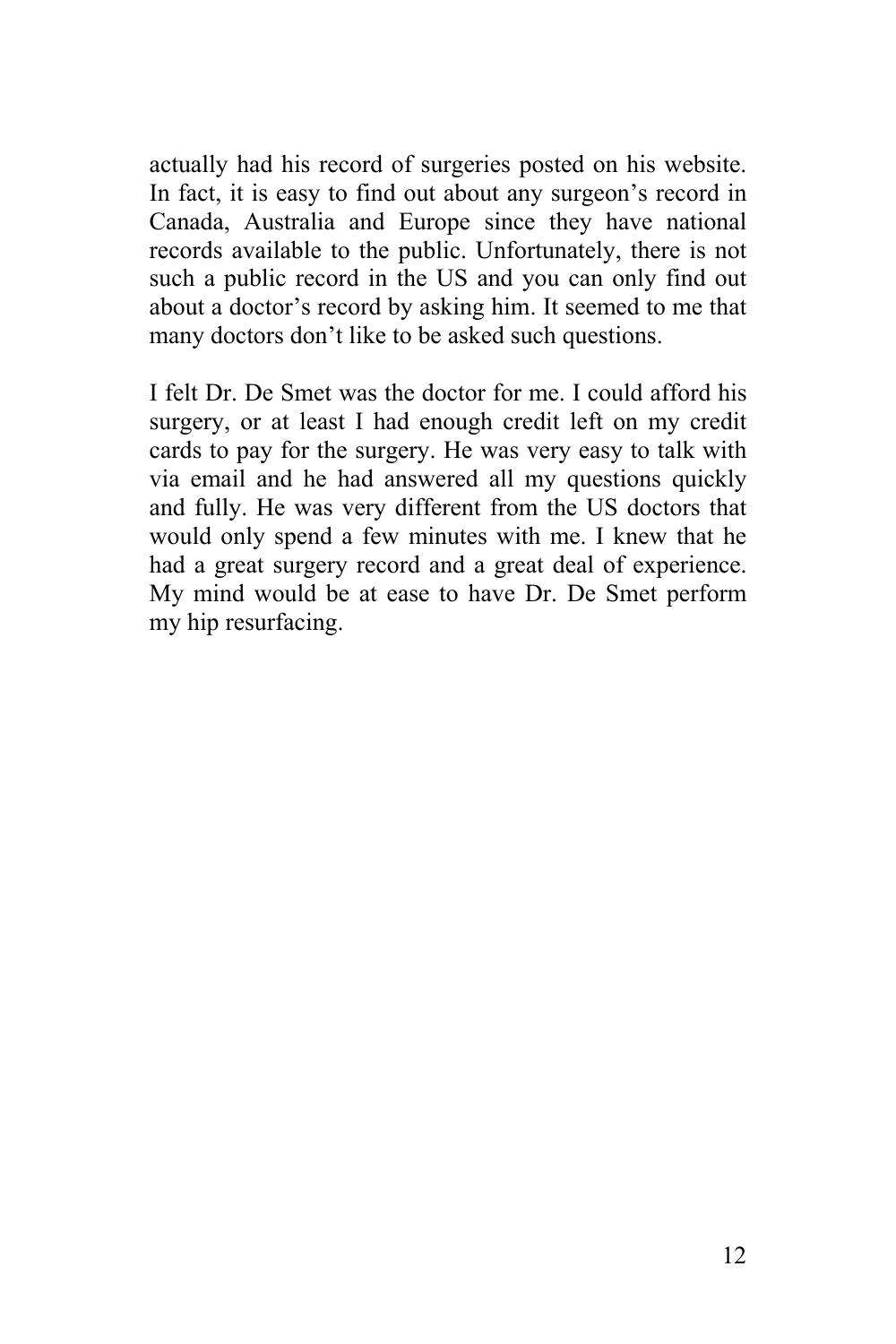# **The Trip to Belgium**

#### **March 11 Saturday**

I gave each dog a little kiss on the head, a hug and a whispered message that I would be back soon. – I repeated that for each dog, sixteen times for all sixteen dogs. They were now in the care of my friend and neighbor, Jeanie.

We joined the suitcases which had already been packed in the car and headed from Marietta, OH to Charleston, WV. I had not flown on a plane since 1974. I expected things to be quite different and had never been thru the post 911 airport security. We had been told what to expect. The Charleston Airport was very friendly since it was a smaller, rural airport. We had no problems going thru security and waited several hours for our plane. The airlines always suggest you arrive two hours early for flights, so we had a two-hour wait since the airport was so small. It gave me time to call my Mom and report on our progress.



Ted and Pat at the Charleston, WV airport

The flight was on a small prop-plane and rather bumpy. The day was sunny and the view from the window was very pretty as the foothills of the Appalachians shone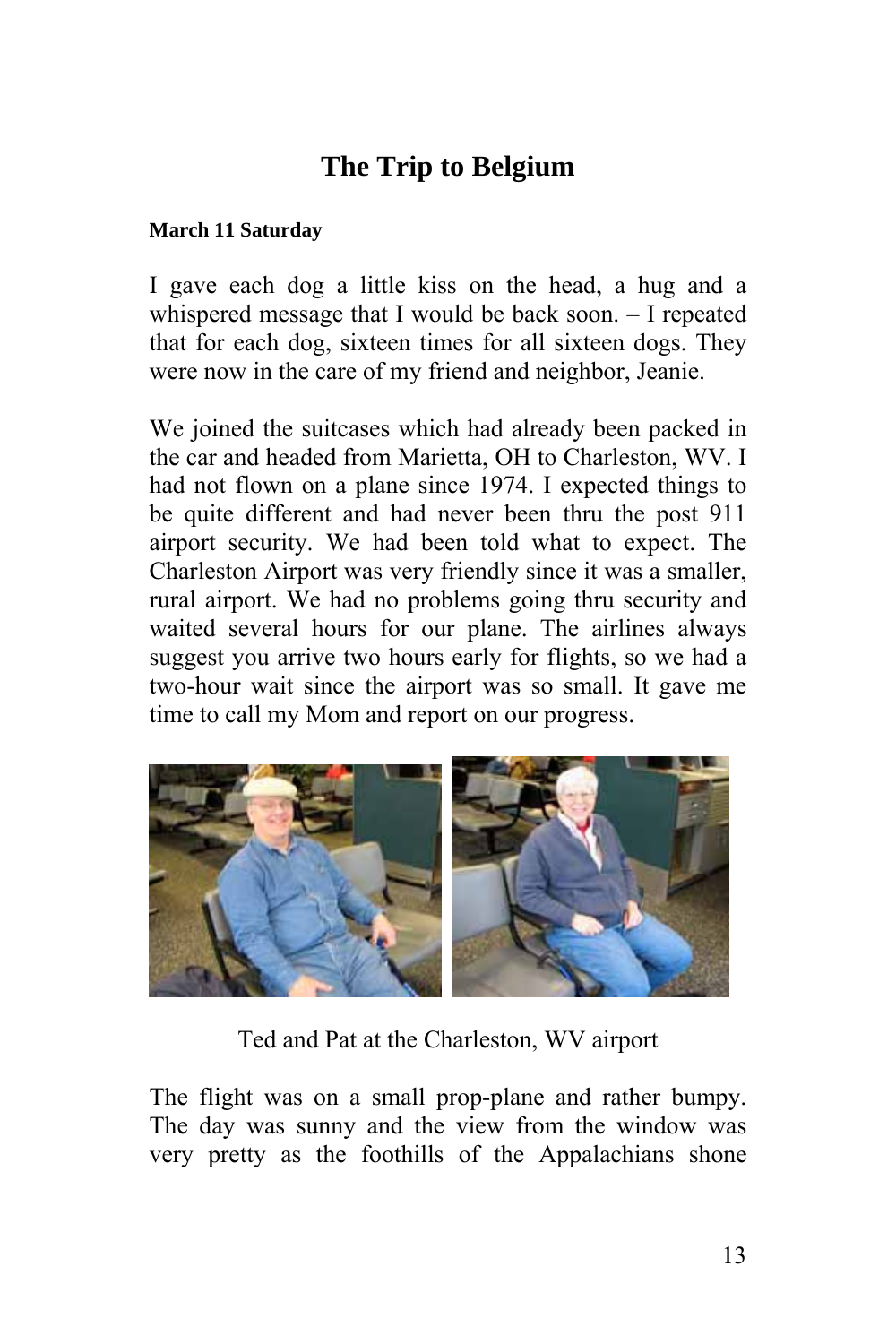below us. The touch down was a bit bumpy, but we survived. I had taken nausea medicine prescribed by my doctor since I become airsick very easily. Ted had taken it too, but he wasn't sure that it was working as the plane bumped around. We both managed to keep from using the air sick bags.

Washington, D.C. was a real shock. It was a huge airport. Everything seemed to be under construction and every building miles from any other building. The buses ran around the airport crossing in front of baggage caring carts and right by the large jet planes parked at the gates. I had my first wheelchair ride since my hip was hurting and I knew I would never be able to walk the whole airport. Ted was walking so slowly that the wheelchair pusher asked if he needed a wheelchair too. The wheelchair pushers are young and race around the airport like they are in a marathon. We arrived at the security area and were quickly processed. Again, we had an hour wait. I called my Mom one more time to tell her she would not hear from me for at least another nine hours.

Finally it was time to board the large 647 jet. I was amazed how many people they could squeeze into the Economy Class section. I felt like I was in the Sardine Section. I could quickly understand why so many hippies before me flew Business or First Class. The flight was very smooth, but very long. We were served a snack soon after take off and then a nice dinner. We had left about 5:30 p.m.. After dinner, the lights were turned down and everyone seemed relaxed and slept. I was somewhat uncomfortable since the seats felt narrow to me and I felt very confined. I did get up and take a couple trips to the restroom. That was certainly Sardine Class too. I didn't think you could put toilet facilities in such a small space. I really became very tired and was ready to get off the plane after six hours. So I took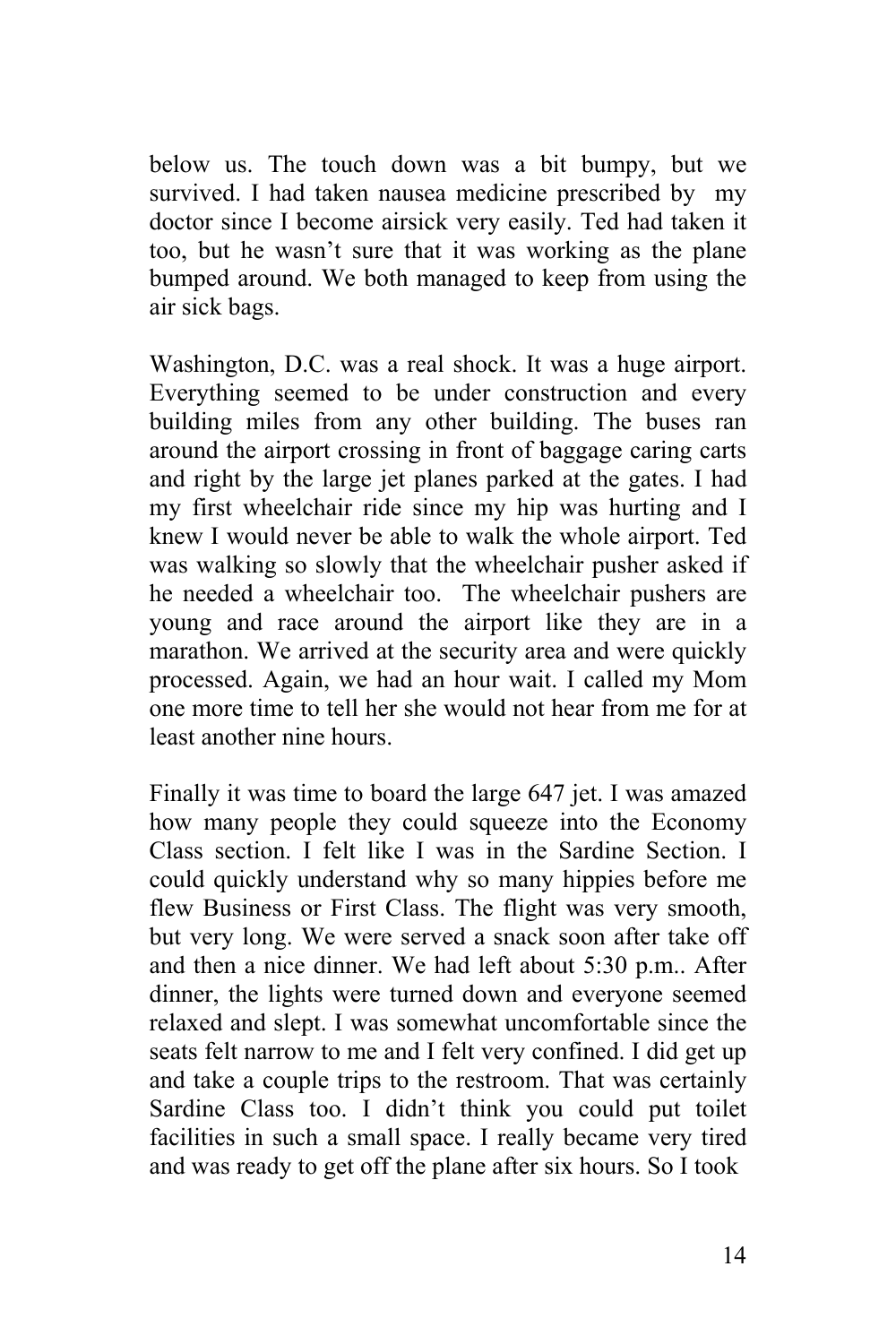another walk toward the back and stretched my legs again. Breakfast was then served and we were landing before I knew it. I never like landings, but we made a safe, smooth landing.

The Brussels Airport seemed huge to me. I did not see a wheelchair assistant and decided to walk from the plane to the baggage area. Fortunately I had a cane with me since it was a very long walk on the people movers. It seemed we had walked for miles. We finally found our luggage and Ted stacked it on a cart. We realized we had taken too much already. The airline said we were allowed two large bags each, so we took two large bags each. We left part of the bags empty so we would have room to take Belgium Chocolate and other goodies home for our friends.

We were looking for our cab driver that was supposed to meet us. Yes, there he was holding up a big sign saying "Patricia Walter." We felt a little relief finding someone that would know how to get us to the Holiday Inn in Ghent. We quickly realized that we were hearing all kinds of languages and little English. We had never traveled outside of the US before. Our cab driver was very nice and a little concerned about our four large suitcases. He had a small Citron car. After much work, he managed to get two of the suitcases into the trunk and pile two more next to Ted in the back seat.

We had our first glimpses of Belgium. It really could have been Columbus, OH since it looked similar and was flat, but all the signs were in Dutch. All of the cars were small and many of the houses had tile roofs. We arrived at the Holiday Inn with no problem and had a nice visit with the cab driver during the ride. He spoke fair English.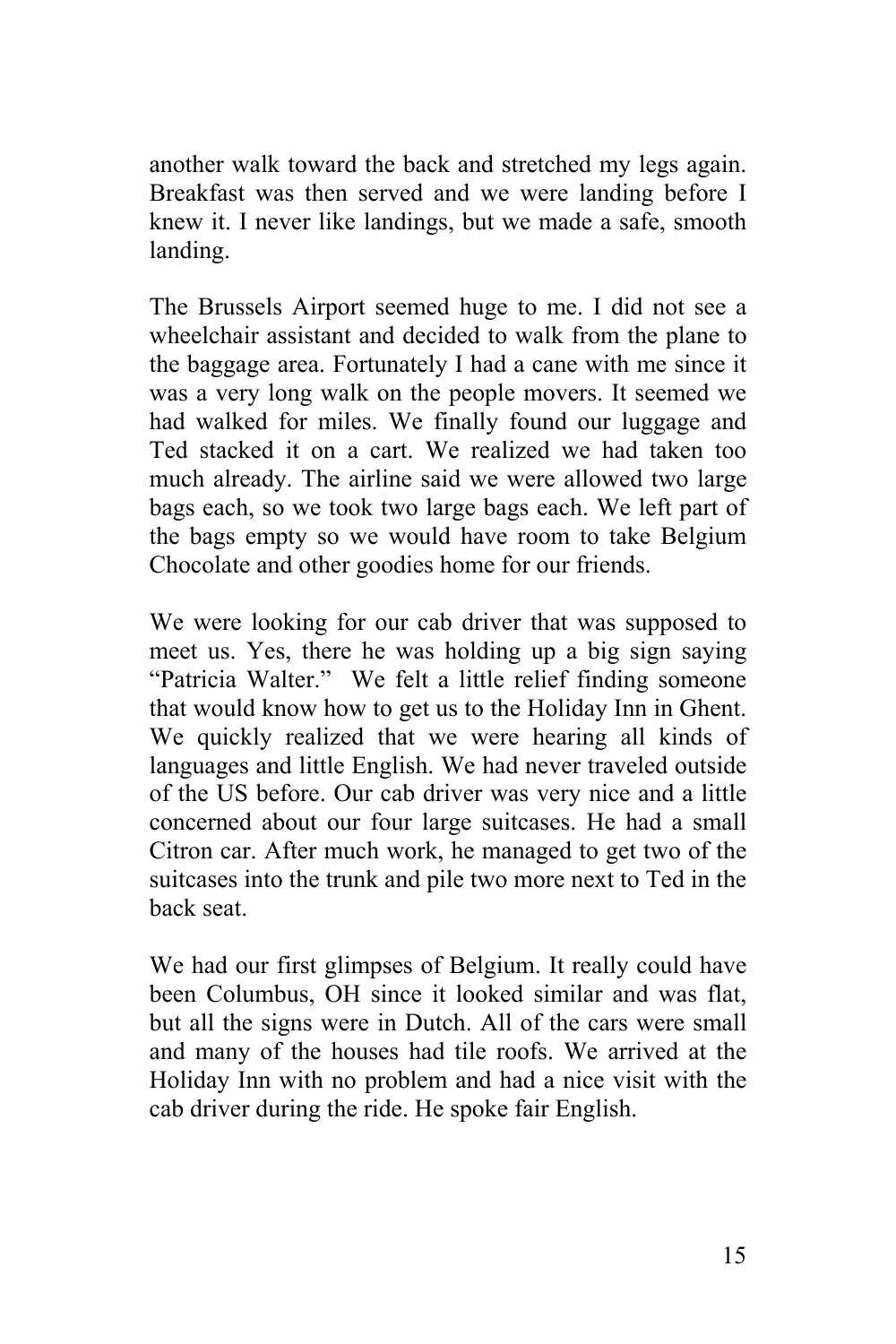We were allowed to check into the Holiday Inn even though it was only 9am. Our plane had landed about 7:30 a.m.. We had lost six hours during the flight, now that we were on Belgium time. We were really tired after the eight and one-half hour flight.

Our room looked like a normal US motel room. Perhaps more like a room from ten years ago. The windows still opened and the sheets were ironed. We collapsed on our beds and took naps.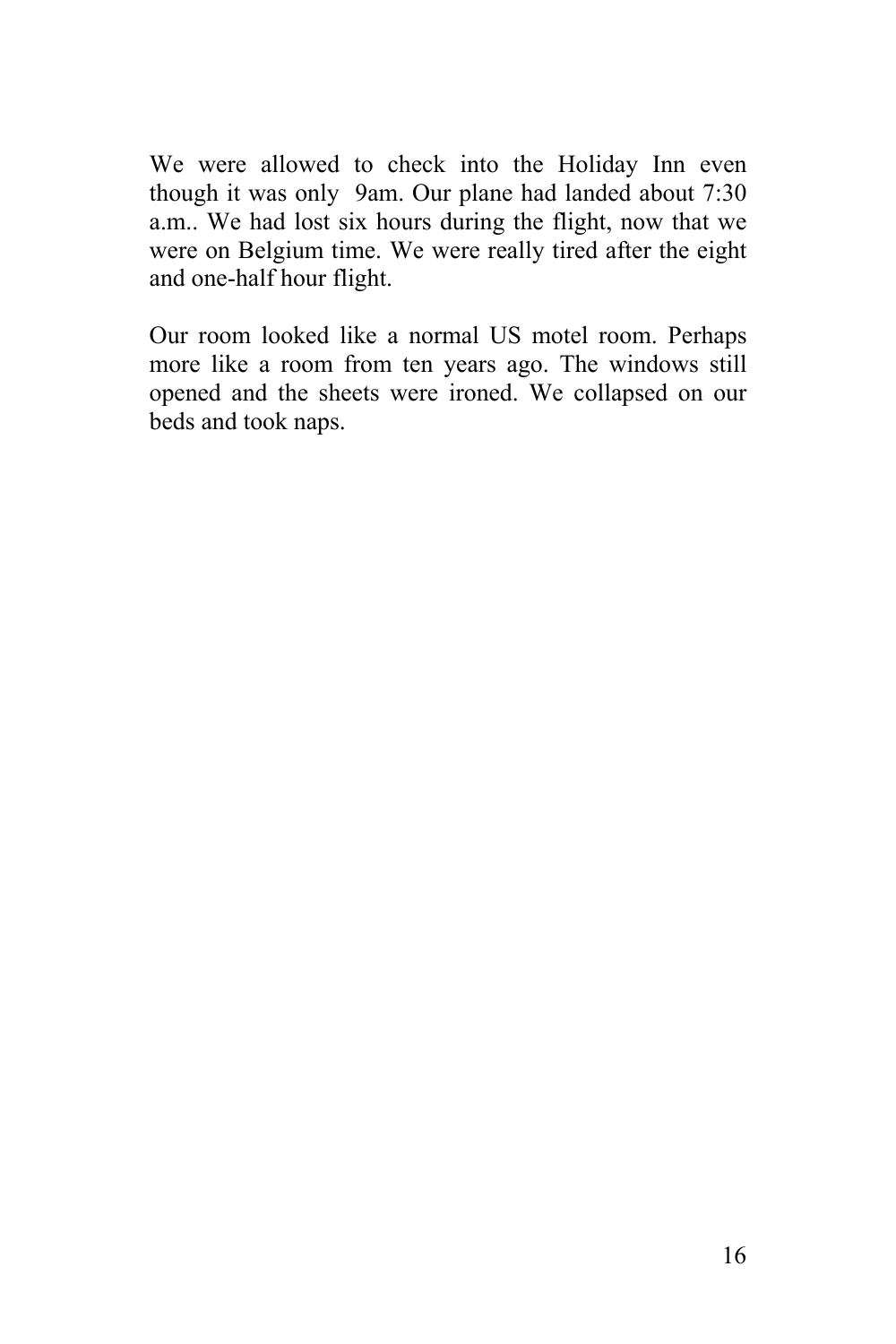# **Our First Days in Ghent**

#### **Sunday March 12**

We thought we should do a little sight seeing since it was only about noon when we woke up from our naps. We still had all of Sunday ahead of us. The desk clerks at the Holiday Inn all spoke good English. It seems there are so many countries bordering on Belgium and so many different languages that English is the common language spoken. That was fortunate for us. The nice girls at the desk suggested that we visit their historic area of Ghent and ordered us a cab. This was Sunday and the weekend cab drivers are much more wild in their driving than the weekday drivers. Maybe it is because they are part time drivers. Zero to fifty miles per hour in two seconds was the normal mode of acceleration while trying to hit every pedestrian or bicyclist. There are hundreds of bicyclists in Ghent. If a car is moving too slowly, the cab would push on his bumper to move him along, or it seemed that way. We arrived downtown safely and were happy to become walking tourists.



Pat and Ted in Ghent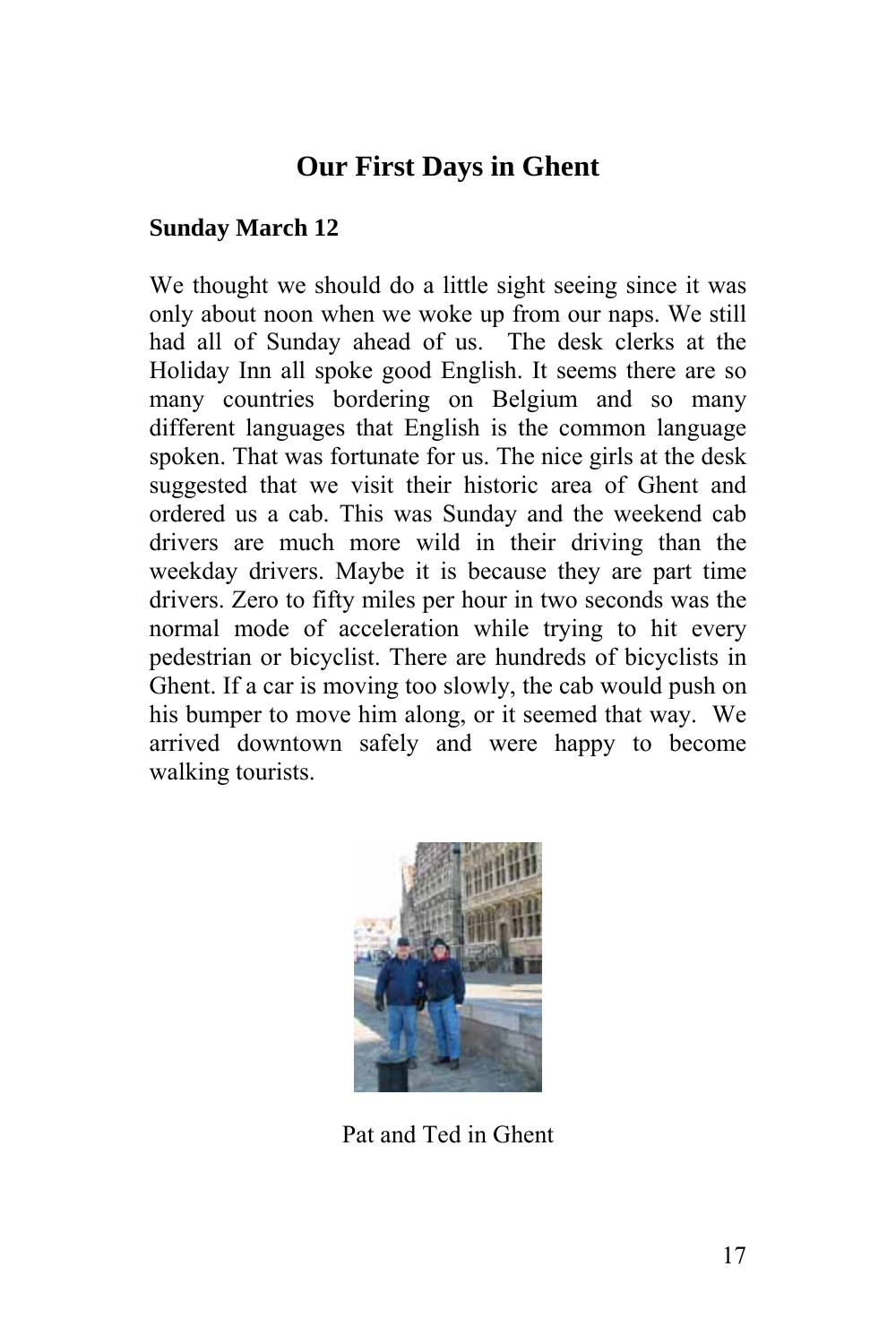

First views of Ghent



The old buildings



The wonderful fountains

Ghent was an absolutely beautiful town. I had never seen buildings that were hundreds of years old. The architecture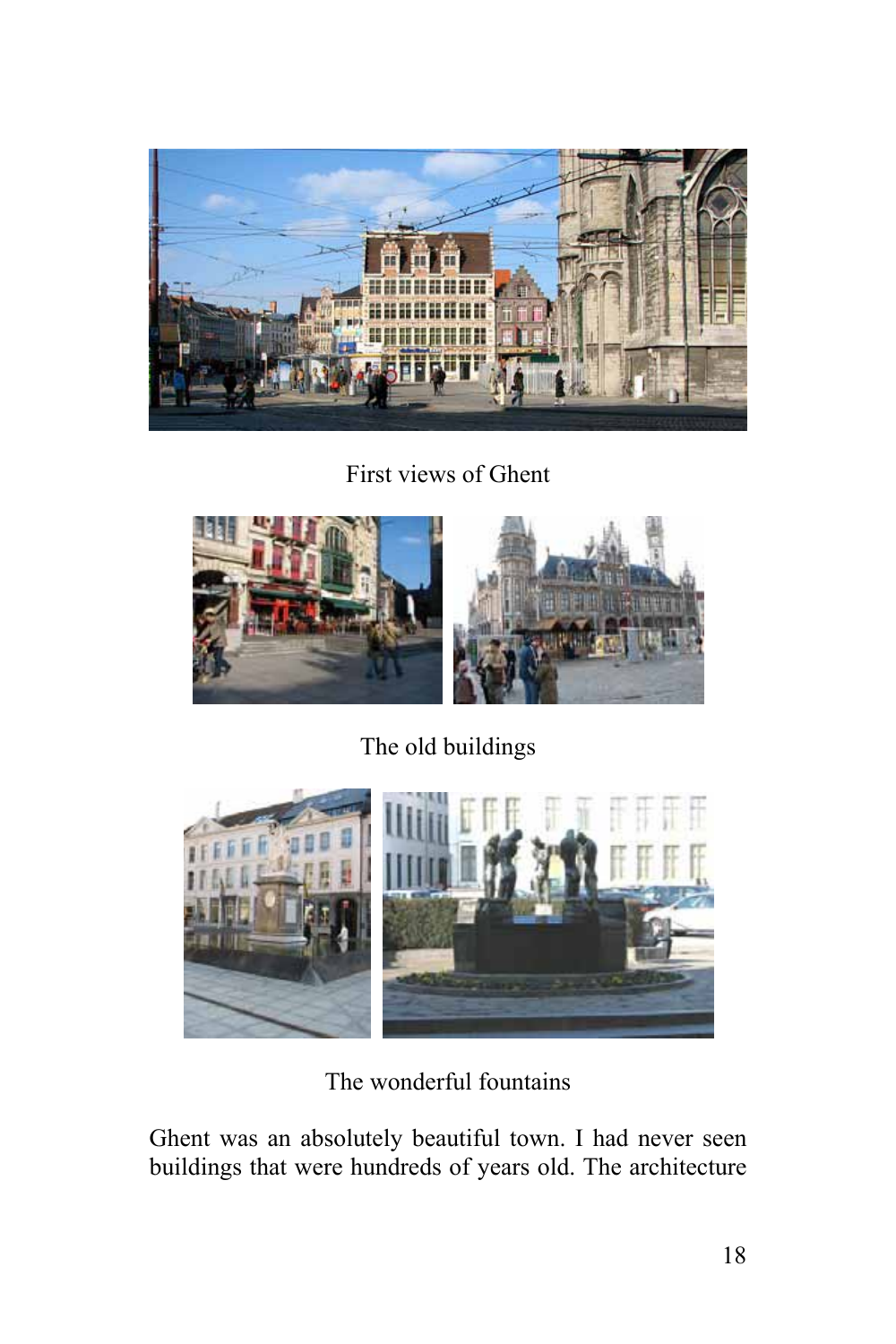was astoundingly beautiful. The fountains were stunning even on a very cold, windy day. The cathedrals were breathtaking. I took more than six hundred photos while I was in Belgium. I had purchased a new digital camera just for the trip and was very happy that I had it with me.



Pat and Victor the French Bulldog



Het Lamb Gods Restaurant

We had a wonderful afternoon in the very cold, windy, chilly weather. My first memory of Belgium will always be going into the restaurant called Het Lamb Gods. This was the home of Victor, the French Bulldog. He was the restaurant owner's dog and sat at the rear table on his own little cushion and greeted customers. I love dogs, so I knew this was going to be a great place to eat. What a place Ghent was turning out to be - dogs allowed to accompany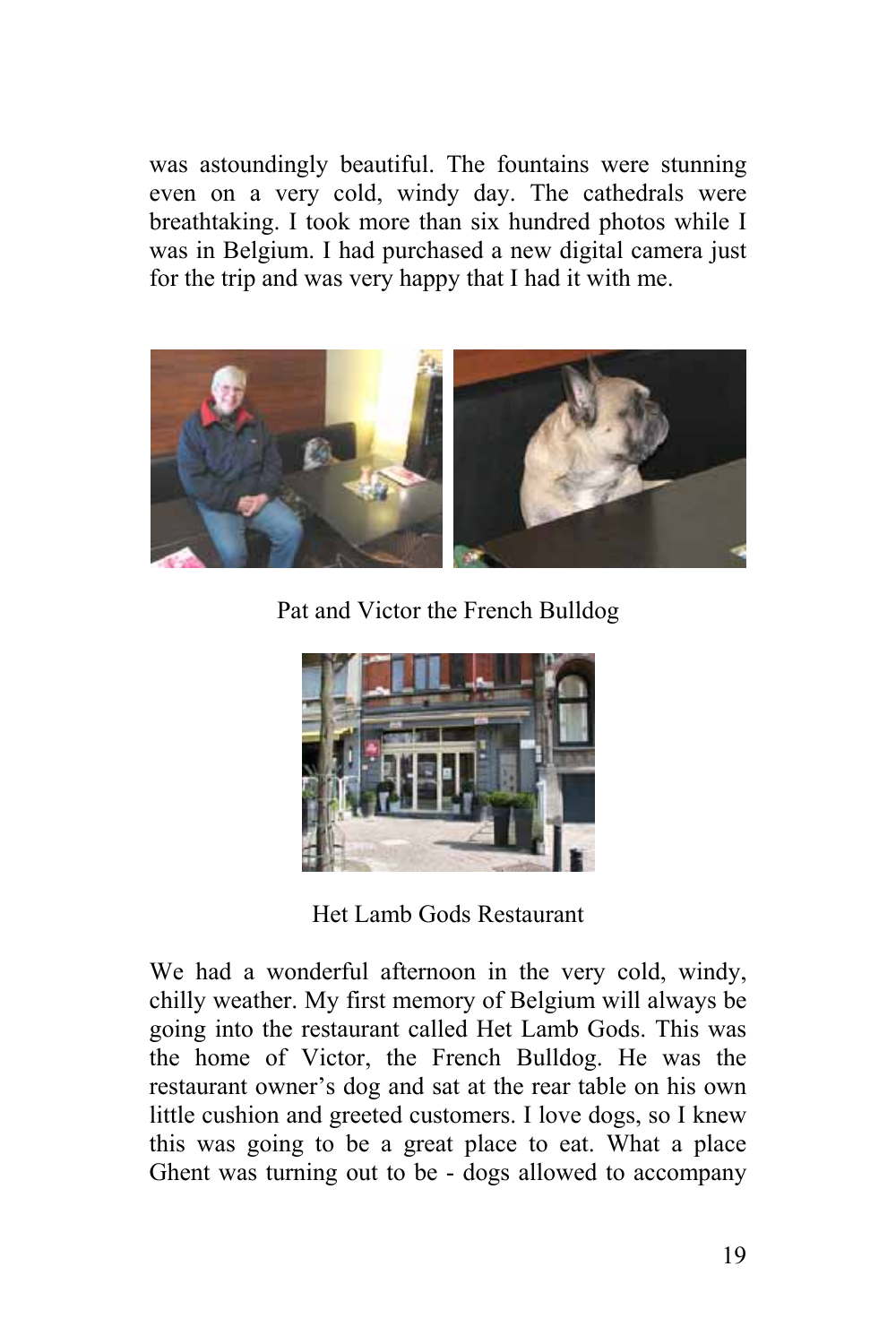you into a restaurant to eat. Fantastic. Now I am wishing I had brought my sixteen with me. We could have taken up the whole little restaurant.

The waitress did not speak much English and the menu was in Dutch. We asked for hot chocolate assuming that would be easy for her to understand. Then we glanced at the table next to us to see the folks eating yummy looking crepes with ice cream. We pointed to their plates and asked for the same.

The hot chocolate was to die for! They served you a cup of hot milk with a large square of semi-sweet chocolate on a stick that you were to place into the hot milk. The chocolate was fantastic. Tasting the hot melting chocolate with my spoon almost brought tears to my eyes because it was so delicious. I love chocolate. I had never had hot chocolate served that way. Of course in Belgium, you are never just served a plain cup of anything. In the states, the waitress usually plops down a naked cup without a saucer or much of anything else. In Belgium, everything is served with extra goodies and is so much fun to eat. Every snack becomes a little ceremony of life. There were little wrapped cookies with chocolate frosting plus little chocolate eggs. There is always a spoon and often a cloth napkin. Having tea, coffee or hot chocolate in Belgium is always special.

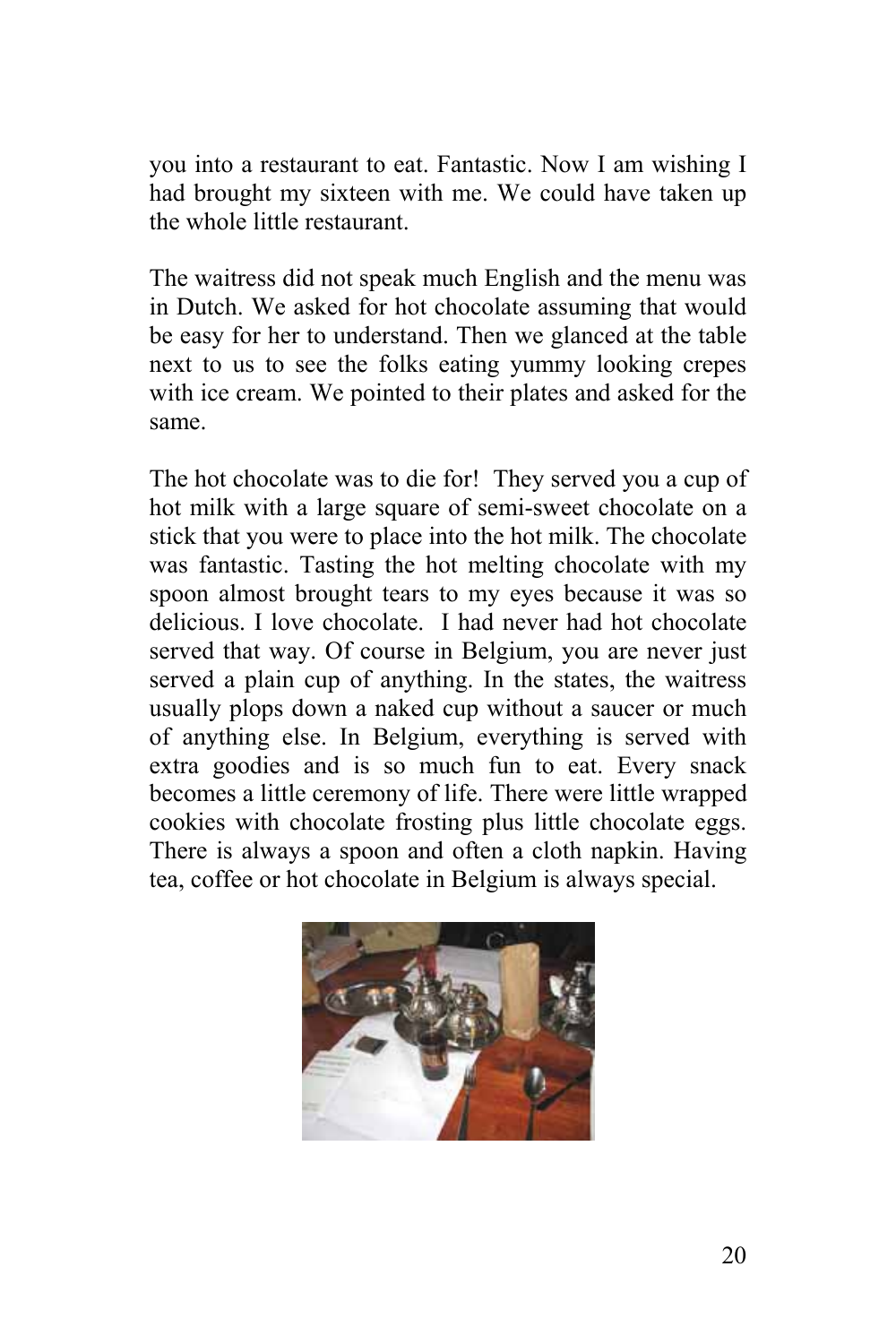We continued to walk the streets, stare at the beautiful buildings and take a lot of photos. There was a photo opportunity everywhere you looked, beautiful cathedrals and cobblestone streets. It was a crisp, cold Belgium Sunday and many people were out walking, talking and having fun. I will never forget those first memories of Belgium.

We returned to the Holiday Inn later and decided to sit in the lounge to enjoy a Belgium beer. We soon met other hippies. Every person you see on a crutch is most likely a Dr. De Smet patient since all of his patients stayed at the Holiday Inn. We met Nancy from California who was helping a friend that recently had a total hip replacement with Dr. De Smet. Most of his patients were having hip resurfacings, but this lady had injured her hip when her horse fell on her. So she needed some serious and difficult surgery to her hip. Nancy was fun loving and great company. Soon, Margareta and Goran also arrived. Margareta had her surgery the week before and was already walking with one crutch. The three had already been friends since they had been staying together at the Holiday Inn since the week before. They were planning a trip to historic Ghent on Monday and we asked if we could join them. Of course they said, yes, and we planned to take a canal boat trip that toured thru all the very old historic buildings.

#### **Monday March 13**

It was slightly warmer on Monday since the sun was shining. Again, the scenery and buildings were mind boggling to me since I had never traveled in Europe before. The camera got a good workout again. We had a wonderful day and also took everyone back to visit Victor and had the fantastic hot chocolate one more time. Everyone was so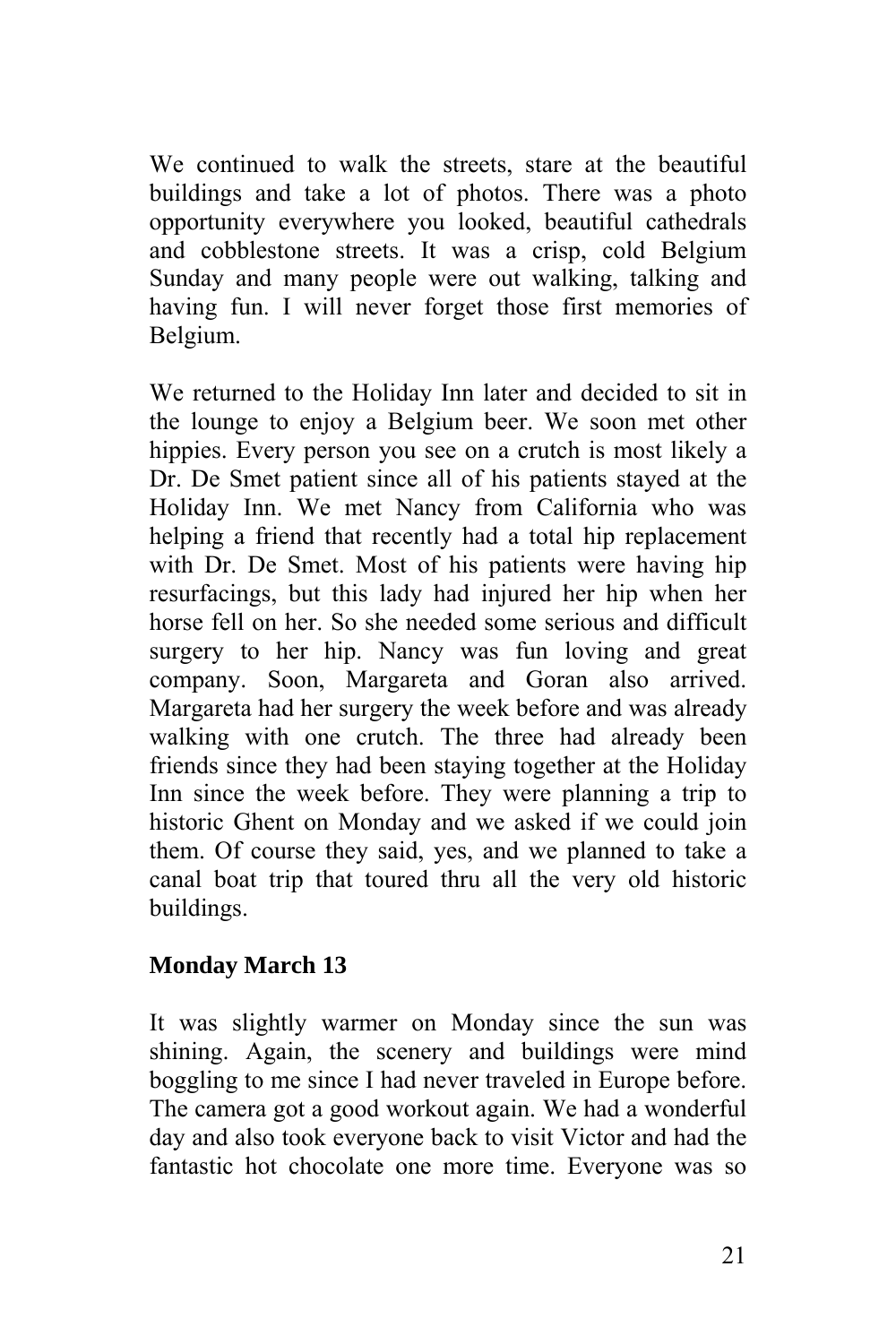surprised and pleased with the restaurant and the hot chocolate. We spent the afternoon on an open canal boat viewing the historic old buildings and listening to the many stories of the guilds and history presented by the canal boat guide.



Canal Boat and bridge across the canal

The sun felt warm on our faces and everything in Belgium was beautiful. The tour gang wanted to visit the local castle, but Margareta and I were too tired to walk that far. Also the crew wanted to climb to the top of the castle to take in the view of the city of Ghent. So we stayed behind and went into the Café Leffe. Margareta had a beautiful cappuccino and I had ice cream with chocolate sauce. Of course in Belgium, nothing is served as plain ice cream with chocolate sauce. It is a beautiful presentation with whipped cream, and thin chocolate slices accompanied with cookies and chocolate candy. The presentation of food is wonderful in Belgium. I have never traveled or visited any other European countries, but assume it is similar all over Europe. I loved the beautiful little presentations. Every little cup of something was like a little ceremony with all the extra goodies. We enjoyed our snack and the tired castle crew finally showed up. They had climbed many steps to see the view of Ghent from the castle towers.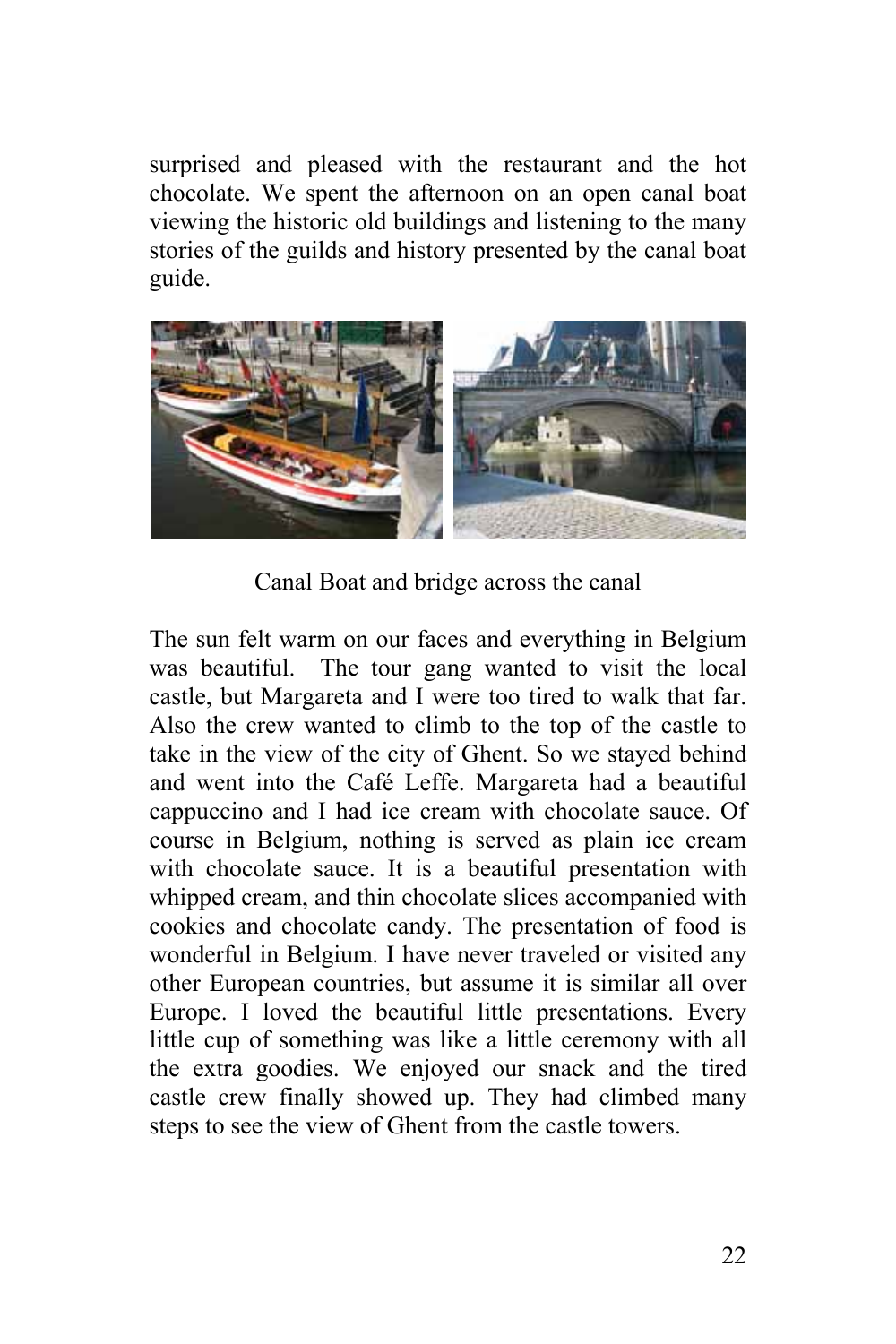

Nancy and Margareta & Goran



The Castle and Peach Melba at the Café Leffe



View of Ghent from the Castle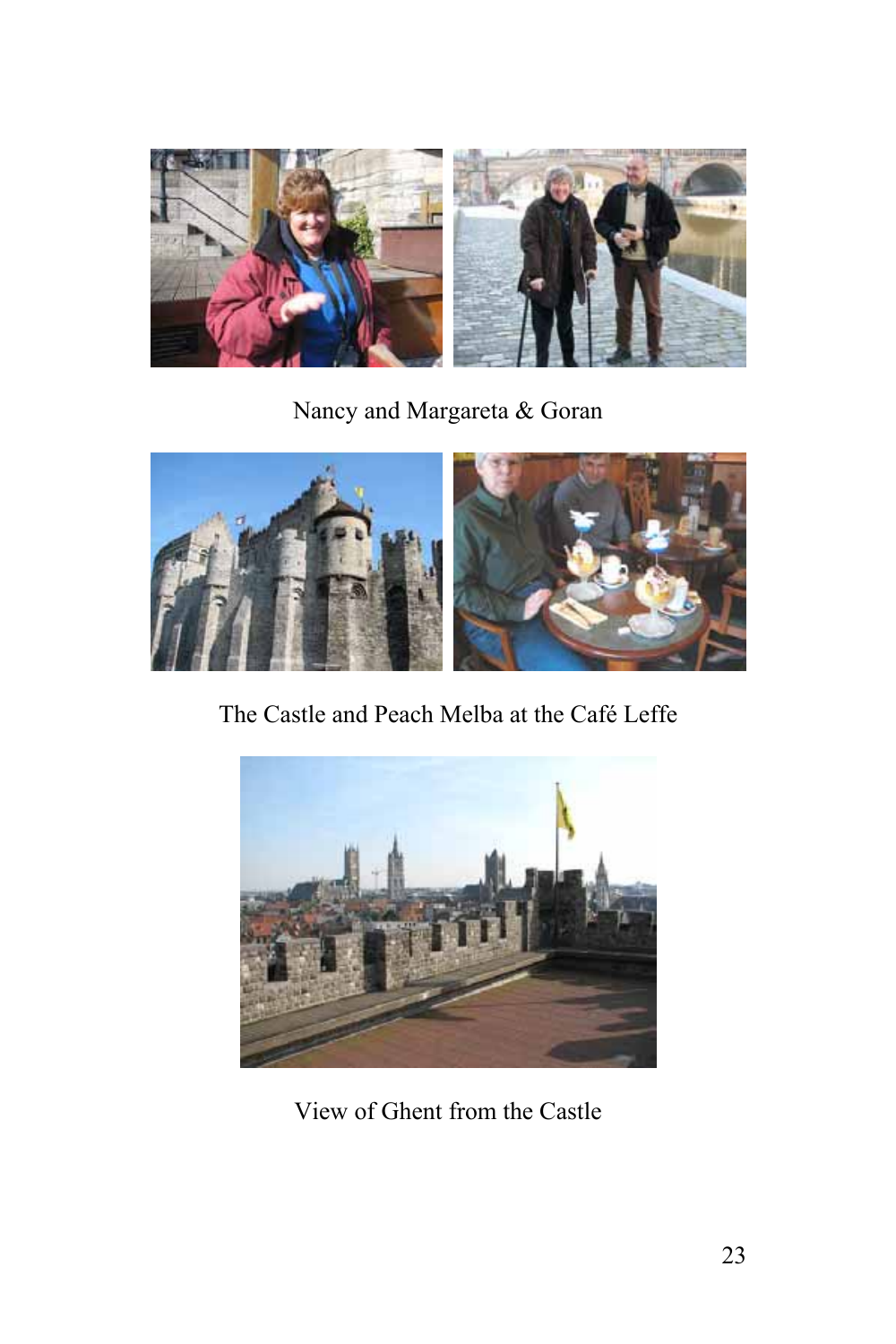They said it was well worth the climb, but my bad hip prevented me from such activities. We made one more stop at a Belgium Chocolate shop to make sure we had a supply of chocolate for our rooms. The chocolate in Belgium is to die for and you never want to be without a good supply. I guess that could also be said of the wonderful varieties of Belgium beer, too. We ended our wonderful day in the lounge of the Holiday Inn tasting the many beers of Belgium and enjoying conversation with our new friends.

#### **March 14 Tuesday**

D-day, or I should say H-day. The day I was to check into Jan Pafijn Hospital. Our new friends decided to accompany us part way to the hospital and have lunch with us. I was very flattered that they would take time from their day to join me. Nancy also wanted to show Ted what buses and trams to take from the Holiday Inn to the hospital so that he would not get lost. Nancy was a very nice person and extremely helpful. We really appreciated all her time and effort.



Ted, Pat, Margareta & Goran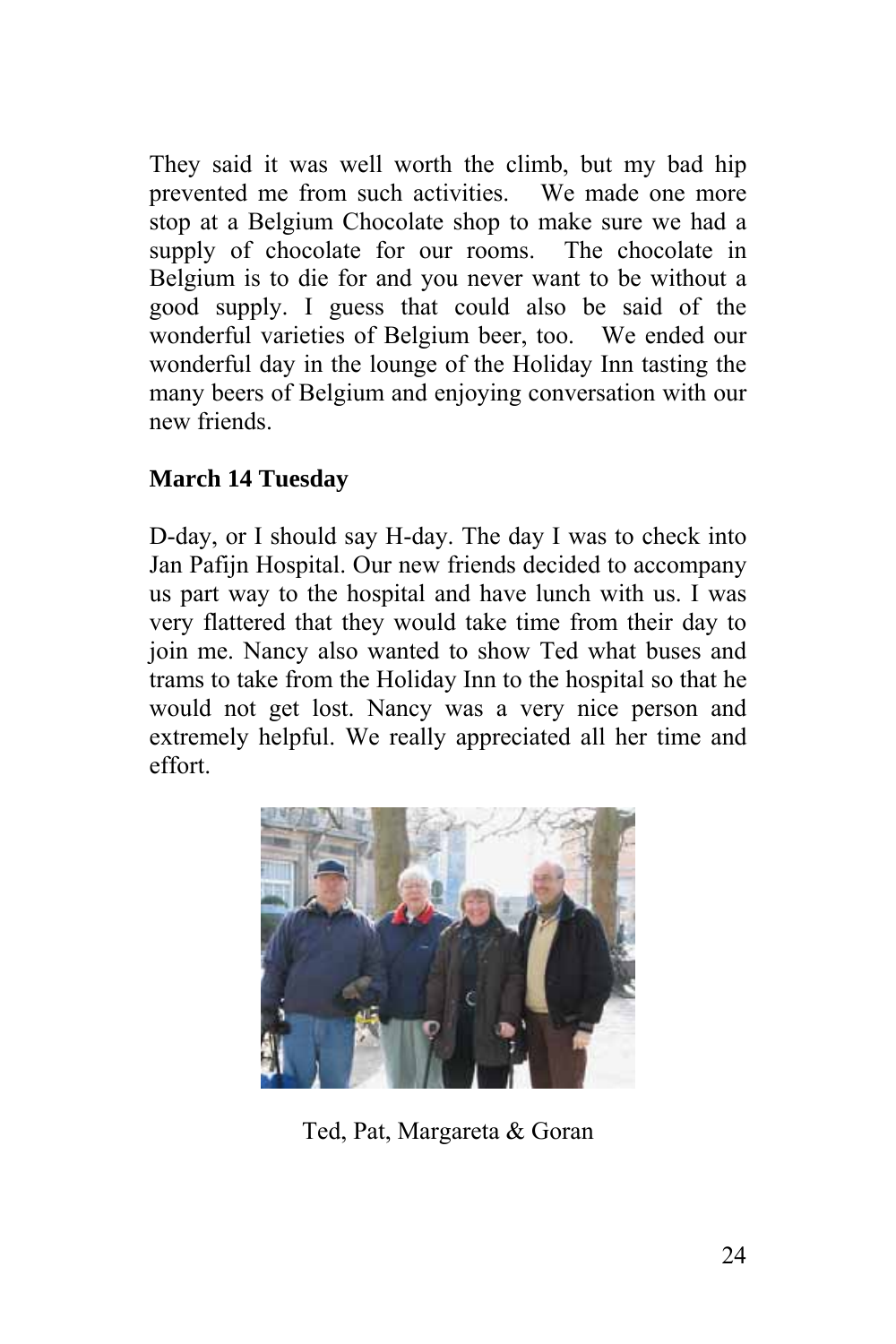We all had lunch at a vegetarian restaurant. We did not realize it was vegetarian until we were seated, but certainly did not mind. We had delicious vegetable soup, breads and tea. It was a very nice "last supper" for my old hip. It would never get to experience another lunch again since it was about to be replaced. We said our goodbyes and Nancy escorted us to the front door of the Jan Palfijn Hospital.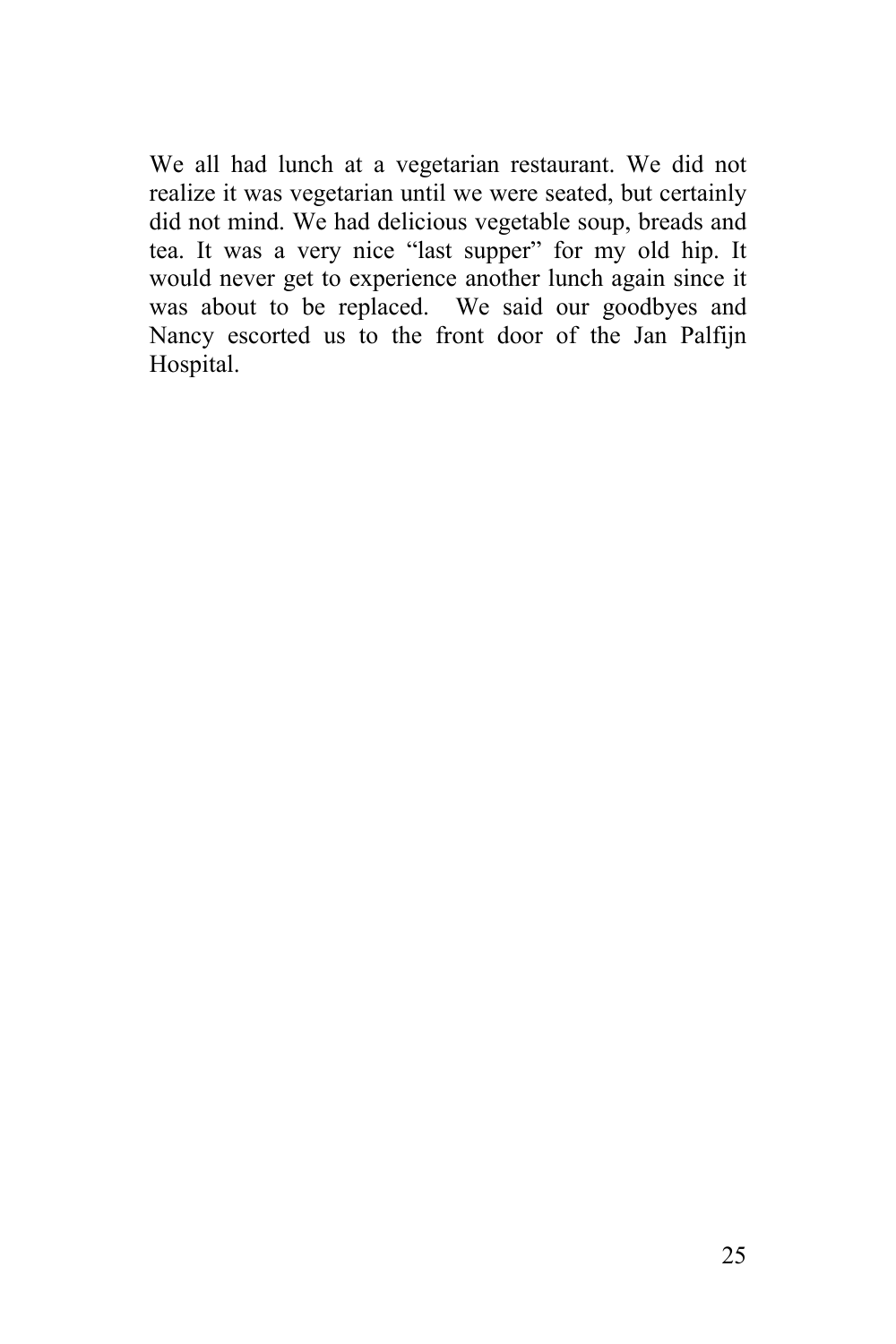# **Jan Palfijn Hospital**



The Jan Palfjin Hospital looks like any other American hospital that I have seen. Fortunately, my hospital experience has been limited to a few hospitals in Ohio. It appeared clean and normal except that all the signs were in Dutch. Check in is a very simple matter in Belgium. In the US, it seems there are always mountains of paper work to fill out and many hospital associates to talk to. I just walked up to the nice lady and said I would like to check in. She was able to speak some English, but was somewhat limited in her conversational skills. I thought to myself, I don't believe I am doing this. Sitting in front of a Dutch lady speaking bits of English and staring at papers which don't mean a thing to me since they were all in Dutch. I knew why I was there and decided to have faith and continue with my registration. I had known many other hippies had gone before me and their outcomes were great. So I signed my name one time at the place she pointed to. To this day, I have no idea what I signed, but I do have a copy of the papers. It only took my signature on one piece of paper to be admitted. Of course, I did have to hand her my credit card to make the full payment of six thousand Euros to cover my hospital stay and all the medical expenses. She did not need to know English to swipe the card and take the payment. It was painless and I signed my name just one more time to the credit card form. That was it – I was a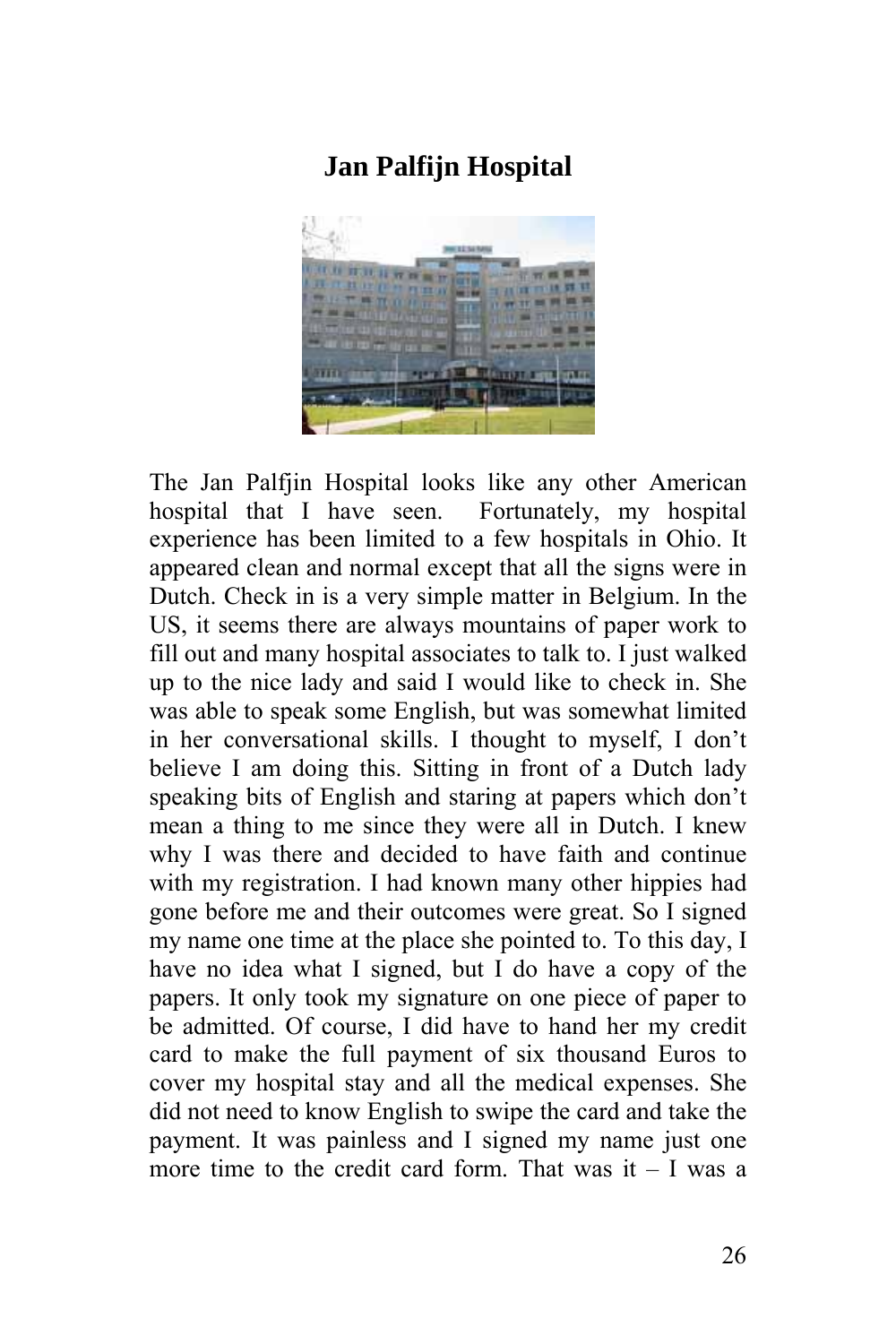patient at the Jan Palfjin Hospital. Two signatures and I was admitted. I am sure many Americans would appreciate such a quick admission to US hospitals. I understand their legal system is quite different from ours. You accept the outcome of your doctor's skill and have very little recourse in suing over medical mistakes. I knew Dr. De Smet had already successfully operated on more than two thousand hip resurfacing patients and more than three thousand total hip replacement patients. So I felt his record of successes would be my insurance to a great new BHR and a fast recovery.

I was assigned a room and managed to find it after a few false starts. Again, the signs are in Dutch and not always easy to figure out. My room was a double and looked like a typical hospital room. Maybe, a bit more like a room in an American hospital from 10 years ago. But it was clean and even the sheets were ironed along with the surgical gown. That was a nice surprise. I assume Belgians like ironed sheets since the sheets at the Holiday Inn were also ironed. It took me back to the old days when we use to iron everything. It makes you feel important to lie on ironed sheets. After all, it does take time to iron them. I can still remember ironing everything in the laundry basket when I grew up in the 50's. I felt like I was in a time warp.

We actually had a TV with, I assume, cable service. But it was in black and white, and the only languages I heard were either Dutch or French. Quite interesting to watch old US reruns dubbed in Dutch or French.

I met my nice roommate, Ineke, a fifty-one-year-old young lady from Holland that was a dentist. She was very interesting and had a good English vocabulary. There are so many languages spoken in Belgium and the nearby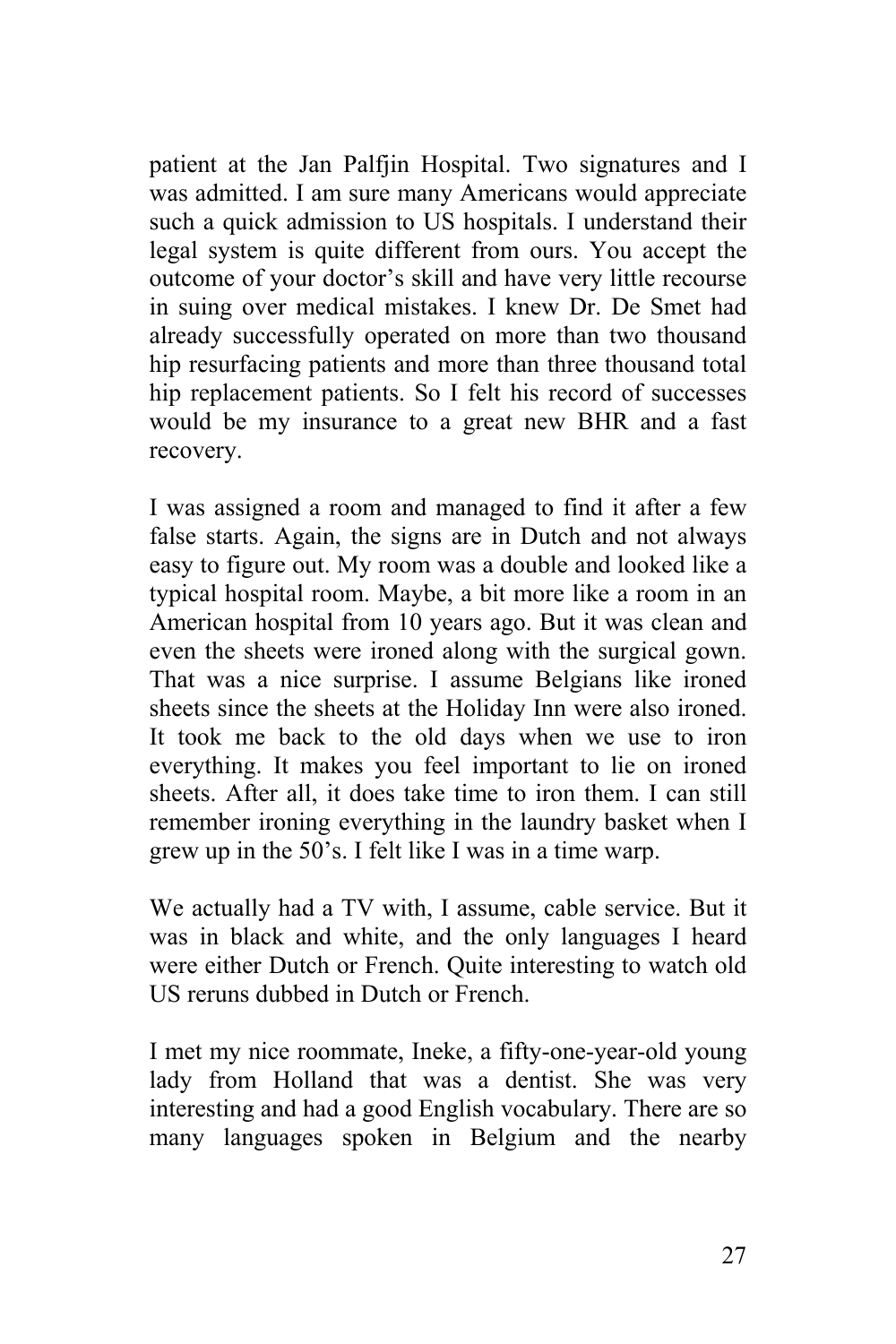countries that English seems to be the common denominator for everyone.



Pat and her roommate Ineke

We were told that it was time to go for our pretesting. We arrived outside the x-ray room, took a seat and waited our turns. Then we meet another couple from Greece. Olga was to have her left hip resurfaced, too. So now there were three of us gals all waiting anxiously to have our left hips resurfaced by Dr. De Smet. Of course we all got into a conversation immediately and became instant friends. We all faced surgery the next day and were all nervous about it.

The nurse had already taken blood from both of my arms upstairs before we left for our other tests. For some reason, she took blood from both arms and explained that it was Belgium law that she takes blood from both of my arms since I was an American. My roommate who was from Holland, only had to give blood from one arm. I guess you just have to watch us Americans, you never know that we could change blood types from one side of our bodies to the other. I really didn't understand it all, but did not feel it was important. She was very good and did not hurt me in either arm when she withdrew the blood. So I forgot about it.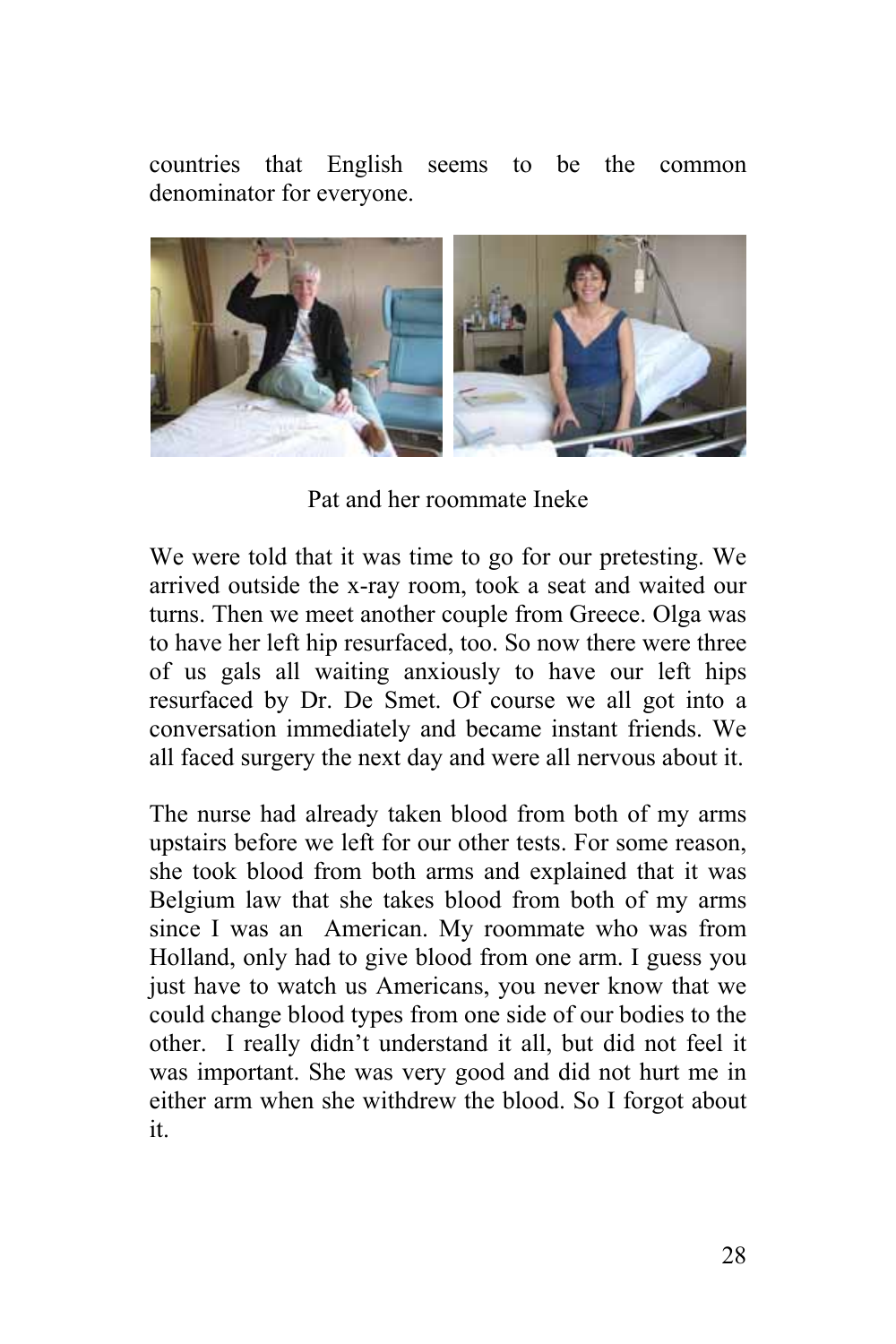Then we each had our hips x-rayed. The x-ray machine was very interesting. There was a table that stood vertical with a step at the bottom and you were to stand up against it. Then it began to rotate you backwards until you were laying flat on your back. They took a series of x-rays and tilted you back up to a standing position. I imagine it was easier that way than trying to climb on and off the tables like I have used in the US. I did not know at that time that I was to visit this table one more time before I left the hospital.

Next we had electro cardio grams. That was simple but their electrodes really stung a little bit. Maybe because they had old-fashioned electrodes that pinched on. It was over quickly and really not a problem. The other gals talked with the heart doctor and were on their way back to their rooms. But when I had my consultation, he told me that he found I had a heart murmur. I had made sure I had a blood test and EKG before I went to Belgium. I did not want to pay for a flight over there to be told I was not in good health and could not have my hip surgery. So I was a little surprised when he told me about the heart murmur. He said it did not present a problem for my upcoming surgery, but that I should have a heart echogram when I got home to check it out. I was a little unhappy with that and explained that we did not have health insurance. I told him that was why I was in Belgium to receive my new hip, it cost much less here than in the US. He told me a heart echogram would probably cost me about nine hundred dollars in the US. I thought to myself that it would probably be more than that by the time I paid a doctor for the first examination to get a prescription for the test. He could see that I was concerned and said "we will do it for fifty dollars." Now that was music to my ears. I said fine, that I would really appreciate having the test done here.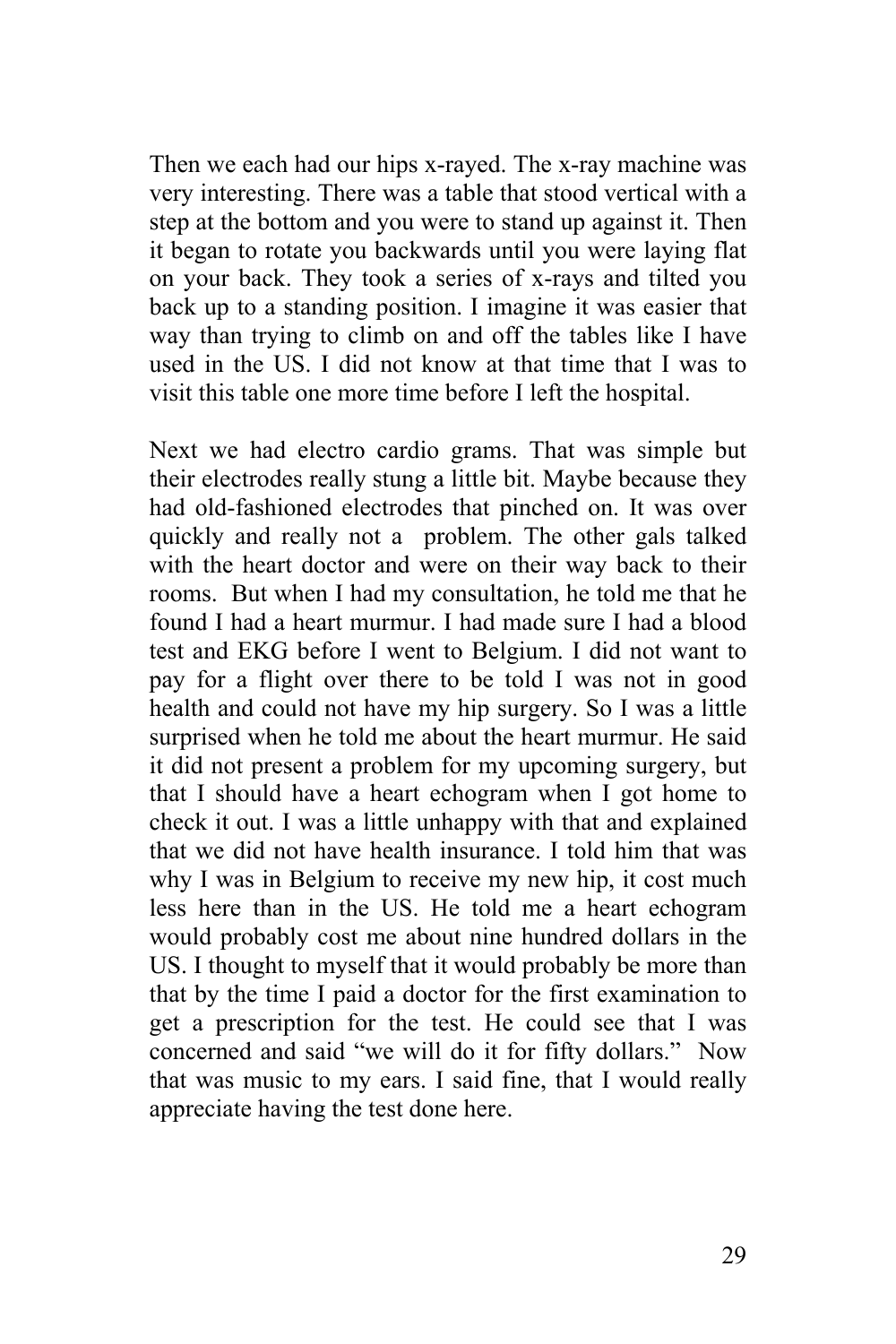So the young, handsome heart doctor performed the heart echogram. After he did his initial testing, he took time to swing the monitor around to me and point out my aortic valve that was starting to calcify. He told me not to worry and that people my age often start having this type of problem. He said that I should not have any significant problems with the valve for another twenty years. I said that is great since I wanted to make sure I would have plenty of time left to enjoy my new hip.

Having received good news about my heart murmur, I was happy to meet up with my husband and tell him all the good news. Then we found our way back to my room by reading some Dutch signs and getting a little first hand help from hospital staff.

It was time to start settling in and getting use to my Belgium hospital room. What better way to be welcomed than having dinner served! Hospital food in Belgium is much different than in the US. Dinner was four plain slices of hearty bread, several slices of what looked like Bologna with canned pineapple on top of it and black coffee. I wasn't very hungry, but Ted was starving. He put those plain slices of lunch meat in-between the bread and ate a feast. You don't worry about condiments in Belgium, I guess you are just supposed to enjoy the full-bodied flavor of whatever you place in-between the bread. I found out the plain hearty bread was a staple in Belgium along with a normal assortment of cheeses and lunch meats. The hospital breakfast and dinners were all the same – bread and lunch meats. I only had one lunch after surgery and it was a fancier hot meal, but was so groggy that I can't remember anything but the mashed potatoes.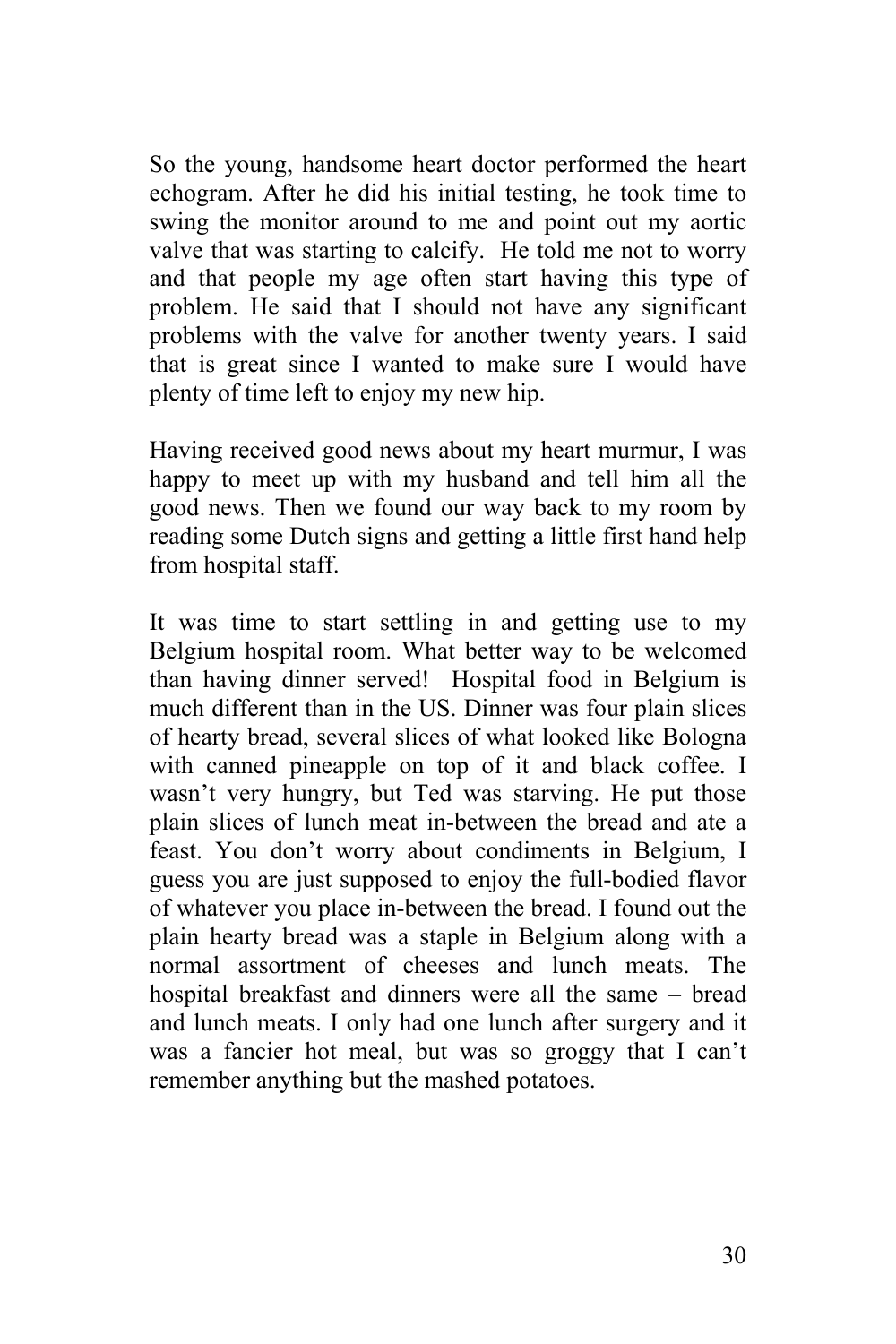

Dinner at the hospital.

Dr. De Smet arrived after dinner. It was a thrill to finally meet him. I had talked with him via email for several months and had heard so much about him from the Yahoo Discussion Group, but finally meeting him in person was almost unbelievable. He was very nice and willing to answer any questions. I did not have many since I had asked every conceivable question I could think of prior to my trip to Belgium. I thanked him and told him that I could not wait to get my new hip. I found out I was to be the first in surgery on Wednesday morning. I had a 7:30 a.m. appointment to receive my new hip. He thought since I was from another country and the oldest patient that I should go first to allow me the longest time to recover. I was happy to be first on the agenda since I would not have any time in the morning to worry about surgery.

After he left, Ted and I felt like something more to eat. So we found our way to the hospital cafeteria. Of course we found it was true that the cafeteria did serve beer. Belgium is quite different from the  $US - you$  can buy and drink beer everywhere – the hospital and even McDonalds. Unfortunately it was just closing, but the nice lady let us buy some ice cream that we took back to the room.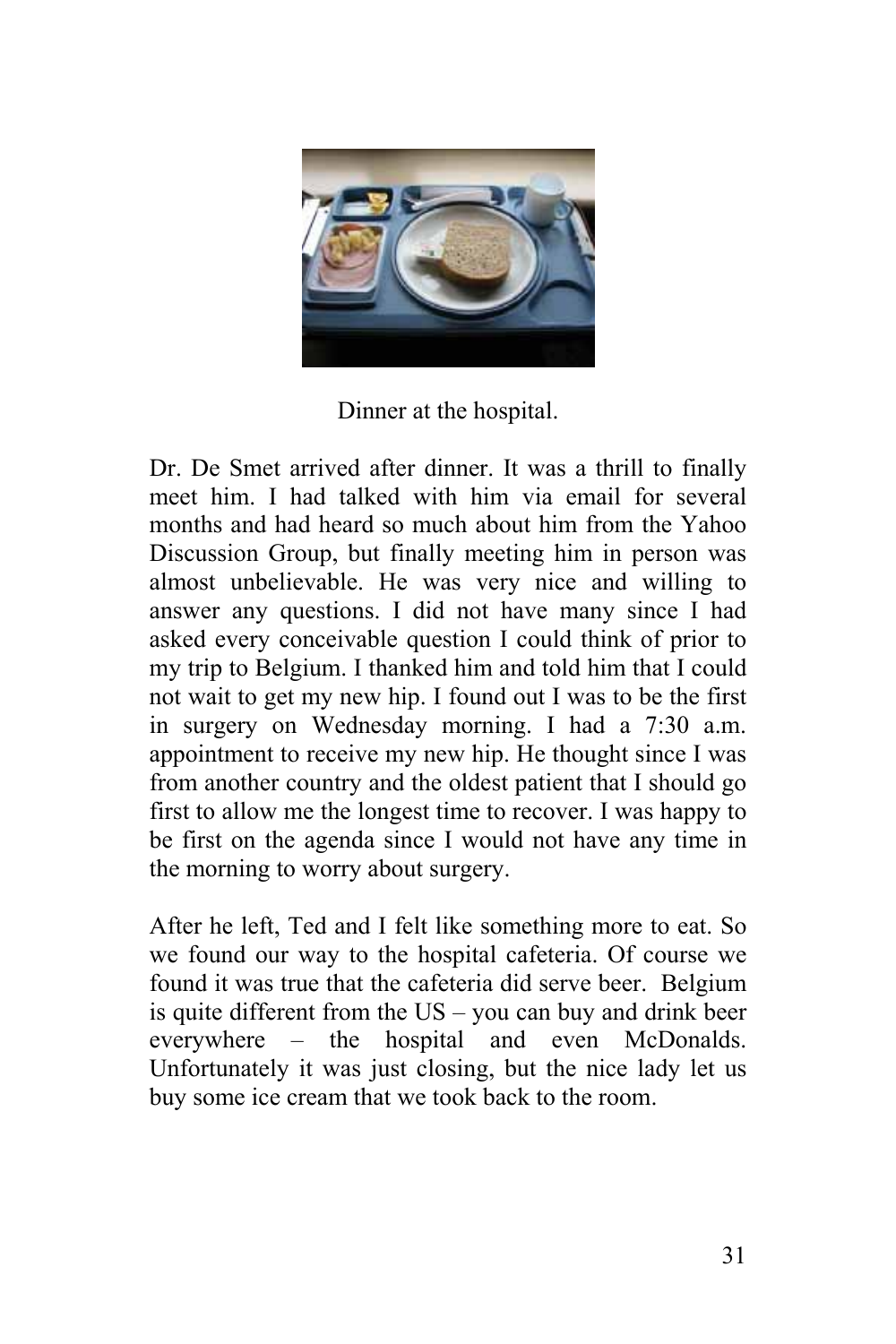This was quite a day in my life - checking into a foreign hospital and waiting to get a new state-of-art hip from a doctor that I had just met. Of course, I knew that Dr. De Smet was one of the best hip surgeons in the world and that had always put my mind at ease. I also knew he had done more than two thousand hip resurfacings and only had one revision from a femur head fracture. I loved his fantastic record and could not wait to be another one of his successful statistics.

Ted decided that he better make his way back to the Holiday Inn while the busses were still running. I kissed him good-by and told him that I would see him first thing in the morning.

Olga, my new friend from Greece, and Ineke, my roommate, and I decided we would get together and chat for a while. We were all nervous and anxious about tomorrow's surgeries. We gathered in Olga's room where her roommate just had back surgery. She was a middleaged woman that did not speak English. We were afraid that our chattering would bother her, but she smiled and explained to Ineke in Dutch, that she was happy to have a little happy talk in the room. She did not mind our enthusiasm and chattering.

Finally we decided it was time to try to get some sleep. I watched the foreign TV for a while and talked with Ineke. I took my sleeping pill about 10pm and don't remember much at all after that. Medicine really makes me sleepy and goofy. I can take a sinus pill and be hung over the next day. So I am really easy to put out. I can barely remember seeing Ted the next morning about 7am. After that I can't remember a thing until long after my surgery when I woke up with the worst thirst that I could ever remember in my whole life.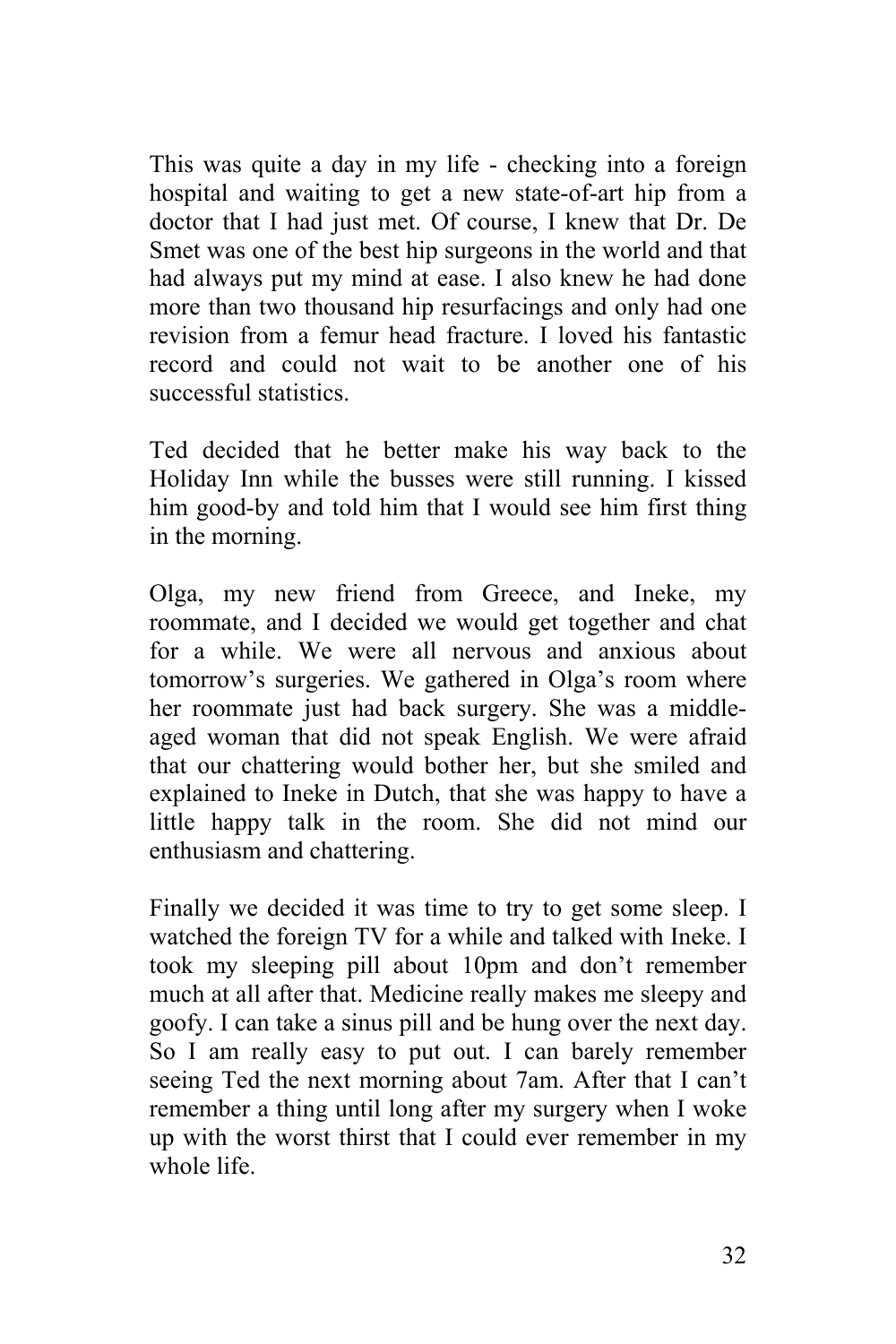# **Post Op at Jan Palfijn**

I don't remember anything about the day of surgery or much of what happened immediately after I was in the recovery room. The Belgian hospital was a little different from our US hospitals. Normally the US hospitals seem to get you back to your room pretty quickly after surgery, but in Jan Palfijn, they hold you in the recovery room much longer. I was scheduled for 7:30 a.m. surgery. Ted arrived about 7a.m. to help me get into my surgical gown and say "Good Luck." The nurse was immediately irritated that he was there so early before posted visiting hours. The doctor had told him he could come to see me in the morning, but that made little difference to the nurse in charge. But he was allowed to stay and see me off to my hip surgery date with Dr. De Smet.

I had taken a sleeping pill the night before and I think it was still working the next day. Many medications seem to make me very sleepy and last much longer in my system than the label indicates they should. So I just don't remember much about the surgery preparations. I don't even remember Ted helping me into my surgical gown. I guess I lay down in bed and they rolled me away. I have almost no memory of that morning.

I have been told by some people that they woke up quickly after surgery and felt pain. If I did wake up or had pain, I don't remember it at all. My first memory after surgery was a thirst like I never experienced in my life before. I think the morphine plus the tube they put down your throat for breathing made me very, very thirsty. I thought I would choke with every breath I took or every time I tried to swallow. I saw two of the most beautiful large glass bottles of water sitting on my bed tray. What a welcome sight. I managed to drink one whole bottle during the first day.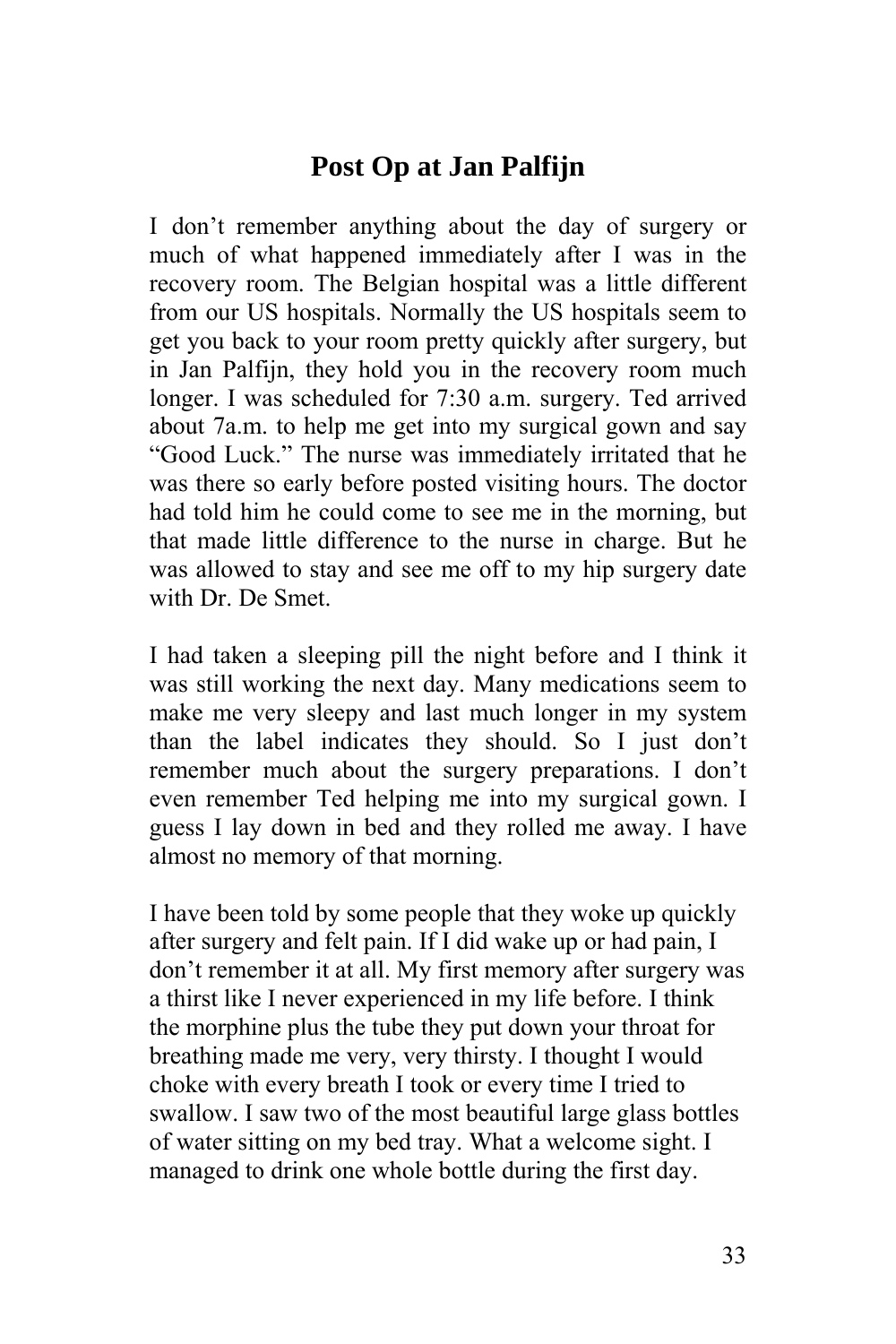Every time I woke up, I would pour a glass of water and drink to quench my terrible thirst. I don't think a person stuck in the middle of a dessert could have been thirstier than I was.



Belgium water in glass bottles

Everything seemed to go fine. My husband said that I spent most of my time sleeping and snoring right after the surgery and part of the next day. I know I had a morphine pump, but don't remember using it at all. I just don't remember any pain. Maybe it was the result of the morphine doing its job. I think you had it dripping thru the IV even if you did not do any extra pumping on the button. The day after surgery is the day you start walking on crutches and leaning how to use stairs. But my crutch lessons never happened. I remember early in the morning, the day after surgery, that the nurse wanted me to use the bedpan. OK, I am always game to try new and interesting things. The staff at the hospital wants things to happen naturally when it comes to functions of your body. Well, my body did not seem to want to function normally draped over that hard old bedpan. So the nurse decided to use a catheter to help me out. It really was not much of a problem for me since I am female and I felt much relieved after the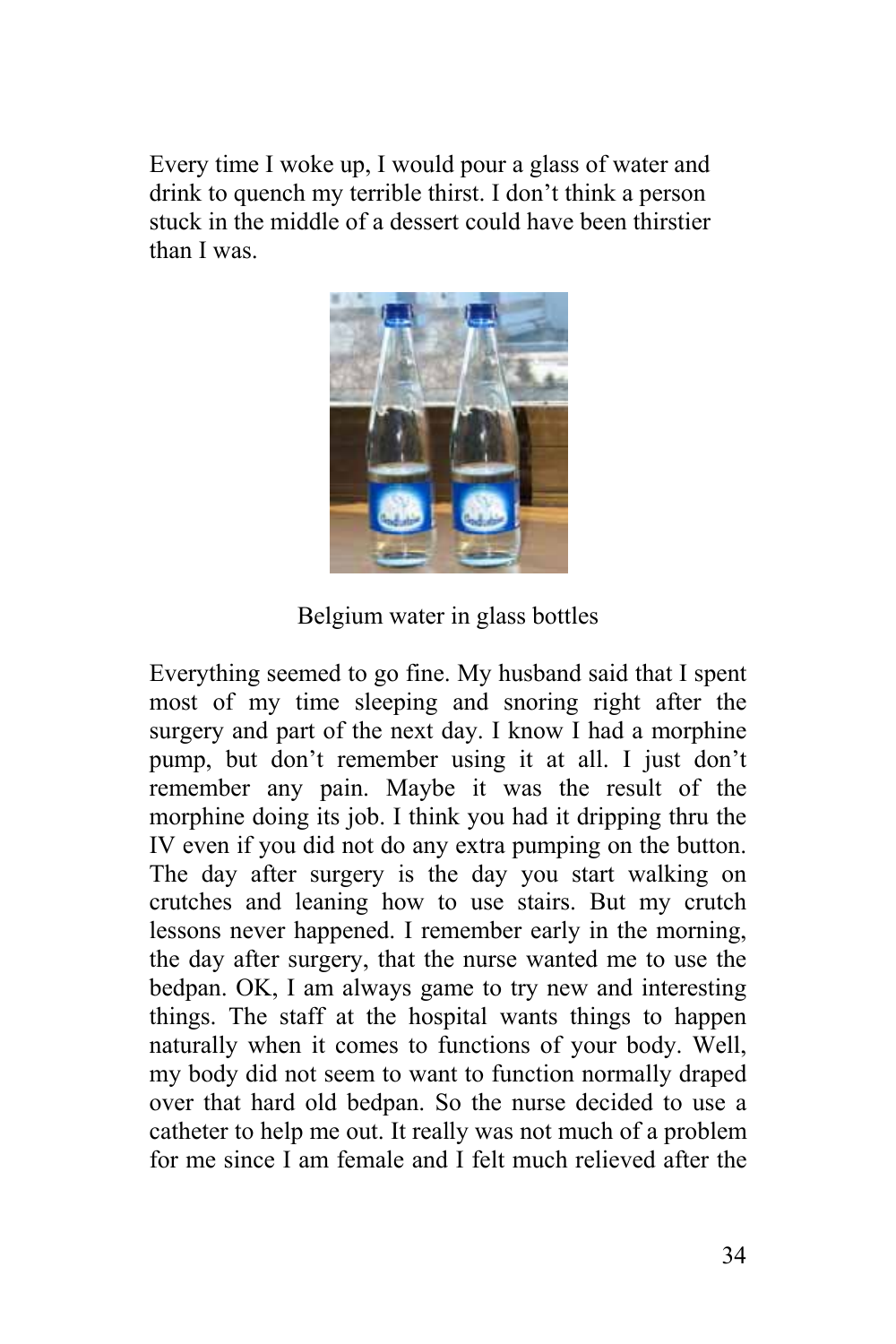catheter did its job. I believe this was some kind of "one time catheter" since they did not leave it in place. I returned to snoring and sleeping.

About five hours later the cute male nurse assistant came back with the hard old bedpan. He managed to get the bedpan under me once again. I think I was actually successful this time, but all of a sudden I started having a great deal of pain. I have had sciatica attacks from my back in the past and just had one a week before I flew to Belgium. I thought at the time that I had hurt my back again. The degenerated discs decided to act up while I was away from home. Well, no matter what was causing the pain, it was very real and very intense. I started to cry, grabbing and twisting those poor ironed bed sheets to death. I was beside myself and did not know what to do about the pain. The nurse assistant was shocked and quickly called a nurse. The next thing I remember is the nurse giving me a shot with a great big needle right into the top of my right thigh, just like you see in the war movies. I am guessing it was morphine, but did not have the presence of mind to ask or even care as long as it worked. The shot did work and I slowly fell back to sleep forgetting all about the terrible pain.

I was awakened shortly after for a trip to the x-ray facility. The doctor had ordered x-rays to make sure that my new hip was OK. I was thinking they would just wheel my bed down to the x-ray facility, but instead the put me into a wheelchair. I was so dopey from the pain medicine that I did not care what mode of transportation was used. I happily sat in the wheelchair and enjoyed the ride now that I was out of pain. Someone had pushed me thru the hospital, into the elevator and down to the x-ray department. Then they left me outside the door to wait my turn. There was a very proper, I assume Belgium, lady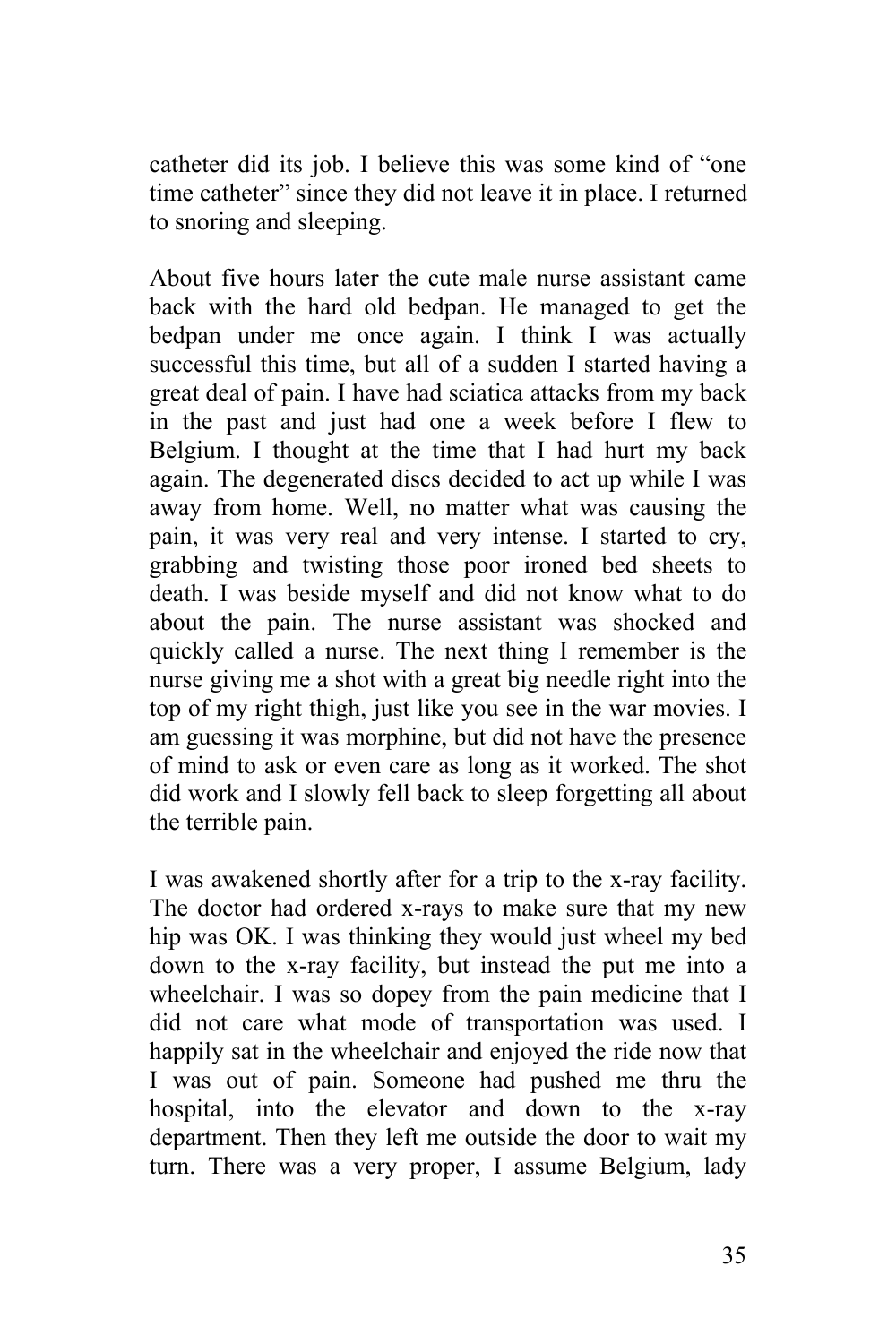sitting not too far from me in her wheelchair waiting for some kind of treatment also. She looked at me and then her eyes slowly moved down to my crotch area. In my pain med stupor, I looked down to see my little boy shorts I purchased for my operation, were wide open. They had taken me thru the hospital in my little shorts and a tee shirt. So in my goofy state I grabbed the bottom of my tee shirt and stretched it down over my shorts! What else did I have to work with sitting in a wheelchair by myself? Now I think about it, maybe the Belgian lady was just saying Hi to me, but I will never know.



Now that I had arrived safely to the x-ray facility, it was my turn to get onto the machine. This was a very interesting piece of equipment. You would normally stand with your back to the table while standing on a step that was part of the table. Then they would slowly tilt the table back. This was the table where I had my original x-rays taken during my pre op testing. But now I was stuck in a wheelchair with a new hip that did not seem to work well yet and no crutches. No one thought to send some crutches with me.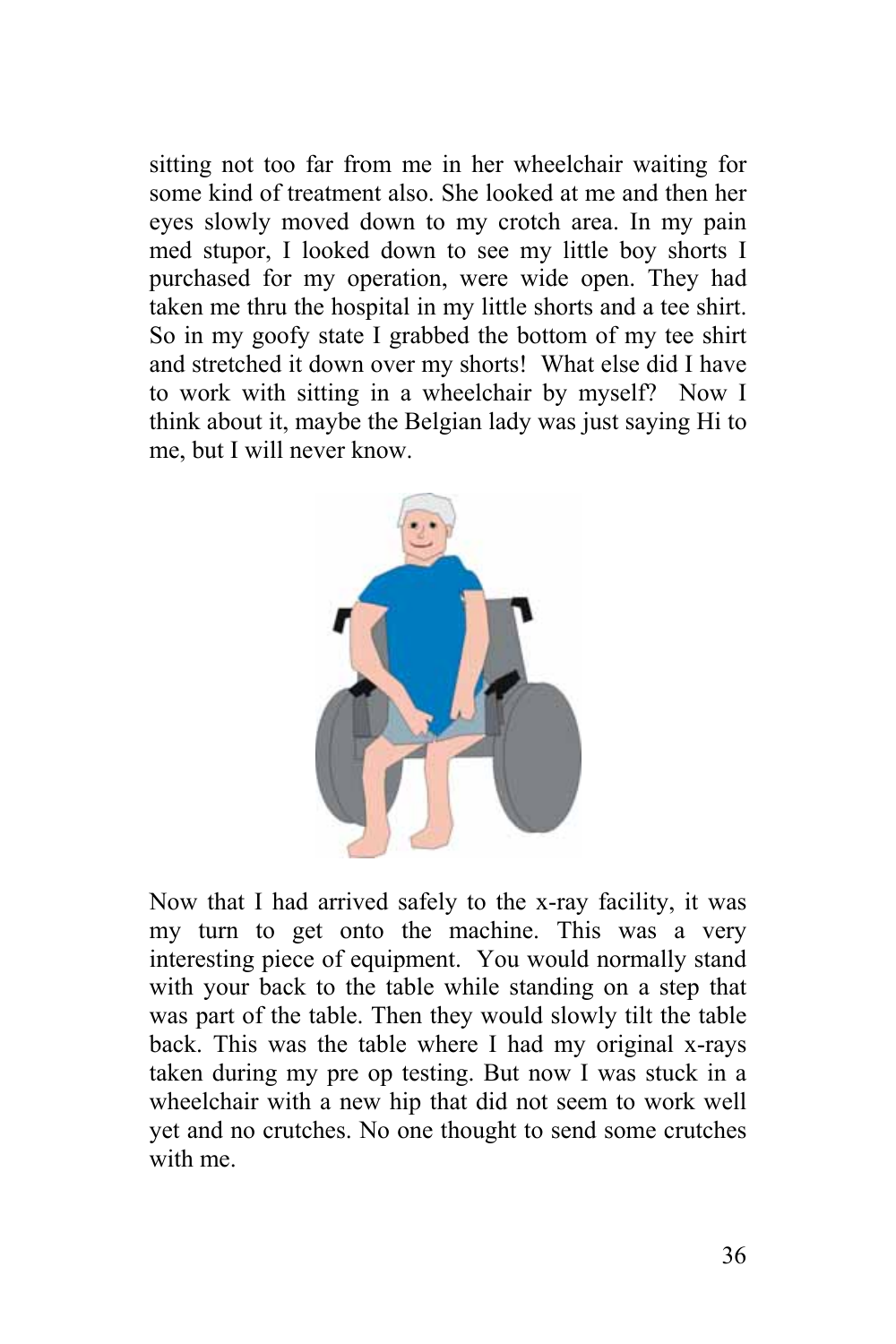The two nice ladies in the x-ray room wondered why I had not been sent down in my bed? I said I didn't know, but here I am. Don't forget I am still in a morphine state of mind and quite happy at this point in time. The ladies decide to stand me up while holding me on either side. I am a rather large person at five foot eight inches and I am much heavier that I should be, weighing in at one hundred ninetyfive pounds. The ladies were smaller than I was, but they were sure they could handle me. So they stood me up and held me against the table. Then as each held me on either side, they started to tilt the table. All three of us start to tilt backwards together. It would have been a perfect cartoon picture. I was never able to get my feet to stand on the foot ledge and my feet just hung over. Finally after tipping back for a while, one of the ladies yelled, "stop." She was getting very uncomfortable laying on her stomach while trying to holding me against the table.

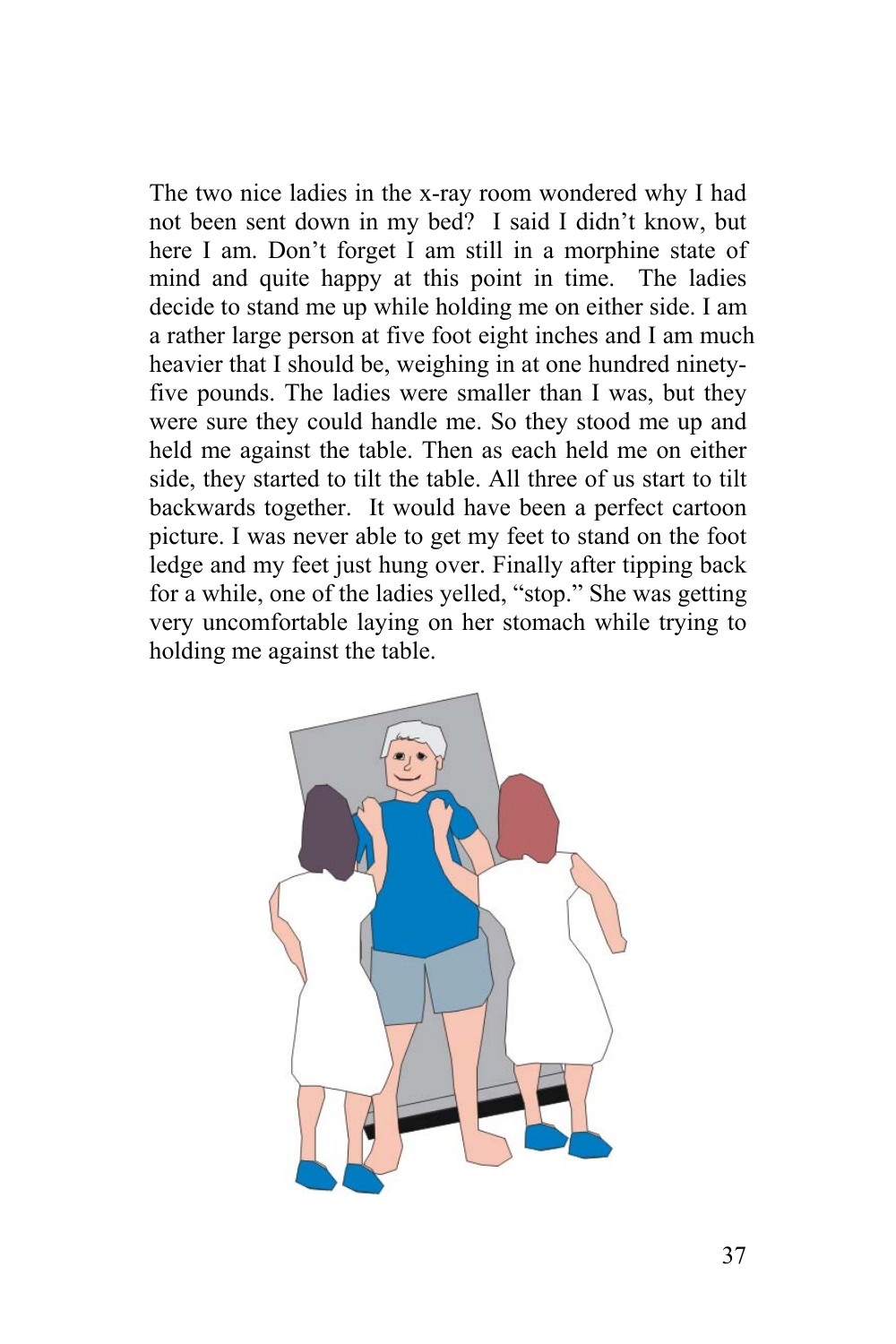At least after the bedpan incident, I was now able to use a walker to move around. I could now use the real bathroom. I don't think they would take a chance of placing me on a bedpan again.

The day of the bedpan battle was the day most people learned how to use the crutches and go up and down stairs. I was so goofy from the extra medicine feeling very dizzy and unsteady that no one insisted that I try to learn how to use crutches. Things slowly improved after I was able to move around a little on my walker. Normally a hipresurfacing patient is able to put 100% of their weight on their operated leg soon after surgery. Now I can tell you that it is not easy to do because all the muscles and tendons have been upset. So technically it is possible, but mentally you don't feel it is possible.



Pat using her spiffy blue walker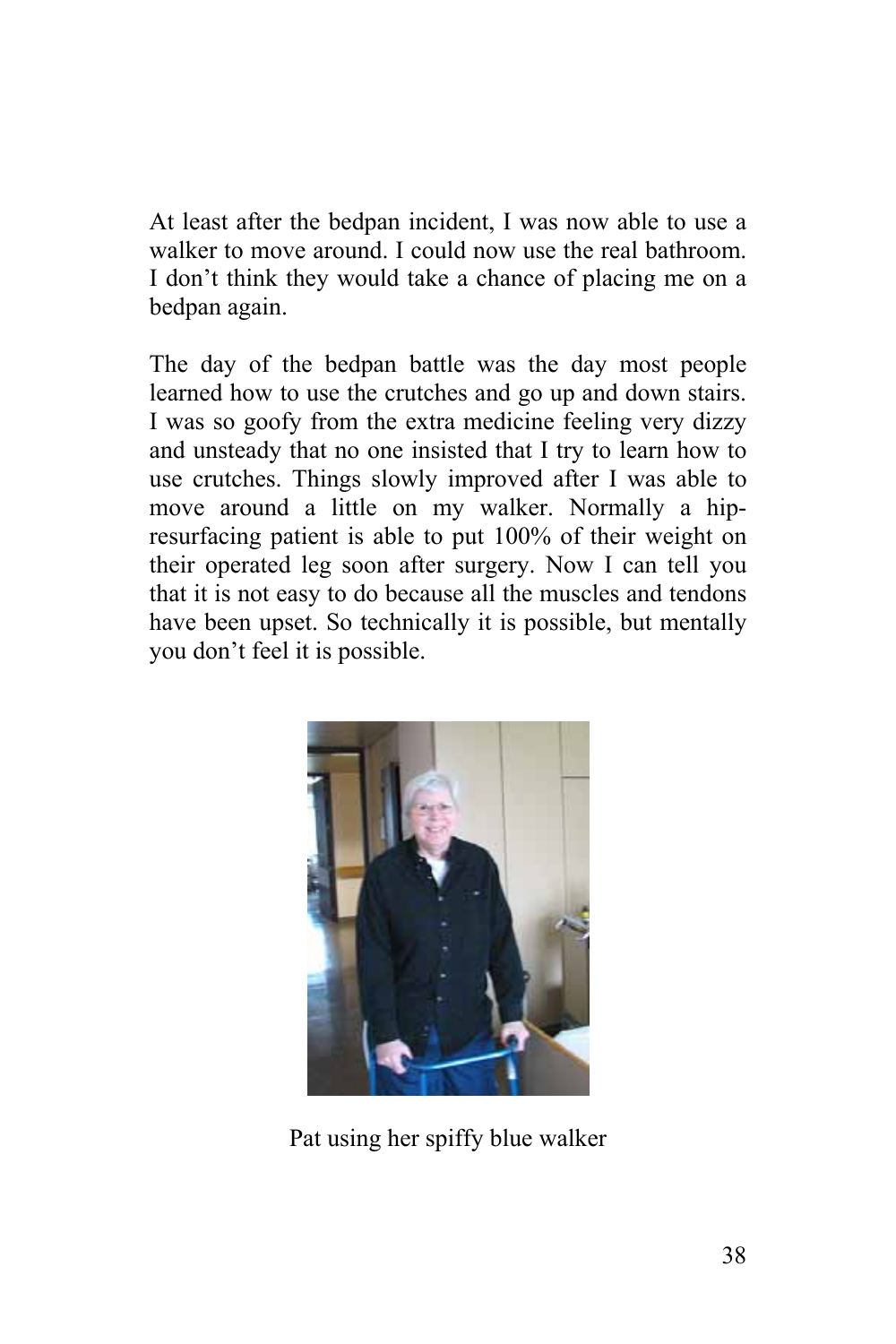I was once again able to talk with my great roommate and start to become a normal person rather than a junkie on pain medicine. I was able to eat part of my meals and start to visit with my friends once again. Life was getting much better post op.

The bedpan battle really put me behind everyone else by a couple days. I was the oldest at sixty-one and I think my age also slowed me down a little. Everyone else was in their fifties and scooting around on crutches like they used them all their lives. I did not mind using the walker for a few days. That is not normal protocol for Dr. De Smet's patients, but he allowed me to take the walker to the Holiday Inn along with my crutches. I told him that I felt very unsteady and did not want to fall. After all, I had just paid \$13,500 for a brand-new hip and did not want to injure it or my other hip. I really think the added pain shot in my thigh reacted with me and made me dizzy and unbalanced. But, I was on the road to recovery and Friday morning was the day of my release to the Holiday Inn. That sounded really good to me even though I had to get dressed and ride in a car. Everything in Belgium is an adventure.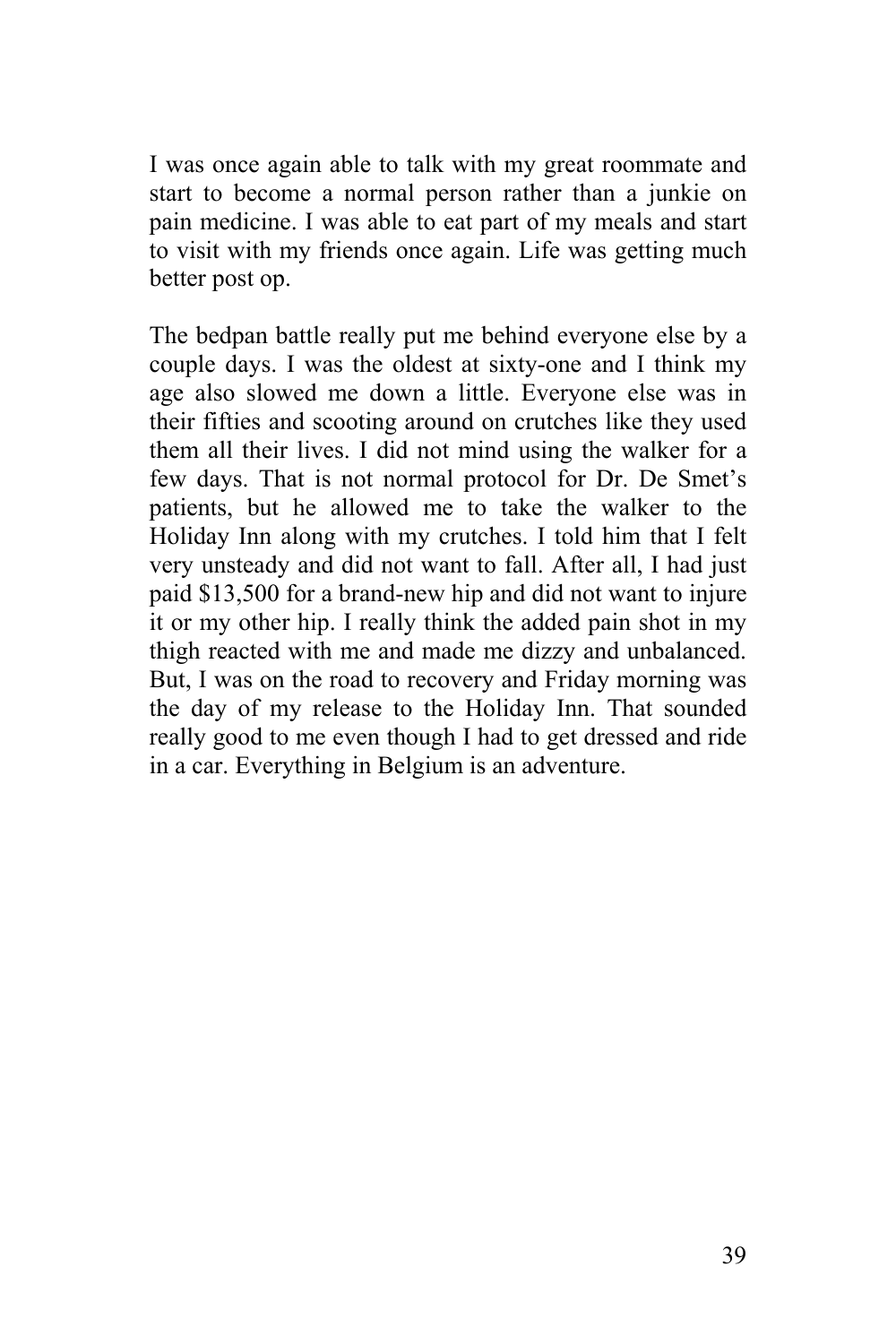# **Post Op at the Holiday Inn**

#### **Friday March 17**

Friday was St. Patrick's day – a day of celebration for the Irish and for my new resurfaced hip. It was the day I would be released from the hospital. We were to be dressed and ready to leave at 11 a.m. I was really excited to return to the Holiday Inn where there would be great food, beer, my hippie friends and my husband.

Hugo, Dr. De Smet's assistant, came with a mini-van to escort us from the hospital to the Holiday Inn. I was still on my walker while everyone else was on crutches. I took my crutches with me because I knew Marc, the Physical Therapist, would teach me to use the crutches. I managed to ease my way into the front seat of the mini-van and enjoyed the escape from the hospital. Olga, my friend from Greece, was also being released. We were both operated on the same day and had quickly become friends. I was the eldest and the weakest at the time, so I got to use the front seat. The hospital care was fine, but the Holiday Inn offered much better meals and companionship.

I met Ted in the lobby and was very happy to be at my "home away from home." My bed looked great and I took a nap. I was very tired during the first few days after my surgery. I think the bedpan battle slowed me down more than just the surgery would have. The extra pain shot, which I think was morphine, lasted for more than a day. It made me dizzy and feeling a little "fuzzy" mentally, but I did not worry, I had my husband and my walker. I was quite able to move around and happy to be "home." The hotel had placed an extra mattress on top of my original bed so that it was much higher. We were suppose to follow the ninety-degree rule. We could not bend the top of our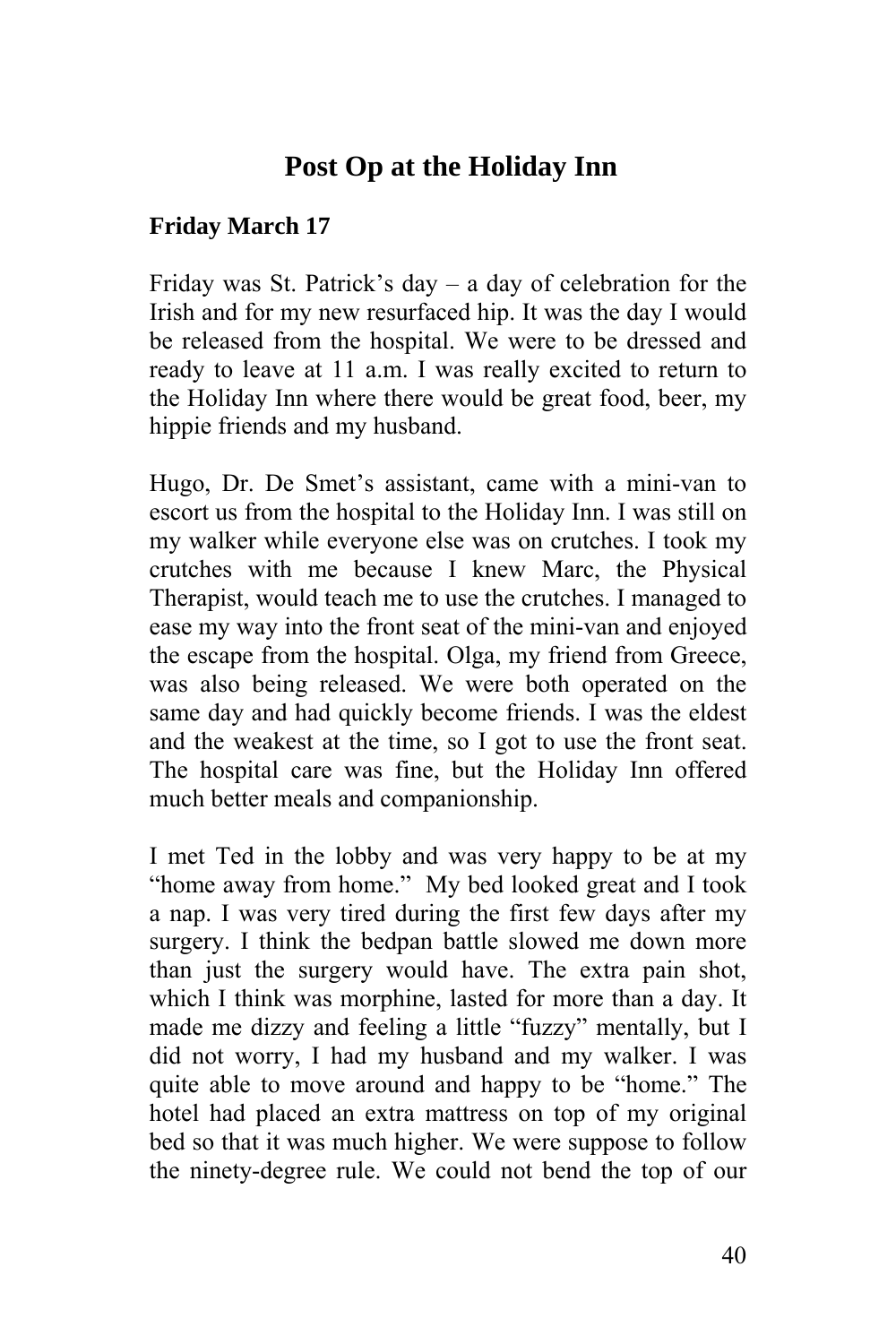bodies over our operated leg more than ninety degrees. There is a weakness in the hip capsule and muscles after surgery that could allow your new hip to become dislocated if you bend too far forward. The surgeon and his staff have to dislocate your hip to operate on it and it is done by bending it more than ninety degrees. There are explanations and videos of this process, but I have never had the courage to watch it. I just realize that there was an inherent possibility that bending too far forward could dislocate a new hip. This has happened in a few cases for hip resurfacing and for total hip replacements. It tends to happen more for total hip replacements since the size of the ball that replaces your femur bone is often smaller and can easily move out of place. That is one reason for choosing a hip resurfacing, the ball is the same size as your natural femur bone and does not dislocate as easily. Also the surgical technique tends to keep your new resurfaced hip more stable.

Meanwhile, I was happy to have my raised bed and my raised toilet seat. The toilet riser looks like a great big white, blown up life saver. It is much easier to sit on the higher seat when you have just been operated on. Again, it allows you to sit and rise without breaking the ninetydegree rule. Also it is just easier to use the toilet that way, much less strain on your legs and body after surgery.

I had several pairs of very loose fitting jeans and pants with me. Your incision is very tender and you don't want to have anything rubbing on it. I had bought some men's soft, cotton boxer shorts to wear under my pants. They were very easy to get on and off, and did not rub on my incision. There were part of my wardrobe for quite a few weeks.

My husband would have to put my TEDS, shoes and socks on for me for the next six weeks to keep me from breaking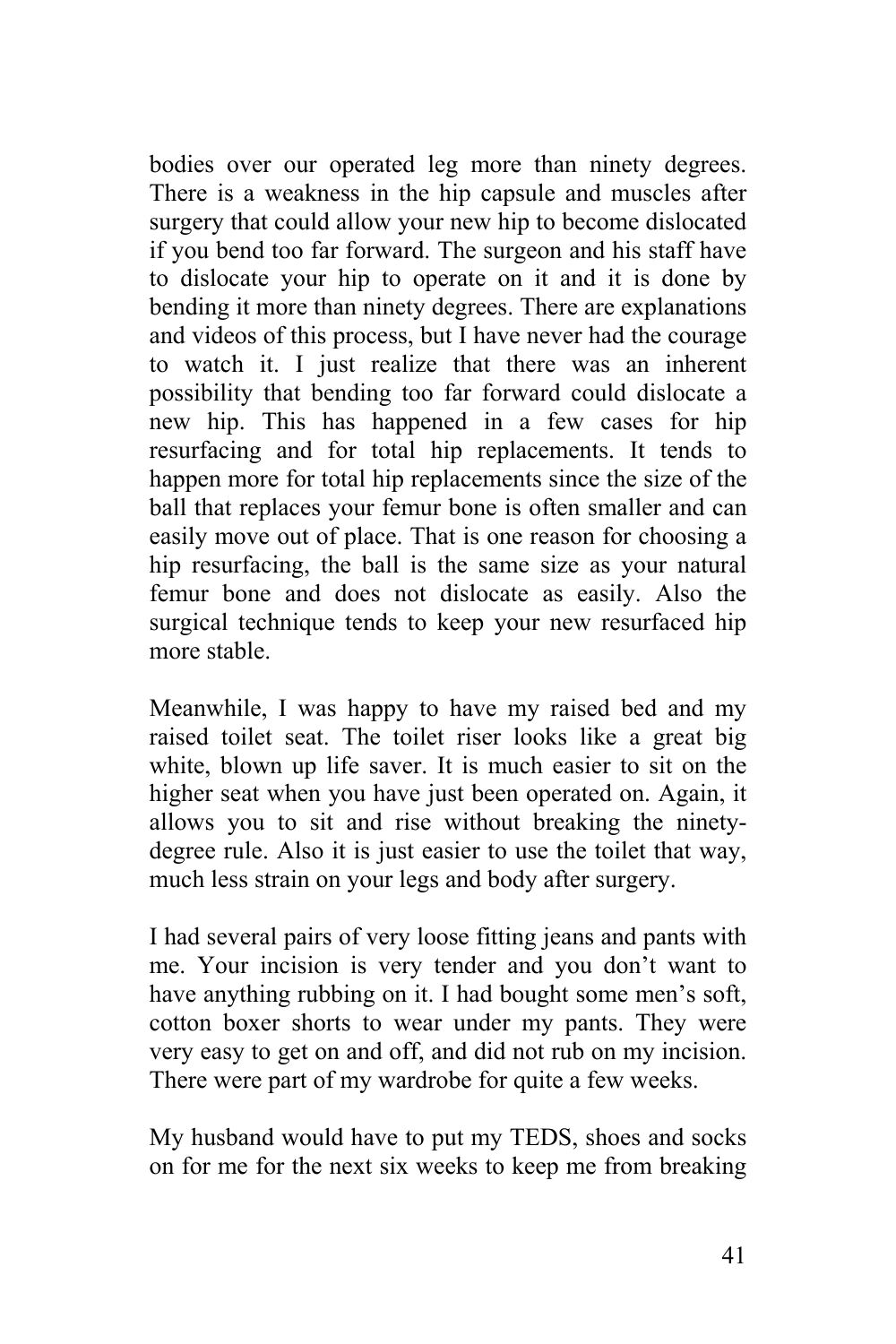the ninety-degree rule. You can't bend over to tie shoes without breaking the rule. You can, however, move your leg backwards to bend over and not break the rule. But you have to be careful not to lose your balance and fall down. I used the "slide your leg to the rear" trick many times during the following six weeks.

The TEDS are thrombo-embolic disease/devices or Antiembolism stockings which are long, tight fitting "socks" that keep mild graduated pressure on the legs. They are used to prevent blood clots in the deep veins of your legs. Many hip surgeons suggest that their patients use them for about three weeks after surgery. Also most surgeons use some type of blood thinner. Dr. De Smet uses a form of heparin, which is an injectable anti-coagulant medicine. You give yourself shots in the tummy everyday for three weeks. The needles are very small and do not hurt. But it is still an interesting experience giving yourself shots if you haven't done it before. Some people do their own and others have someone else do them. They really don't hurt, but leave a lot of funny looking bruises on your tummy. It looks like there was a war going on. The bruises don't hurt and quickly disappear after you stop the shots.

Many people that take the blood thinners have problems sleeping. Most people recovering from hip surgery have problems sleeping during the night. I started sleeping much better after I finished my heparin shots. I have heard that many other hippies had the same experience. Many hippies sleep a lot in their lounge chairs after they get home. For some reason, sleeping on your back in a bed does not feel comfortable after surgery. I was able to sleep on my unoperated side about a week after surgery if I used a pillow between my legs. You need the pillow to maintain the proper space between your legs to protect the new hip, another precaution after surgery. I was able to sleep only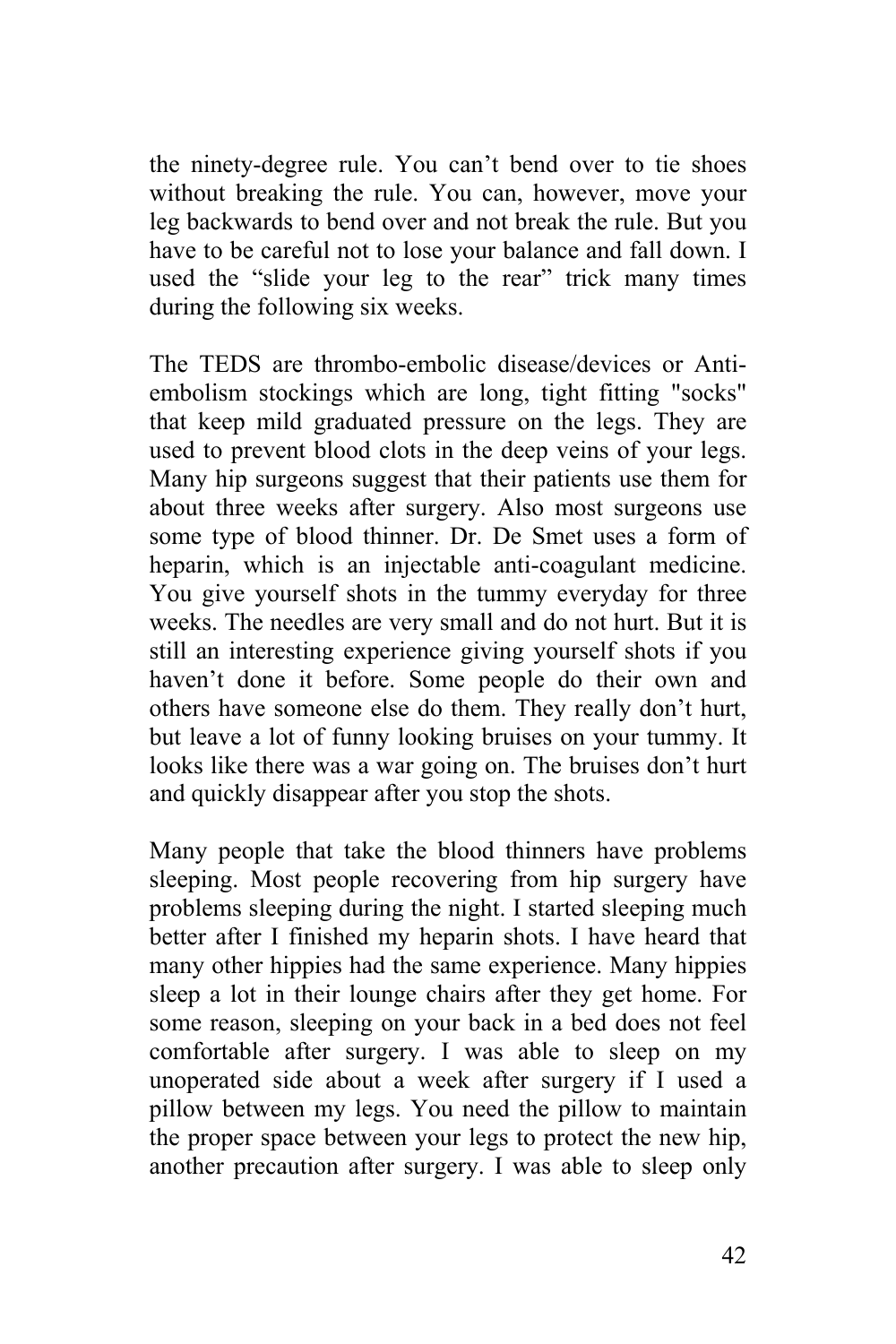two or three hours at a time. This is what most hippies report that they are able to do too. I often got up and walk around at night to loosen up my stiff muscles, and then go back to bed.

The short time that your sleeping pattern is disrupted is a small price to pay for a great new hip with no pain. It is just part of the surgery recovery that most people accept and deal with. Hip surgery is very major surgery and it takes your body time to adjust after all the pain medicines, anesthesia and slicing and dicing.

The nice part about being in Belgium with a whole group of other hippies is you can cry on each other's shoulders about your lack of sleep or stiff muscles. But mostly, the other hippies are very happy and celebrating the beginning of a great, new pain free life with a wonderful new BHR.



Laraine, Lori and Pat

I enjoyed a wonderful dinner in the lounge of the Holiday Inn with several other hippies that had been released the day before. It was so nice to have new hippie friends in Belgium. We were all in the same boat and happy to be there. Crutches everywhere, smiles on all our faces and toasts to our new lives that we were just starting. The beer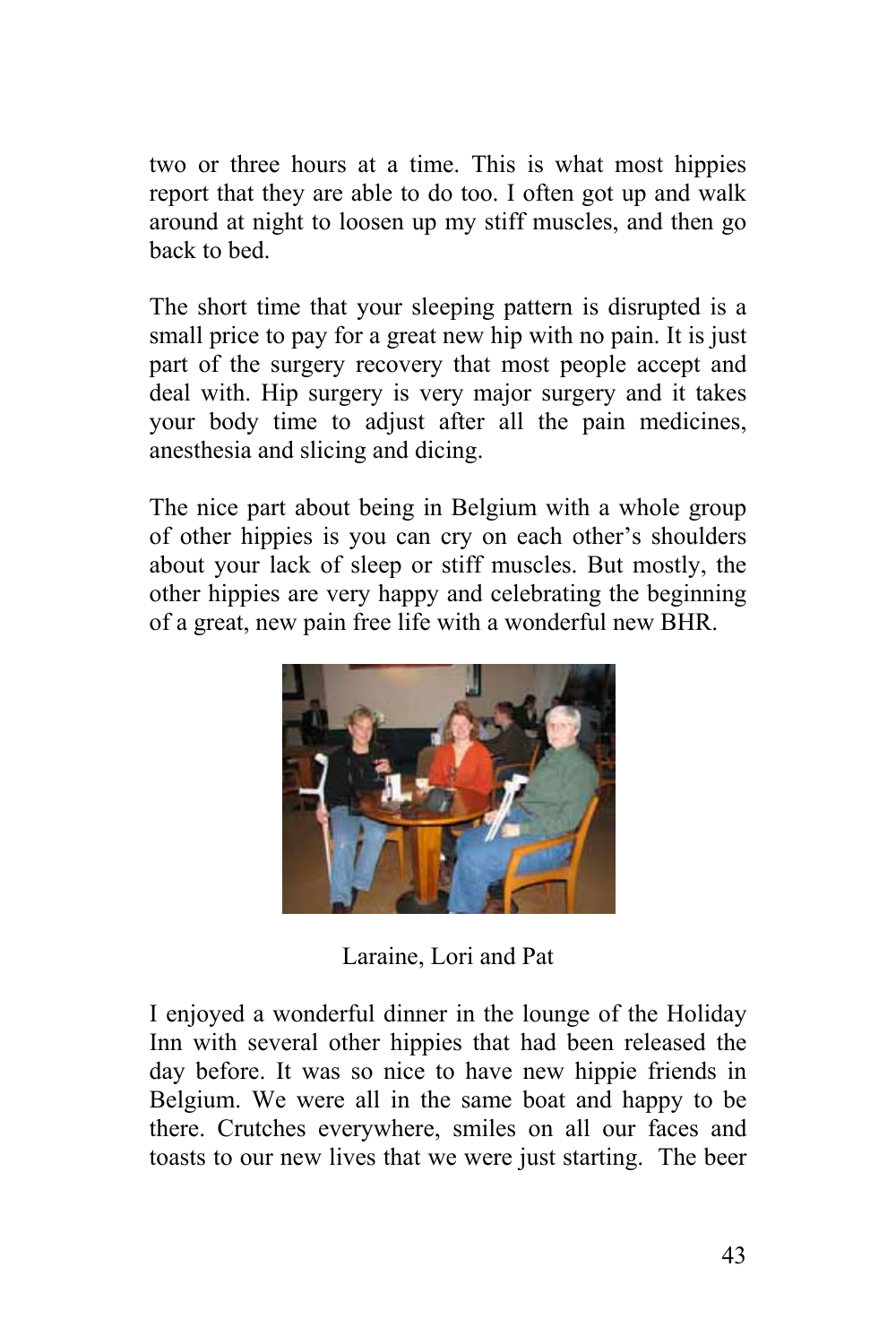in Belgium is great and we enjoyed many different varieties during the coming evenings at the Holiday Inn.

I had planned to rest and relax for Friday, Saturday and Sunday. I heard too many stories about hippies that started running around and sight seeing too quickly after their release from the hospital. They often ended up with swollen legs. So I wanted to rest to prevent any problems. I was also very tired and felt quite exhausted during the first few days I was released from the hospital.

The Holiday Inn had several public computers in the lobby. We purchased six cards for ninety minutes each while we were there. I was able to talk with all my surface hippy friends via internet from the Surface Hippy Yahoo Discussion Group. The group always likes to hear from hippies after surgery and follow their recoveries. Everyone has something new and interesting to tell the group. It is wonderful to have support from people who have already "been there and done that."

#### **Saturday March 18**

Saturday was my first full day out of the hospital. I was very happy to be at the Holiday Inn with my husband and all the other hippies. I met Mark, Dr. De Smet's Physical Therapist. He is an excellent PT. He visited each hippy everyday. He would massage my very sore thigh muscle and then we would work thru a series of easy exercises. After getting warmed up, we would concentrate on walking. Walking properly with a good gait and standing tall with your shoulders back. Stair climbing was also included. The walking was tiring the first few days and Mark would know just how hard to push you. The stairs were a challenge everyday. Going down was not too difficult, but climbing up was tough with weak muscles.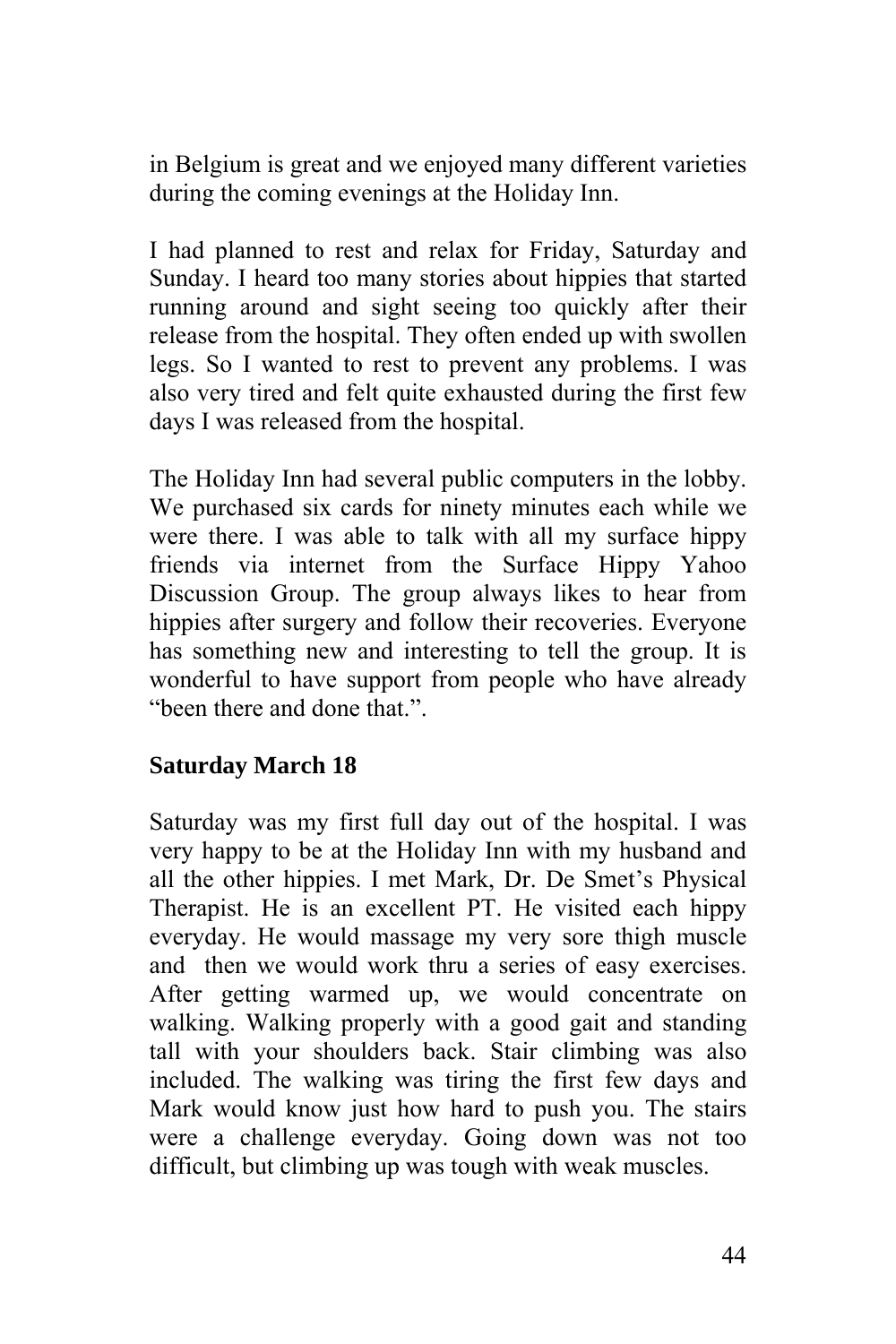

Marc teaching Pat to climb stairs and walk properly



Marc teaching me to stand tall

We stayed in the hotel for the day and ate lunch in the lounge. We spent the evening with the other hippies taste testing Belgium Beer in the lounge.

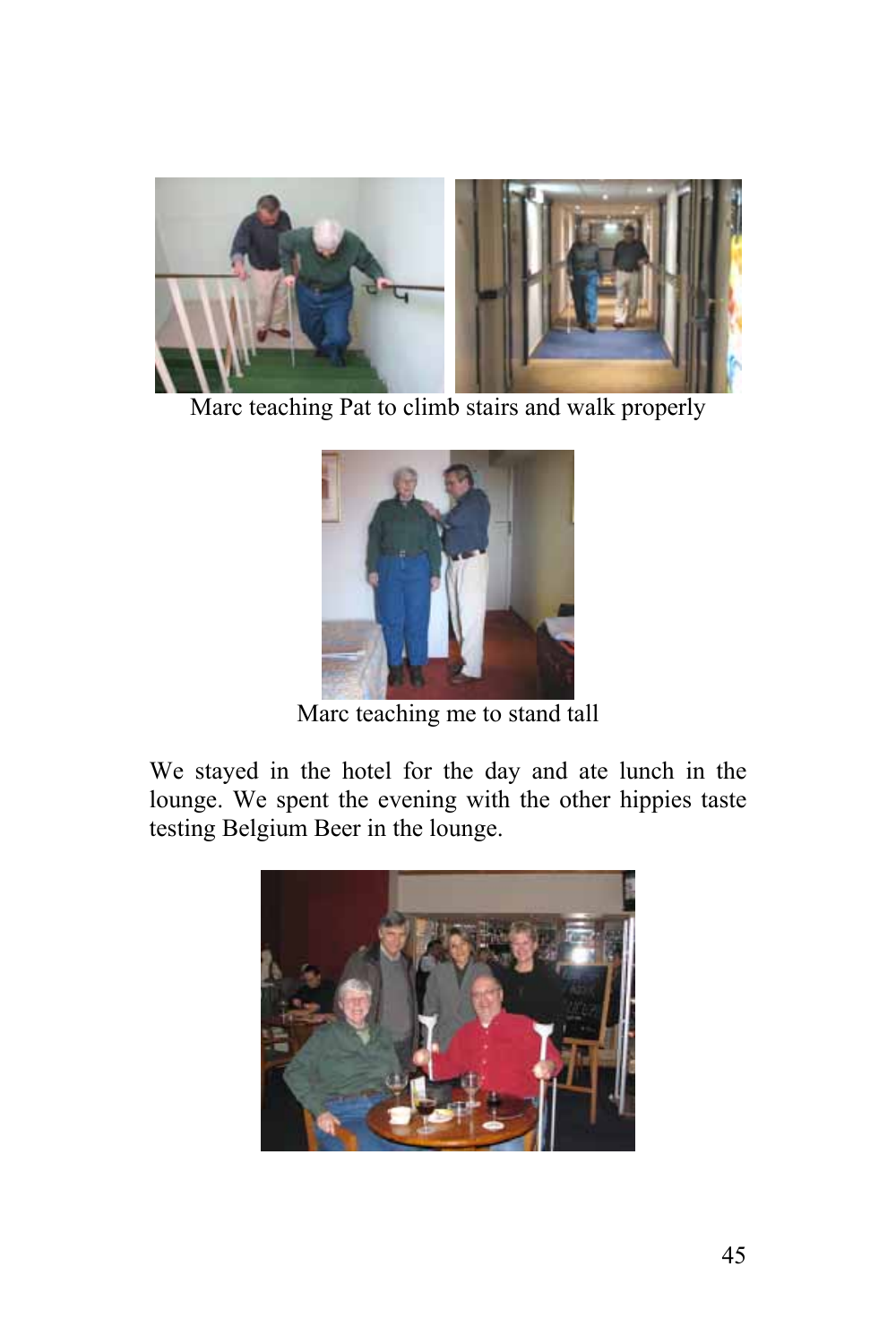#### **Sunday March 19**

Sunday was a repeat of Saturday. PT and a lot of resting. I spent time taking many naps since I could not sleep well at night. I thought the heparin shots were keeping me from sleeping well. But I had also been thru major surgery and had a ton of medicines left in my body which were probably a source of problems to me, too. I was able to lift my operated leg from the floor onto the bed by itself. Mark was very surprised that I could accomplish that. I could not do much else with it and abduction exercises were completely impossible. But life was good and I did not have much pain. We watched a lot of TV trying to figure out what people were saying in Dutch, French or German. Occasionally there were a few programs in English. My favorite programs turned out to be the cooking shows from England. There was also a great channel that gave the weather for many places in Europe with live TV cam coverage. So we had little tours all over Europe via TV.

We pretty much depended on the Holiday Inn for all our meals. Breakfasts were great. It was a beautiful buffet of every kind of breakfast food a person could want. Everything in Belgium seems so much more elegant than in the US. They never serve you a plain cup of tea or hot chocolate. Everything is special with cookies and candies, fancy doilies and sugars in long paper packages. Even in the little restaurants that we had visited and were to visit later in the week, everything was served so special. It was such a joy to enjoy European traditions.

#### **Monday March 20**

Monday was a repeat of Sunday. I was starting to get more energy and was able to walk around more. I even took little walks out in the parking lot. It was time for me to go to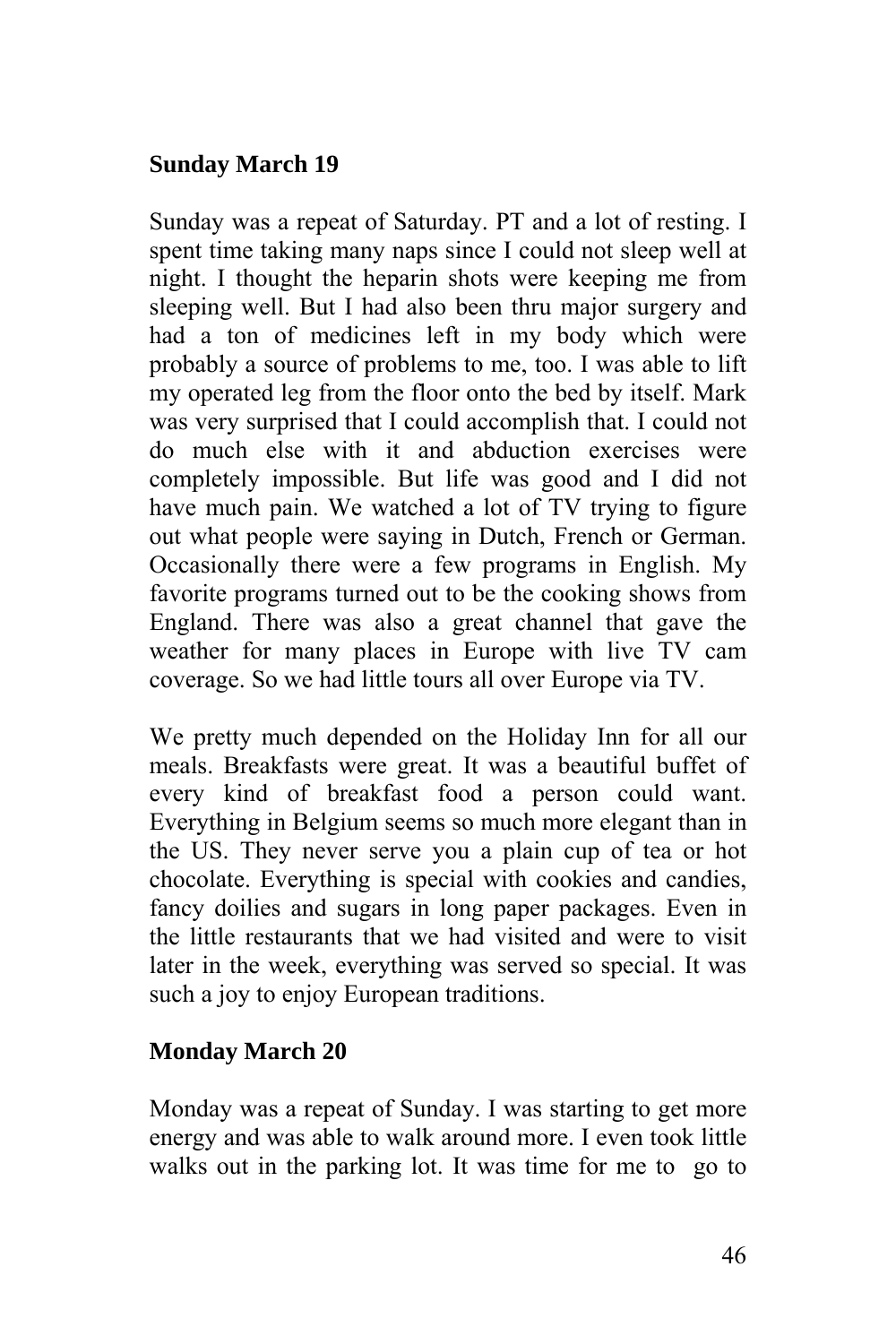Ghent once again, but Marc wanted me to wait until Tuesday. So we spent another quiet day at the Holiday Inn. I must admit, evenings were never quiet. We had the most wonderful hippy get togethers in the lounge each night. We had the nicest group of hippies and their spouses. I wish I could have saved all the wonderful times we had and the great laughing sessions. I wasn't sure how to do that except to bring them home in my heart and mind.



Hippies in the lounge – Pat, Sue, Brian, Hal, Ted, Mara, & Laraine



Hippy hall gathering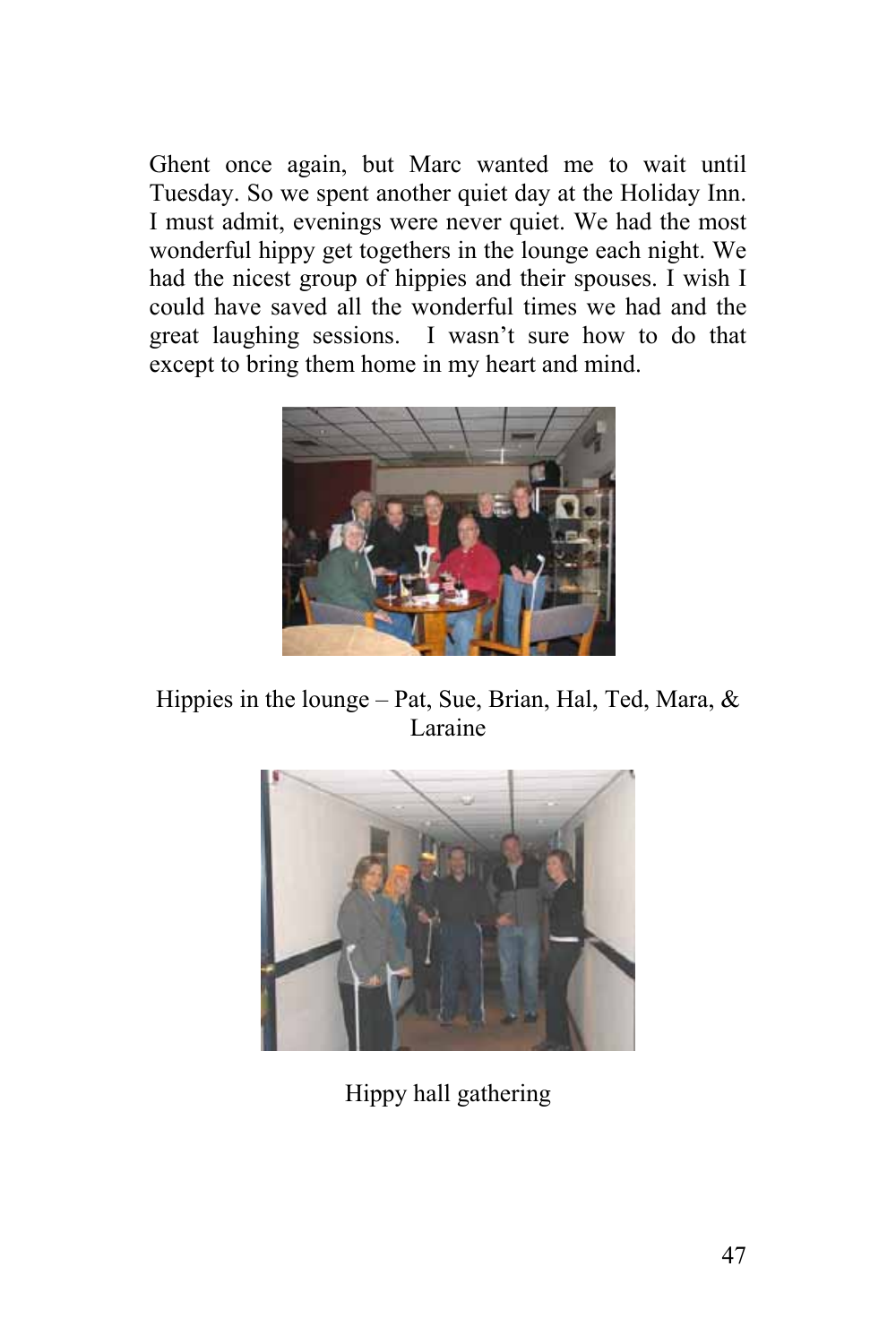#### **Tuesday March 21**

Tuesday was my day to break free and eat a steak in Belgium. I was craving red meat. Maybe it was my body trying to get well. Olga, another hippie, and her husband Leo went to town with us. We had the most delicious steak at the DU PROGRESS. We had beef filets that were quite different than what we have in the US, but they were wonderful and tender. It was a such a great lunch. We walked a little, but I quickly tired out. Olga was younger and had much more energy than I did. So we decided to call it a day and returned to the Holiday Inn via cab. It was a little difficult getting in and out of the small cabs with my recently operated hip, but I managed with a little help. It was so good to see Ghent again. It is such a beautiful city.



Olga & Leo



Du Progress Restaurant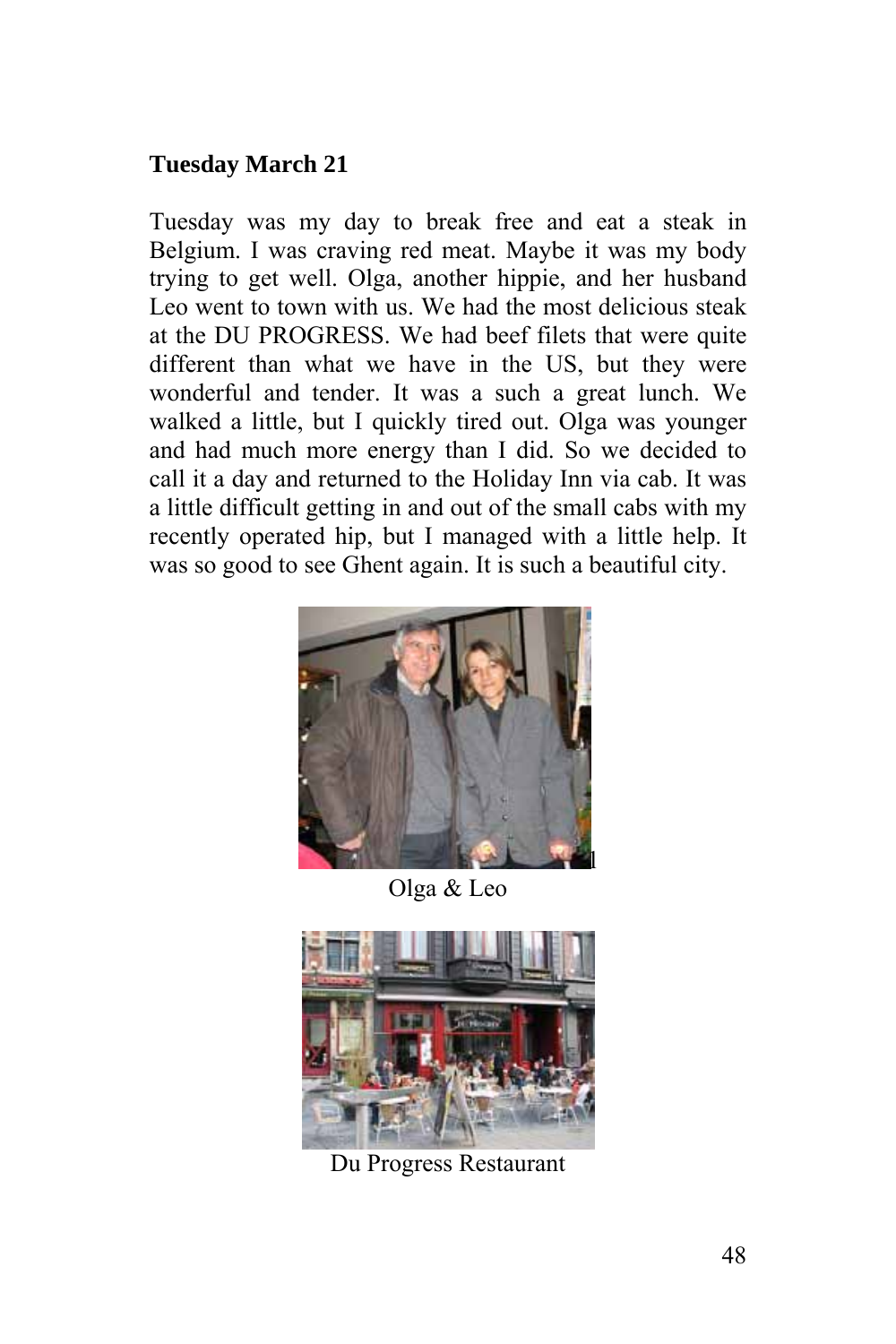### **Wednesday March 22**

Wednesday became another day of rest for me. I was very tired after my Tuesday excursion. We had not purchased any gifts for our friends at home and planned another trip to town on Thursday. We had a great carry out meal from a Chinese restaurant near the Holiday Inn. Ted walked to the restaurant and brought back some tasty treats for us. Meanwhile, we still did not miss an evening in the lounge with all our hippy friends.

#### **Thursday March 23**

I am growing stronger each day and am able to do my PT with Marc much better. I am having very little problems with the stairs, up or down. Life is really good. Ted and I went to Ghent to do our shopping in the afternoon. We found unique little items for our friends at home.



My favorite gift store and crutching around Ghent

Of course we had to take chocolate home too. We filled up a suitcase with quite a bit of Belgium Chocolate. We had a great little lunch and headed back to the Holiday Inn. I was sad to have to say goodbye to Ghent.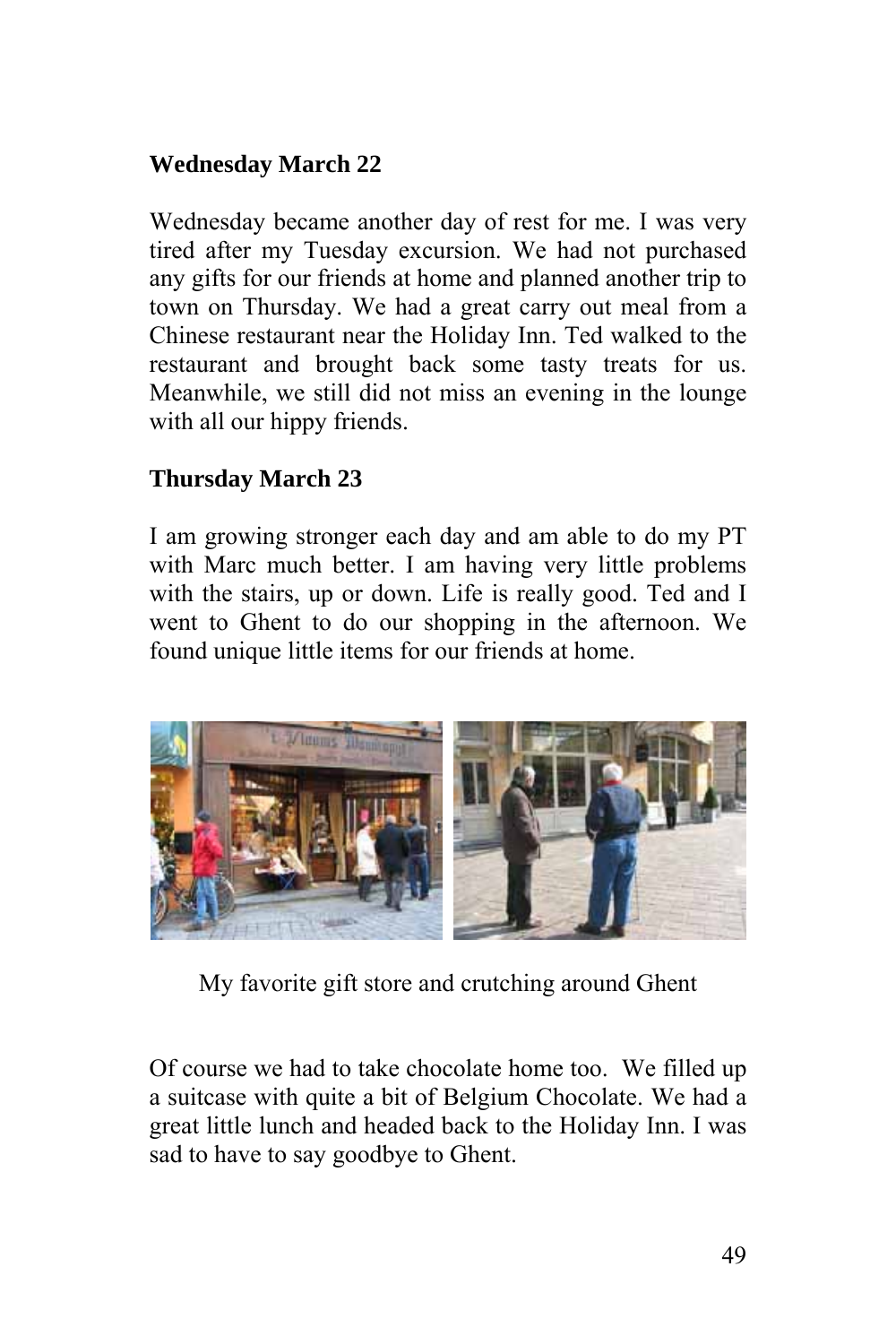





It is such a beautiful city with wonderful buildings, cathedrals, fountains, great shops and interesting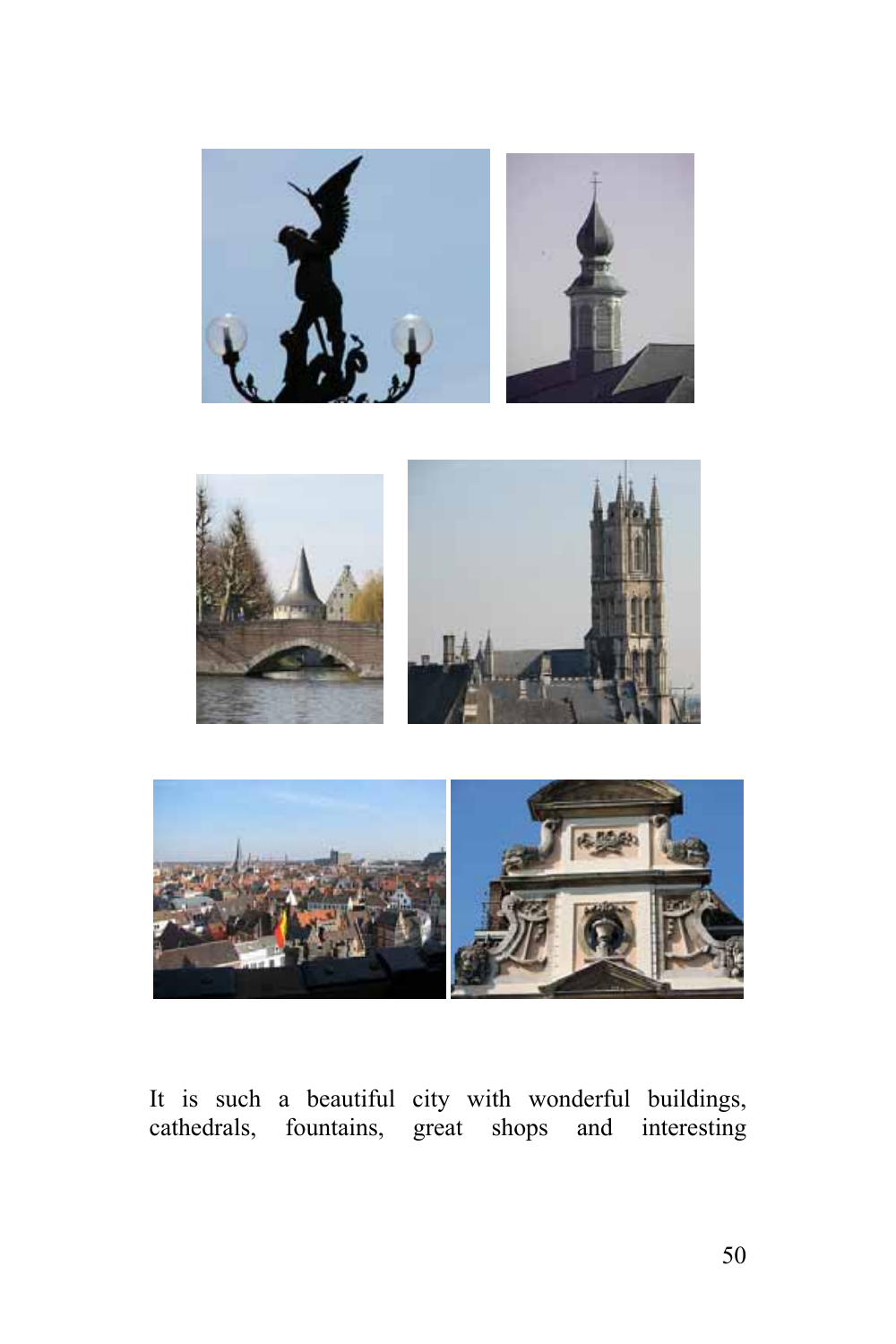restaurants. I am sorry that we did not have time to visit more of Ghent and Belgium.

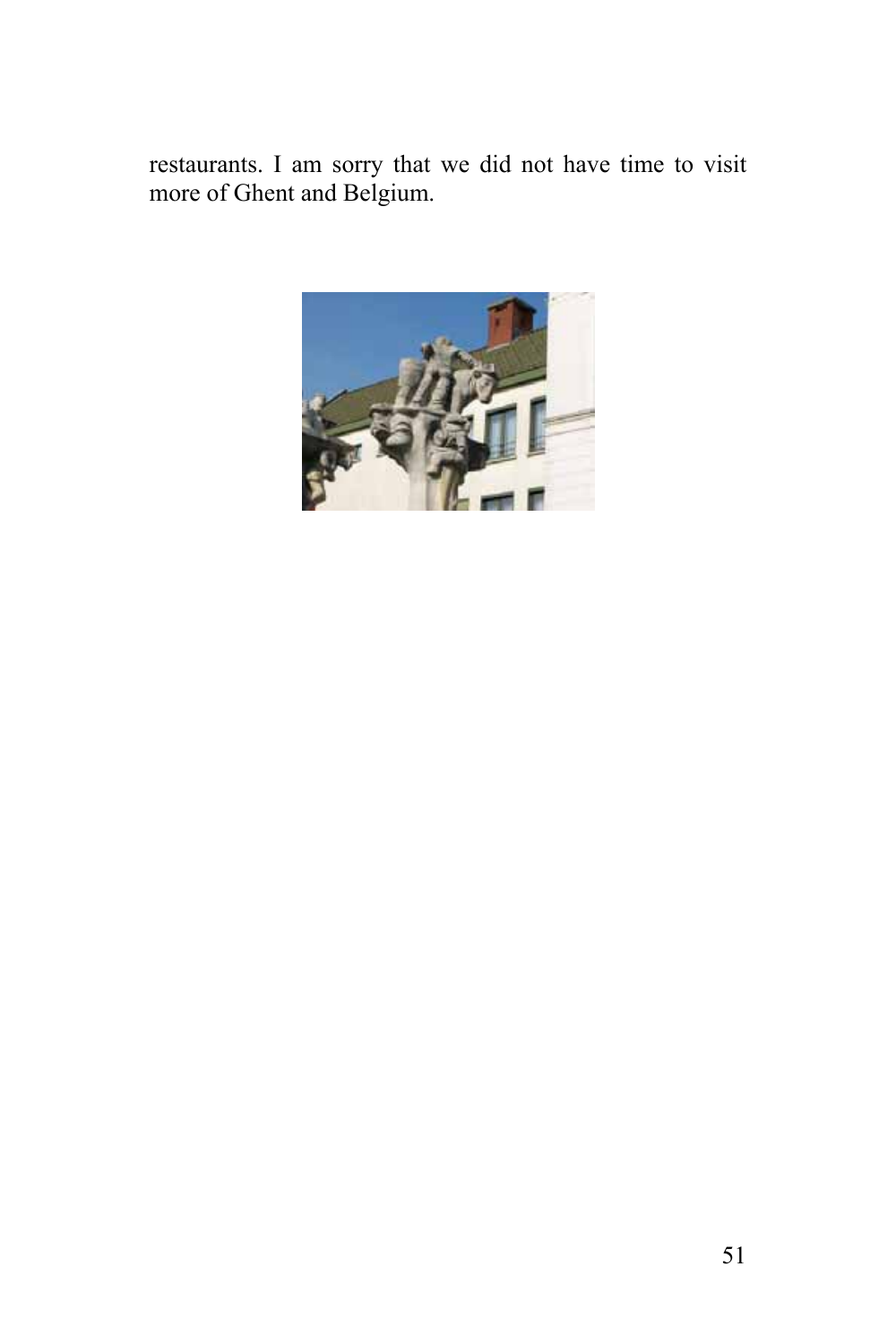# **Going Home**

#### **Friday March 24**

We said Goodbye to our hippie friends, the Holiday Inn, Belgium, Ghent, Dr. De Smet and his staff.



The Holiday Inn Ghent



Dr. De Smet & Pat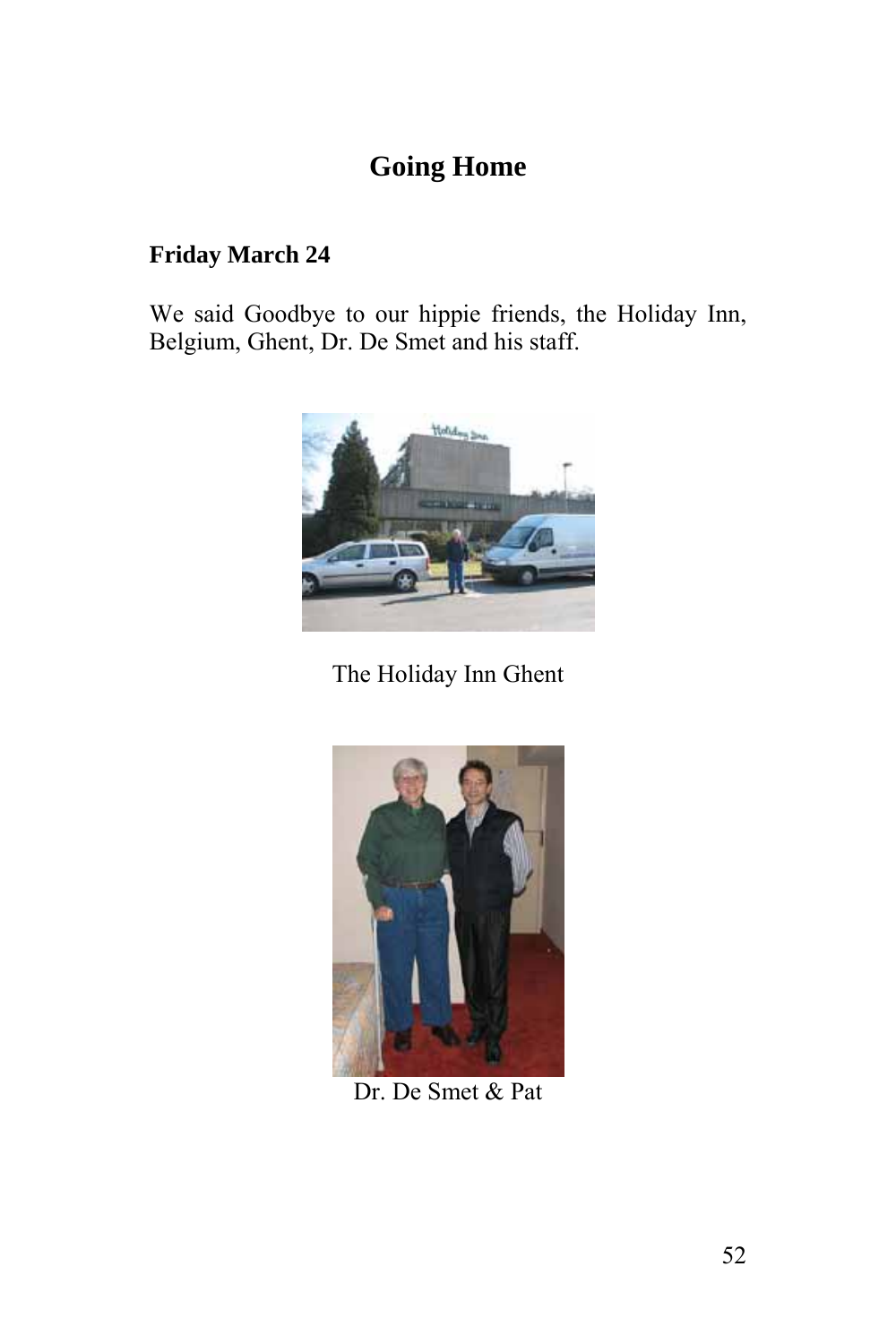

Hugo, Bart & Pat

We made sure we ordered a large cab to take us to the airport so our suitcases would fit. We had a difficult time when we arrived in Brussels because we took too many suitcases with us. We did not travel light. The airlines said we could each have two large suitcases plus our carry-ons. So we each loaded up two large suitcases. That was a mistake. We still had to do our laundry during our stay in Ghent. Ted walked to a nearby Laundromat to wash and dry our clothes. We actually had taken a partially empty suitcase assuming we would be buying gifts to bring home. If we ever travel to Belgium again, we definitely would travel much lighter. It is a real chore to lug all those suitcases around the airports and try to get them into small European cabs.

It took about forty-five minutes to get from the Holiday Inn to the airport. We had the nicest cab drivers during our stay in Belgium. All were great except one crazy weekend driver that drove 100 miles an hour and tried to hit everyone and everything in his way. Every other driver was so polite and had so much to share about Belgium and their lives there. I learned a lot and really enjoyed talking with them. I was lucky and always got to sit up front because of my newly operated hip.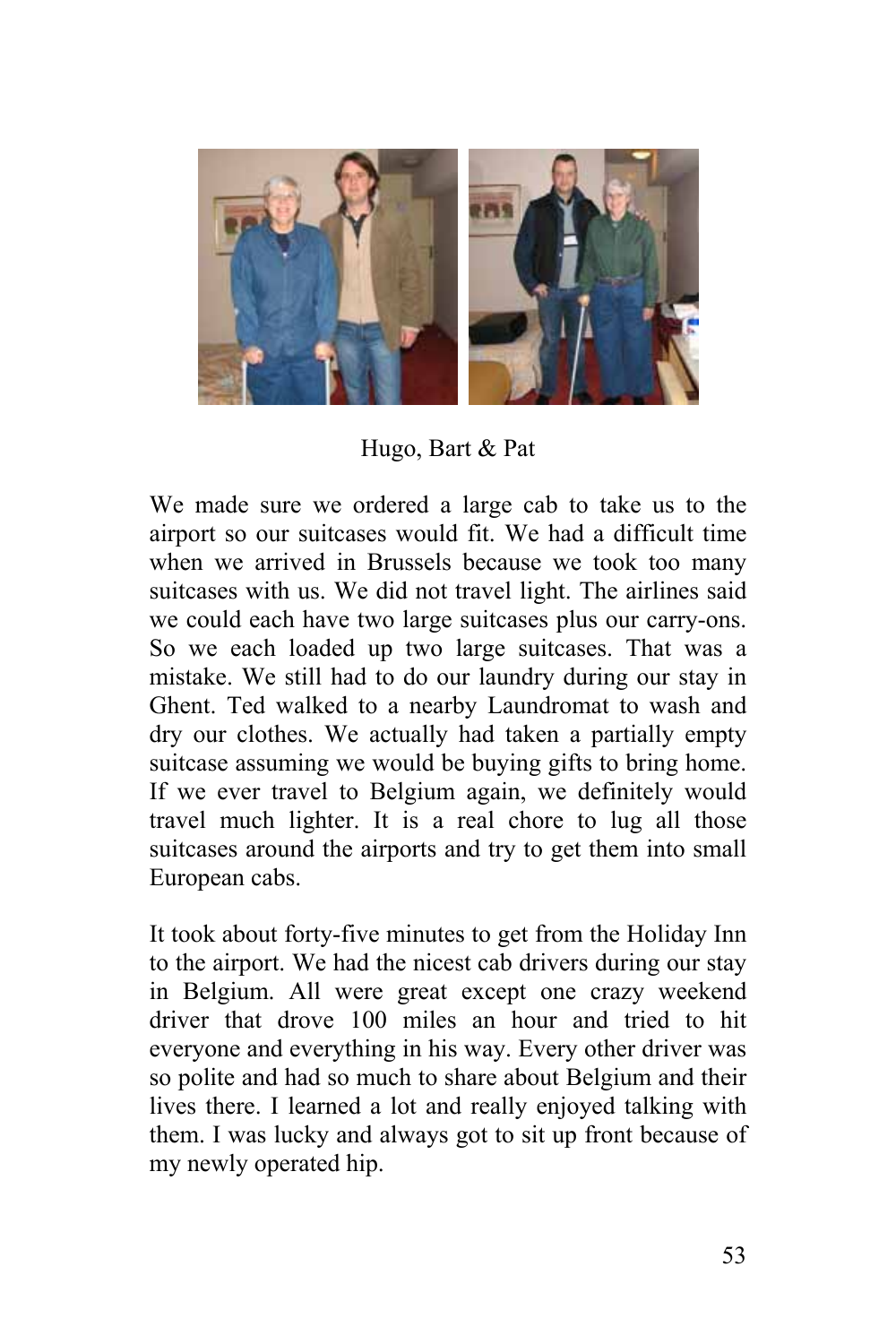I was moved via a wheelchair thru the Brussels Airport to meet my flight to go home. We went two hours early like the airlines suggested. "Check in" at Brussels went very fast and then the wheelchair pusher took me to the boarding gate. It was miles from nowhere and we had two hours to wait. So I asked if Ted could push me back to one of the coffee shops. She said only United employees could push me and took me back to the coffee shop. It was at least a quarter mile from the gate. She left us and said she would be back at 11:00 a.m. since the plane boarded at 11:20. Well, the time went by and she did not return. It was 11:15 and I was getting worried. Ted was going to push the wheelchair to the gate but it was locked and the wheels would not turn. Either she left it locked or Ted ended up locking it when he was trying to release the brake. I sent him running down to the gate to get help while I was a prisoner in my chair. Of course I could have walked, but it was a really long, long walk on crutches.

Finally I saw a United employee in a golf cart heading my way. YEAH! I thought I would get into the cart and ride. Wrong - she unlocked the wheelchair and grabbed the wheelchair arm, while sitting in the cart, and took off. I was racing thru the airport like a sidecar on a motorcycle! Those golf carts can go really fast. She said she would get into a lot of trouble if her boss saw her. It was very smooth until she misguided the wheelchair and I banged against the golf cart several times. It was the ride of a life time. Quite interesting, the speeding wheelchair incident.

The flight home was similar to the flight going to Belgium. Actually we had most of the same crew on the plane when we returned. I was very fortunately to have a bulkhead seat reserved for me. There was a lot of leg room between the bulkhead and my seat. I am five foot eight inches tall and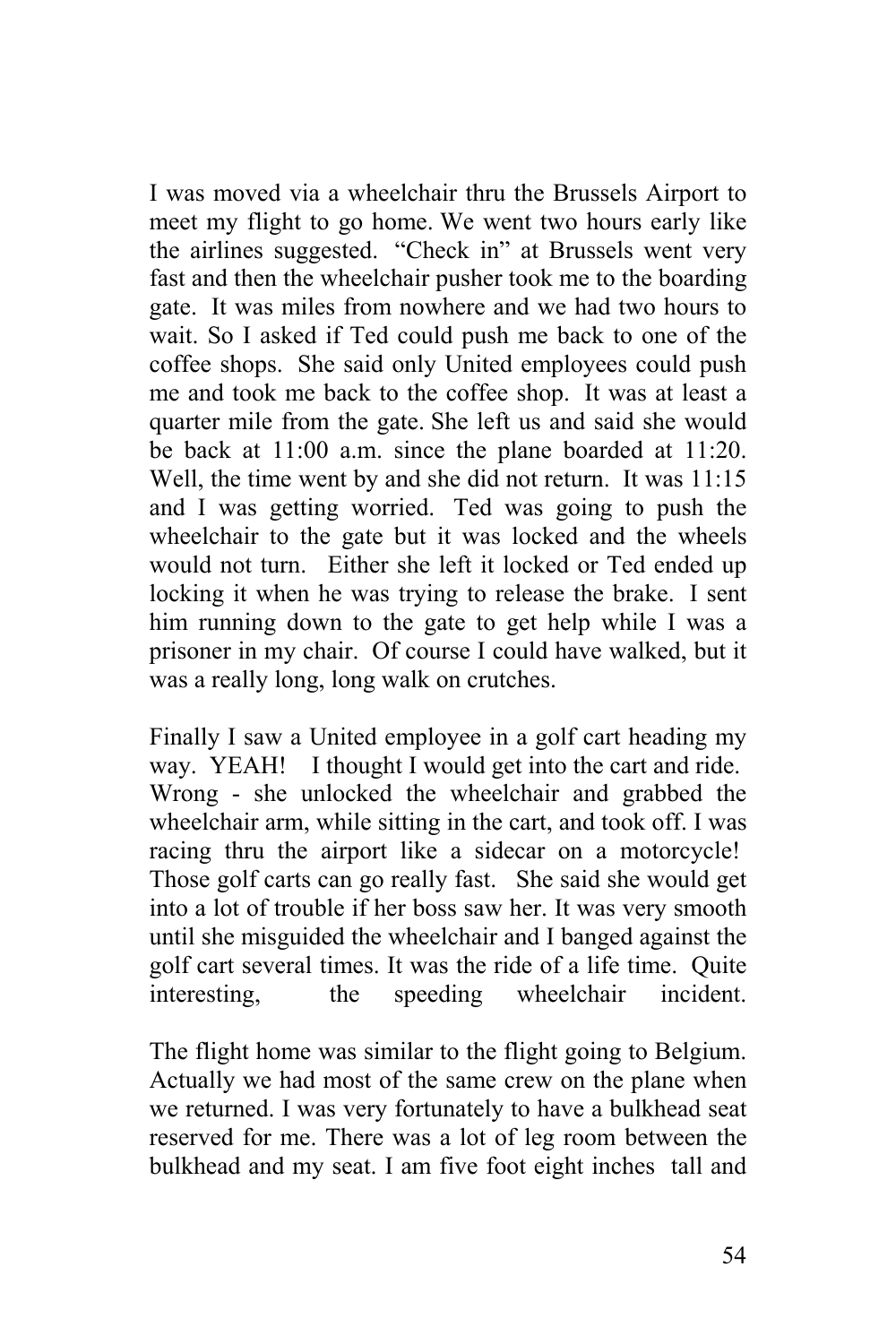have quite long legs. I was able to easily stand and stretch in front of my seat. I was allowed to use the Business Class handicapped toilet, which made the flight easier. We were in the middle three seats and there was no one to share the seats with us. I was able to move over to the right-hand seat and lift the arm rest to give my hip a little more room. Even the Economy Plus seats seem narrow to me. All went well and it was a great flight home. I really got tired about six hours into the flight, so I took a little walk and stretched some more. I tried to get up to stretch and walk about every hour as I was suggested by Marc the PT. We were served a nice meal about an hour before landing and that helped the time pass more quickly.

After we arrived at the Washington, D.C. airport, it was not as pleasant. The wheelchair pushers were all in a hurry and hit every bump they could find. The security was terrible. I had to be searched while I was sitting in the wheelchair. We were just scheduled to get on a puddle jumper plane to go to Charleston WV. I don't think many terrorists are headed in that direction, but we sure got a going over. After being pushed all thru the airport and then riding the bus a great distance, I was exhausted when we got to the terminal for our shuttle flight. I just wanted to lie down and take a nap.

It was crowded like a cattle barn, I never saw so many people packed into a building. I felt terrible and started to cry. I just did not want to get onto that little plane. I knew the seats were very narrow and I was afraid they were going to hurt my hip. I felt like it had swollen up some during the eight and one-half hour flight from Belgium. I just wanted to lie down and wished that our car was parked in DC rather than Charleston, WV. It is about a six-hour drive from DC to our home in Marietta, OH. How I wished we had driven to DC to catch our plane to Belgium. I told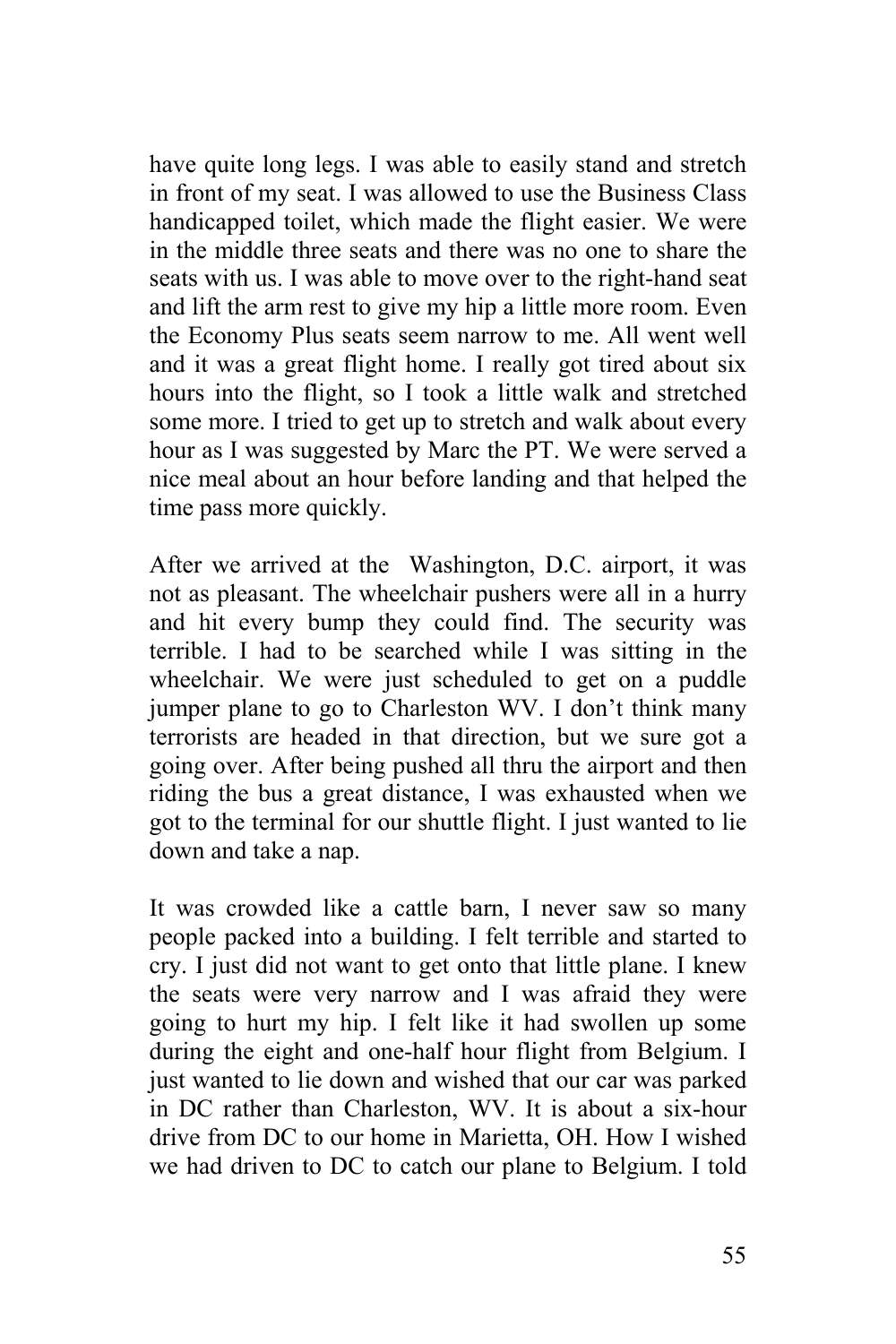Ted that I just could not get on the plane, so we cancelled our flight. I wanted to find a motel to rest until the next day. The Travelers Aid folks helped us find a great Comfort Suites room for only sixty dollars. I guess they have some specials for folks in need and I felt like I was in need at that point. A cab took us to our motel. It felt like an oasis in the desert to me. It was a large suite with the most comfortable beds you can imagine. I immediately laid down and slept. Ted had to go back to the airport to try and find our luggage. It took him quite a bit of time and effort, but finally he found where they had put our bags. Somehow, we were finally in a quiet room with great beds and our luggage. I said a little prayer of Thanks!

We rented a car the next day, Sunday, and headed home. The car rental was not very busy and offered Ted an upgrade. He brought a nice big Lincoln Towncar back to the motel to chauffer me home. It was a beautiful sunny day and the trip was great. The car seats were much more comfortable than the puddle jumper plane seats would have been. Life was good once again.

The Cherry Blossoms were out all over DC and were beautiful. I had never seen them before and felt it was a gift to view them.



Cherry Blossoms from our motel window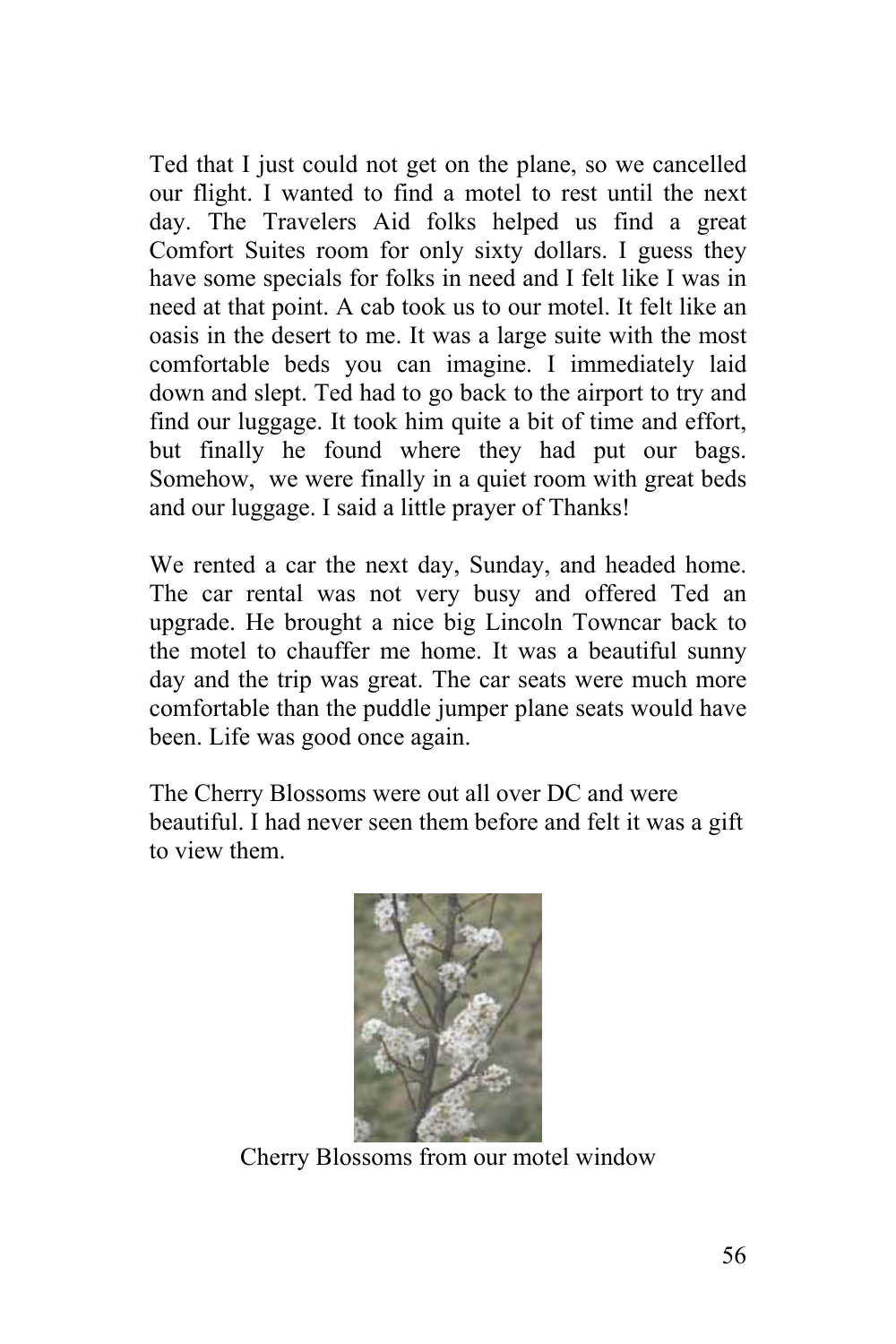Our trip home took six hours by car. The puddle jumper plane would have been much quicker, but I know the car was much more comfortable than the small plane. I would never plan to ride in a small plane with narrow seats again if I ever had my other hip resurfaced. Maybe the seats seemed extra narrow to me since I am an older lady with a few extra pounds added to my backend, but they sure seemed small to me.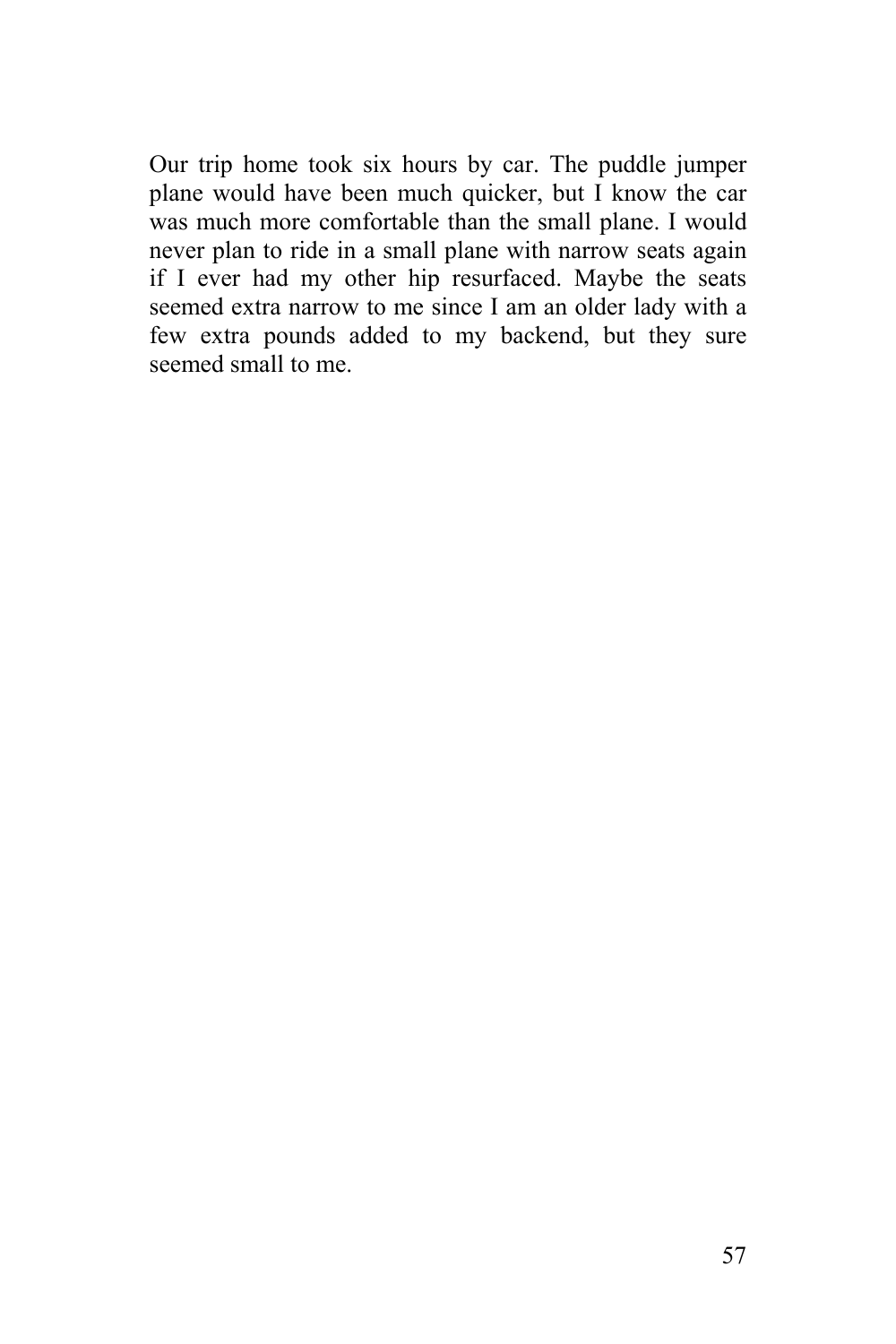# **Home Again**

Everything looked great as we pulled into our driveway at home. The dogs were ecstatic to see us. We had been gone fifteen days. I was using two crutches at this point since I was so tired from the trip and the dogs seemed to understand that Mom was very stiff and slow moving. They honored me by not jumping up and just ran in circles and barked.

Home looked so good. My lounge chair felt so good. Our American food tasted so good. The American beer, however, did not taste as good as Belgium Beer!

My own bed felt wonderful and my raised toilet seat adaptor made life easy again. Not all restrooms were easy to use with a newly resurfaced hip, but with a little effort, I was able to pretty much keep from breaking the ninetydegree rule during my trip.

I was able to drive to Wal-Mart the next day with my neighbor. I actually walked the whole store using one crutch. I hadn't been able to walk the store for a long time due to my past hip pain. Life was really good without pain.

I still got very tired and took many naps. I was not able to sleep well until I stopped the heparin shots. Thank goodness the TEDS and the heparin shots were only used for three weeks. The shots were done with very small needles and really did not hurt. But somehow putting that little needle into your stomach every day was not easy. I managed and made sure that I took them all and wore my TEDS. I had read studies that showed the combination of the two have a 55 to 75 percent chance of preventing blood clots in the legs after surgery.

My husband and I walked just under a mile each day for the first few weeks. I walked slowly at first, but as the days and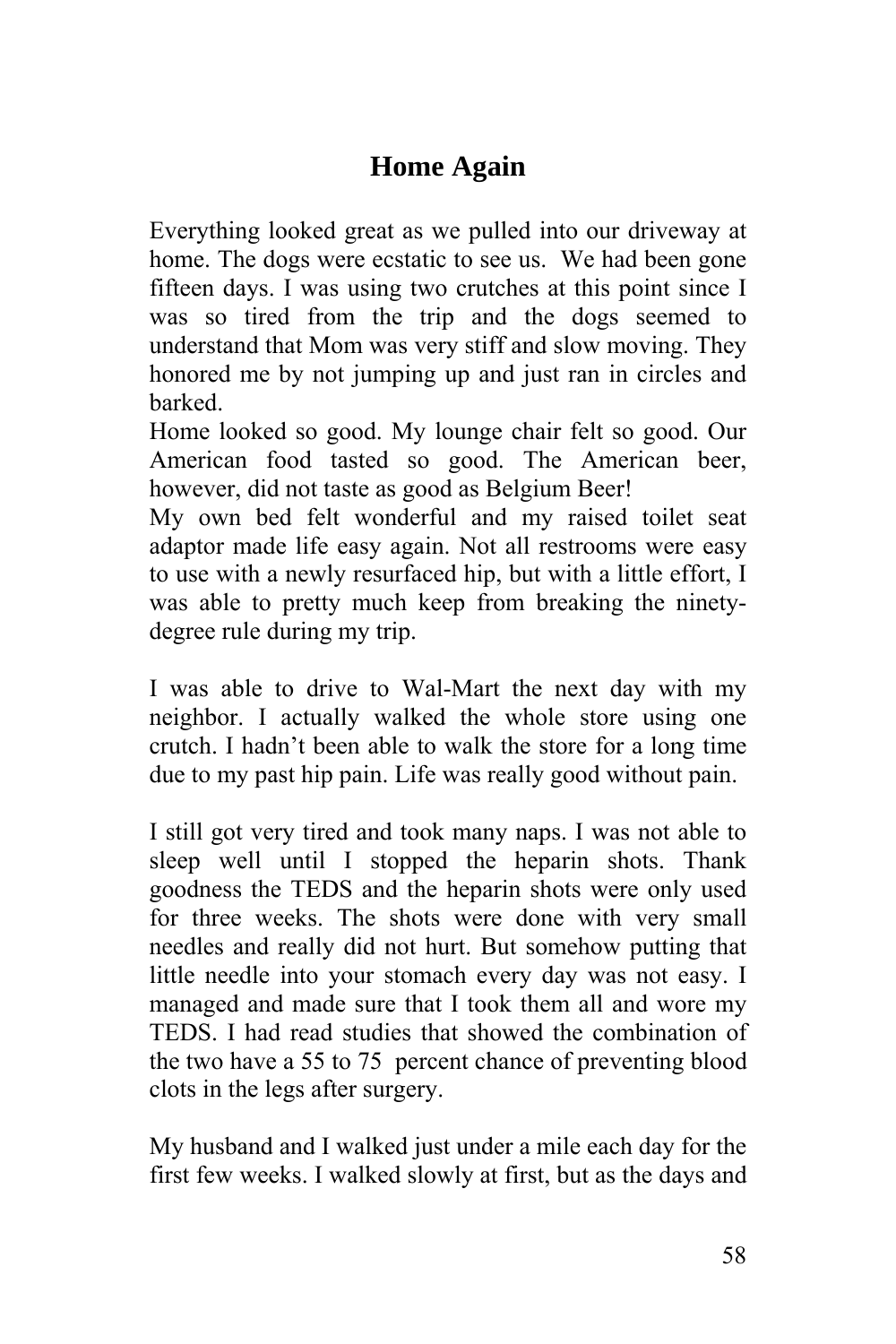weeks wore on, my speed picked up. I stopped using a crutch inside the house at four weeks post op. I still used a cane on my walks just in case I got tired. A few weeks after that, I stopped using a cane.

My hip muscles became very stiff at six weeks post op. My hip muscles would hurt with the first few steps after sitting for a while. I had a doctor friend with a therapy pool and he let me have water therapy free. The water walking, stretching and exercises in the pool really helped to loosen up my muscles. After a few weeks of therapy, I did not need to continue the water therapy. My muscles seemed to be back in shape.

I no longer needed to maintain the ninety-degree rule after six weeks. I was still too stiff to be able to bend over to tie my shoes easily, but within a few weeks, I had no trouble bending down to tie my shoes or put my socks on.

Life was good and I was quickly forgetting about my new BHR. I have some clunking in the hip when I sit and move around. I had the clunking from the beginning right after surgery. Dr. De Smet said it was because the muscles around the new hip were weak. Eventually, they should strengthen and the clunking will go away. It does not hurt in any way, but it is a strange feeling to have your hip go clunk. I guess it is just the new BHR's way of reminding me of my great new hip.

I expect that as the months go by, my hip will get stronger and stronger. At five months post op, I hardly think about my new hip anymore. I can still see the red incision line and it is tender, especially if I sit in a really hard chair. I know that it will continue to heal and be less sensitive as time goes on.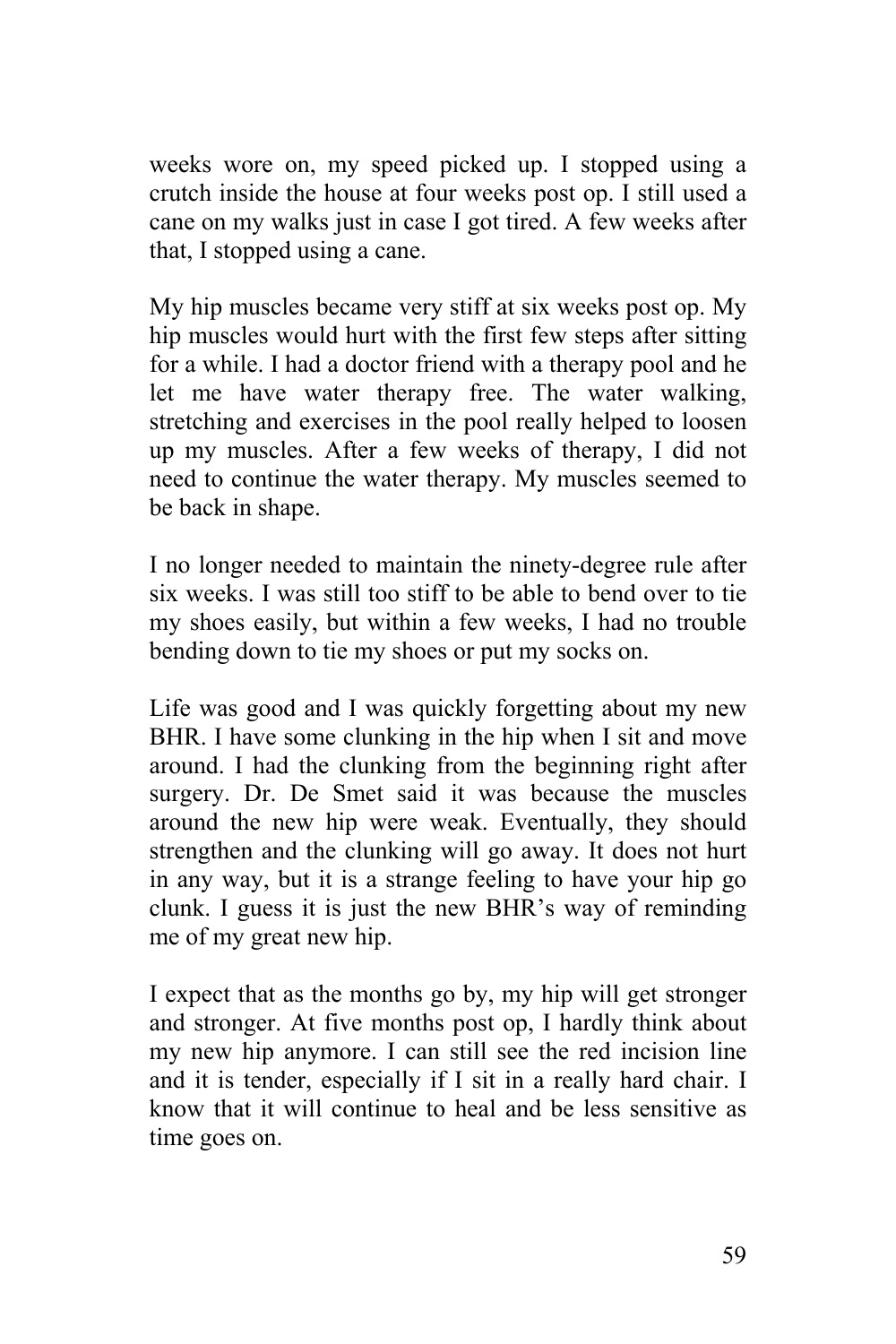I plan to be as active as possible with my new resurfaced hip and hope that it will last a long time. My bone density had decreased and Dr. De Smet said that if I walked a lot, it would continue to increase. He said that it should return to a normal range after a year. Weight bearing activities help build bone density, so I plan to do a lot of walking with my new hip.

Life is far better since I have a new BHR. I don't take any pain medicines anymore and actually sleep well at nights. It had been years since I slept well at all. The old hip was a constant aggravation. You start to slowly accept a life of inactivity and pain. It sneaks up on you until your main activities are sitting in a chair and taking pain pills.

I don't know how long my new BHR will last. I hope it will stay with me for the rest of my life. I do realize that bones don't always stay strong as people get older and there is a possibility of needing a revision at some time in the future. At least I have a complete femur bone left to accept a revision if needed.

I have absolutely no regrets about going to Belgium to have my hip resurfaced. I felt I chose one of the best doctors in the world. There is nothing that I would change about the experience except to take less luggage on the trip and try to spend more time in Belgium.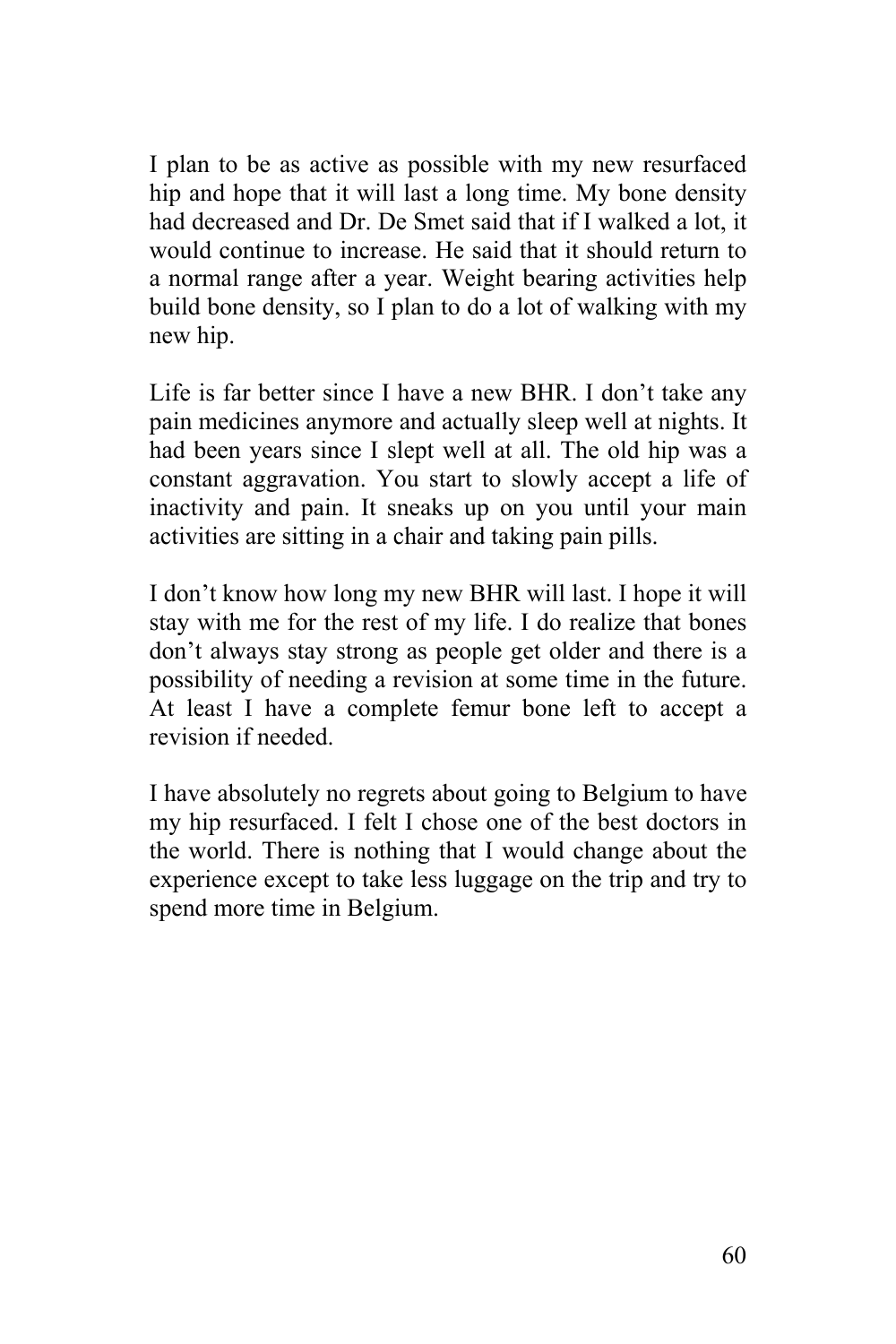# **The Last Chapter**

The Last Chapter has not been written. I am hoping that it will take years to write. There is no way of knowing if my new BHR will last five, ten or twenty years. I am sure that the metal on metal configuration of the actual hip prosthesis would last any person's lifetime, but the real question is, will the bone supporting my new BHR last the rest of my lifetime. I don't know nor does Dr. De Smet. I have had some bone loss due to my inactivity and my osteoarthritis. Dr. De Smet feels that weight-bearing activity such as walking will improve my bone density over time. He felt it would improve quite a bit in six months and perhaps be back to a normal level after a year.

The bone must remain strong to continue to support the pin and cap placed on the femoral head. The same risk exists for a THR. Many THR's are revised during a person's lifetime. The large stem that is placed down into the femur bone can become loose along with many other problems. Most people with artificial hips know that there will probably be at least one or more revisions waiting for them during their lifetime, especially if they are younger.

I plan to continue my journey to become a very active person again and walk every day. I see no reason to become inactive again unless my other hip or knees begin to bother me. The doctor told me that my back, hip and knee problems from pre op times will get better when the bad hip is replaced. The new hip replacement allows the body to become balanced once again and function much more normally.

I can only say that the BHR has changed my life. If you have a bad hip and are seeking a solution to your pain and inactivity, please consider hip resurfacing. I have included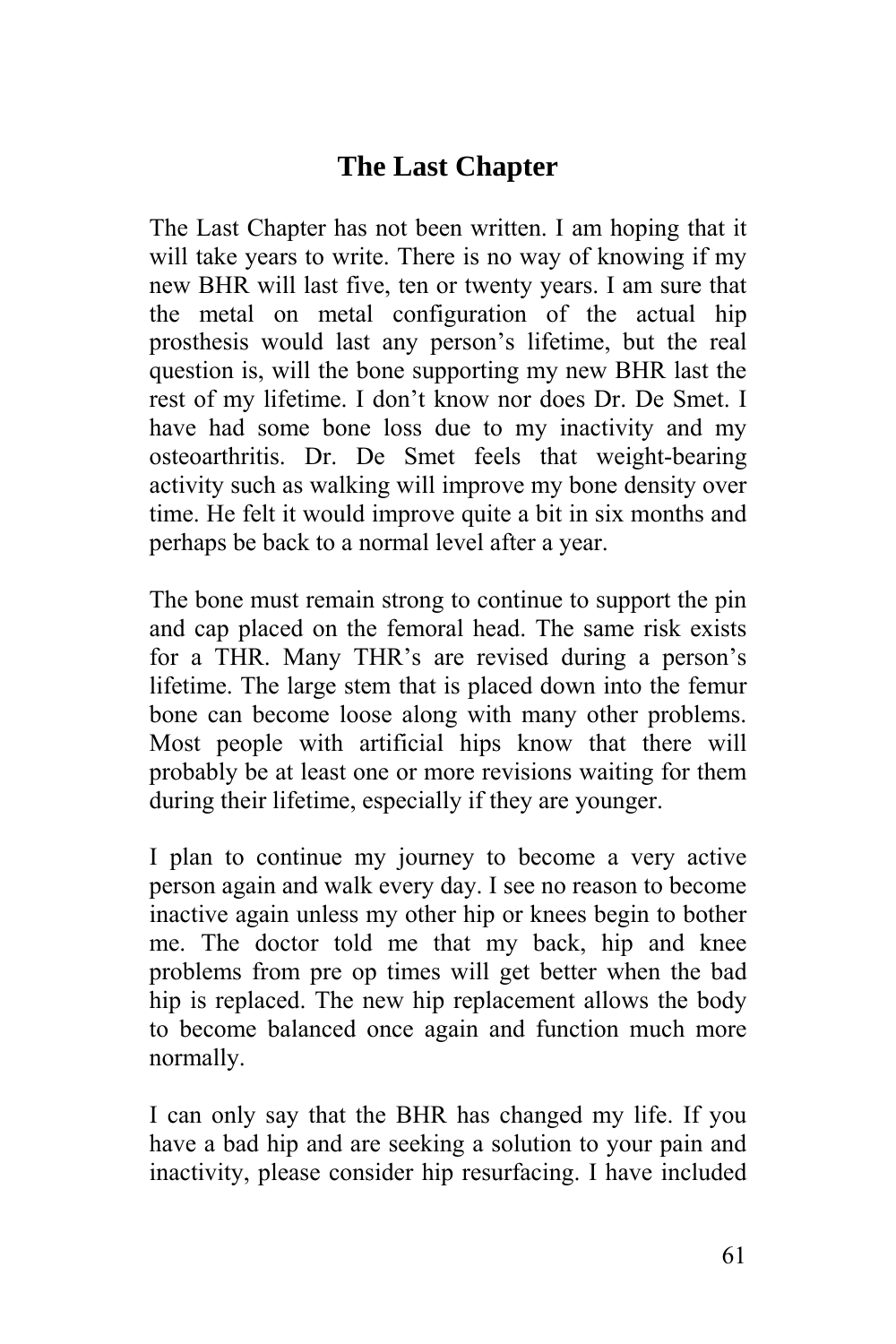information in the Appendix that has links to my website [http://www.surfacehippy.info](http://www.surfacehippy.info/) which includes a large amount of information that I have collected.



Pat and part of her doggie family